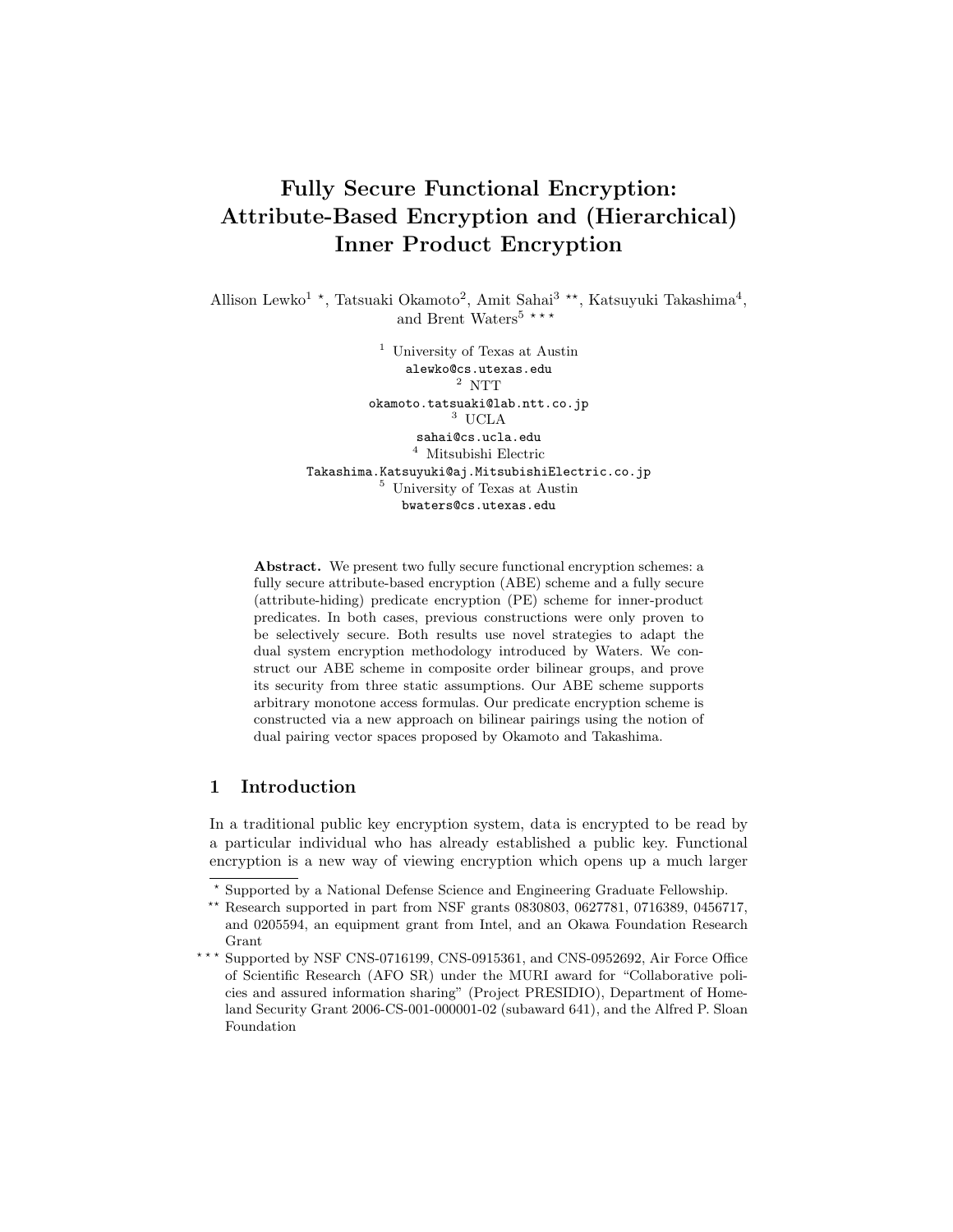world of possibilities for sharing encrypted data. In a functional encryption system, there is a functionality  $f(x, y)$  which determines what a user with secret key y can learn from a ciphertext encrypted under  $x$  (we can think of both  $x$ ) and  $y$  as binary strings, for example). This allows an encryptor to specify a policy describing what users can learn from the ciphertext, without needing to know the identities of these users or requiring them to have already set up public keys. The enhanced functionality and flexibility provided by such systems is very appealing for many practical applications.

Several previous works have pursued directions falling into this general framework, e.g. [34, 25, 17, 5, 32, 24, 39, 27, 12]. However, the same expressive power of these systems that makes them appealing also makes proving their security especially challenging. For this reason, all of the prior systems were only proven selectively secure, meaning that security was proven in a weaker model where part of the challenge ciphertext description must be revealed before the attacker receives the public parameters.

In this paper, we present fully secure systems for two cases of functional encryption, namely attribute-based encryption (ABE) and predicate encryption (PE) for inner products. Sahai and Waters [34] proposed Attribute-Based Encryption as a new concept of encryption algorithms that allow the encryptor to set a policy describing who should be able to read the data. In an attribute-based encryption system, private keys distributed by an authority are associated with sets of attributes and ciphertexts are associated with formulas over attributes. A user should be able to decrypt a ciphertext if and only if their private key attributes satisfy the formula. Predicate encryption for inner products was first presented by Katz, Sahai, and Waters [27]. In a predicate encryption scheme, secret keys are associated with predicates, and ciphertexts are associated with attributes. A user should be able to decrypt a ciphertext if and only if their private key predicate evaluates to 1 when applied to the ciphertext attribute.

Our Two Results The ABE and PE schemes described in this paper have essential commonalities: both are functional encryption schemes that employ the dual system methodology of Waters [40] to prove full security. This is a powerful tool for achieving full security of systems with advanced functionalities, but realizing the dual system methodology in each new context presents unique challenges. In particular, the technical challenges for ABE and PE are distinct, and the two results now combined into this paper were obtained by separate research groups working independently. The ABE result was obtained by Lewko, Sahai, and Waters, while the PE result was obtained by Okamoto and Takashima.

## 1.1 Attribute-Based Encryption

We are particularly interested in attribute-based encryption as a special case of functional encryption because it provides a functionality that can be very useful in practice. For example, a police force could use an ABE system to encrypt documents under policies like "Internal Affairs OR (Undercover AND Central)" and give out secret keys to undercover officers in the central division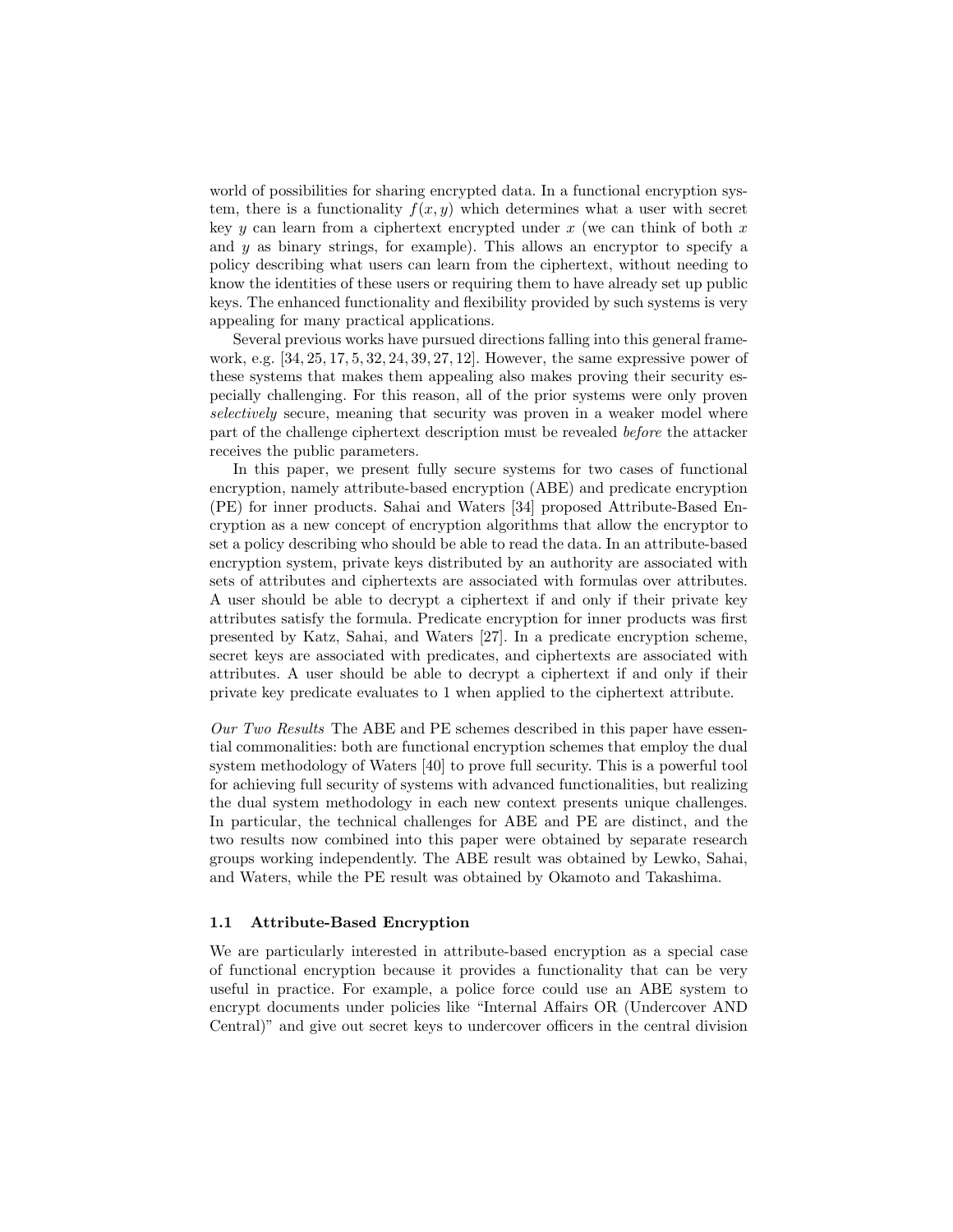corresponding to the attributes "Undercover" and "Central". Given the many potential uses of ABE systems, constructing efficient systems with strong security guarantees is an important problem.

Previous Constructions and Selective Security. All previous constructions of ABE systems [34, 25, 18, 5, 32, 24, 39] have only been proven to be selectively secure. This is a limited model of security where the attacker is required to announce the target he intends to attack before seeing the public parameters of the system. This is an unnatural and undesirable restriction on the attacker, but it unfortunately appears to be necessary for the proof techniques used in prior works.

To see why this is the case, it is instructive to look into the way that previous security proofs have worked. In these security proofs, the simulator uses the attacker's announced target to embed the challenge in the public parameters in such a way that the simulator can produce any keys the attacker can request but can also leverage the attacker's output to break the underlying challenge. This is a partitioning strategy reminiscent of the strategies first used to prove security for IBE systems. The formation of the public parameters partitions the keys into two classes: those that the simulator can make, and those that are useful to the simulator in solving its challenge.

While this partitioning strategy was successfully employed by Boneh and Boyen [7], and Waters [38] to prove full security for an IBE system, any partitioning approach seems doomed to failure when one tries to achieve full security for ABE systems. Without selectivity, the simulator cannot anticipate which keys the attacker may ask for, so the attacker must make some type of a guess about what the partition should be. One natural direction is to partition the identity space in some random way and hope that the attacker's queries respect the partition (which was the main idea behind the works in the IBE setting). For ABE systems, however, private keys and ciphertexts have much more structure; different keys can be related (they may share attributes), and this severely restricts allowable partitions. Thus, the power and expressiveness of ABE systems work directly against us when attempting to create partitioning proofs.

Our Approach. We are able to obtain full security by adapting the dual system encryption technique of [40, 28] to the ABE case. Waters [40] introduced dual system encryption to overcome the limitations of partitioning. In a dual encryption system, keys and ciphertexts can take on one of two forms: normal and semi-functional. A normal key can decrypt both normal and semi-functional ciphertexts, while a semi-functional key can only decrypt normal ciphertexts. The semi-functional keys and ciphertexts are not used in the real system, only in the proof of security. The proof employs a hybrid argument over a sequence of security games. The first is the real security game, with normal keys and ciphertext. In the second game, the ciphertext is semi-functional and the keys remain normal. In subsequent games, the keys requested by the attacker are changed to be semi-functional one by one. By the final game, none of the keys given out are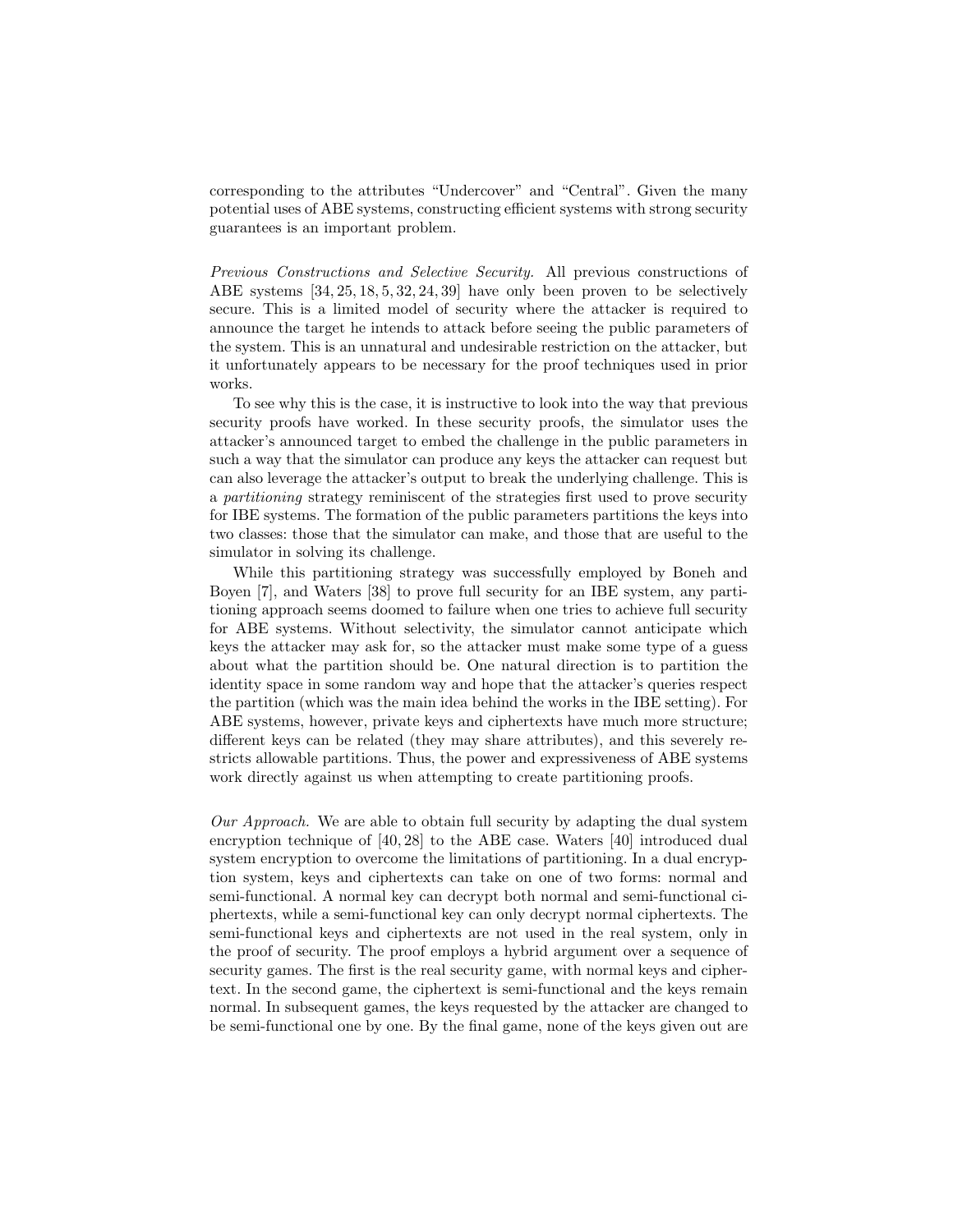actually useful for decrypting a semi-functional ciphertext, and proving security becomes relatively easy.

There is one important subtlety inherent in the dual system technique. In the step where the  $k^{th}$  key becomes semi-functional, the simulator must be prepared to make any semi-functional challenge ciphertext and any key as the  $k^{th}$  key. At first, this appears to be a paradox, since it seems the simulator can just make a key that should decrypt the challenge ciphertext and decide for itself whether the key is semi-functional by attempting to decrypt the semi-functional challenge ciphertext. Waters addresses this issue by introducing tags: if a key and ciphertext in his IBE system have the same tag, decryption will fail regardless of semi-functionality. The simulator is constructed in such a way that if it attempts to check if key  $k$  is semi-functional by decrypting a semi-functional ciphertext, it will be thwarted because they will have equal tags. (This relationship between the tags will be hidden to an attacker who cannot request a key able to decrypt the challenge ciphertext.)

Lewko and Waters [28] provide a new realization of dual system encryption where tags are replaced by *nominally* semi-functional keys. Nominally semifunctional keys are structured like semi-functional keys except that they do also successfully decrypt semi-functional ciphertexts (the semi-functional contribution cancels out). When the  $k^{th}$  key turns semi-functional in the hybrid, the simulator is constructed so that it can only make a nominally semi-functional key  $k$ . It is then argued that this looks like a regular semi-functional key to the attacker.

Though they achieve fully secure HIBE with constant size ciphertext, it is not clear how to extend the techniques of [40, 28] to obtain fully secure ABE systems. Both rely on the fact that the identities attached to keys and ciphertexts are the same. Waters relies on this to align tags, while Lewko and Waters use this symmetry in designing their system so that a nominally semi-functional key is identically distributed to a regular semi-functional key in the view of an attacker who cannot decrypt. This symmetry does not hold in an ABE system, where keys and ciphertexts are each associated with different objects: attributes and formulas. The additional flexibility and expressiveness of ABE systems leads to a much more complicated structure of relationships between keys and ciphertexts, which makes the potential paradox of the dual system encryption technique more challenging to address for ABE.

We overcome this by giving a new realization of *nominally* semi-functional keys in the ABE setting. We do this by designing the semi-functional components of our keys and ciphertexts to mirror the functionality of the ABE scheme. Intuitively, we want to argue that an attacker who cannot decrypt the message also cannot determine if the final contribution of the semi-functional components will be non-zero. We make this argument information-theoretically by showing that our nominally semi-functional keys are distributed identically to regular semi-functional keys from the attacker's perspective. This information-theoretic argument is more intricate than the HIBE analog executed in [28], due to the more complicated structure of ABE systems.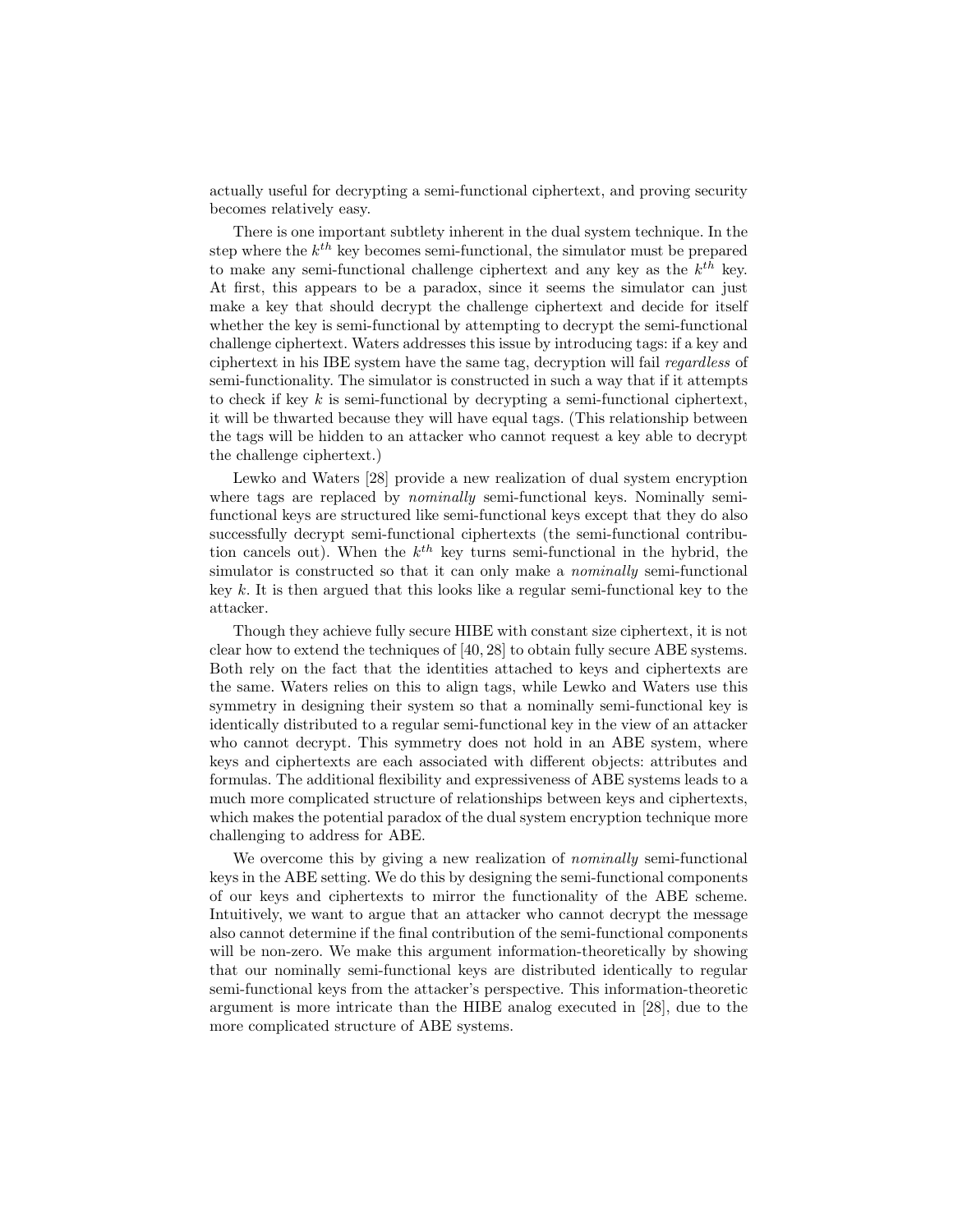The ideas above allow us to construct an ABE system that is fully secure. We build our construction in two phases. First, we construct an ABE system with the restriction that each attribute can only be used once in an access formula. We call this a *one-use* ABE system. Then, we provide a generic transformation from a one-use system to a system which is fully secure when attributes are used multiple times (up to a constant number of uses fixed at setup). While this transformation does incur some cost in key size, it does not increase the size of the ciphertext; we stress that ours is the first feasibility result for fully secure ABE. Our construction supports arbitrary monotone access formulas. We realize our ABE construction using bilinear groups of composite order and prove security under three assumptions used by Lewko and Waters [28].

#### 1.2 Predicate Encryption for Inner Products

ABE systems have desirable functionality, but have one limitation in that the structure of the ciphertext is revealed to users who cannot reveal. For example, in a CP-ABE system, a user who cannot decrypt can still learn the formula associated with the ciphertext. For applications where the access policy must also be kept secret, this is unacceptable. In our second result we address a class of systems, called predicate encryption systems, that overcome this limitation. Our second result gives predicate encryption of inner products between the ciphertext and key vectors.

Predicate encryption (PE) for inner products was presented by Katz, Sahai and Waters [27] as a generalized (fine-grained) notion of encryption that covers identity-based encryption (IBE) [6, 7, 9, 19, 21, 26], hidden-vector encryption (HVE) [12] and attribute-based encryption (ABE) [5, 25, 32–34]. Informally, secret keys in a PE scheme correspond to *predicates* in some class  $\mathcal{F}$ , and a sender associates a ciphertext with an *attribute* in set  $\Sigma$ ; a ciphertext associated with attribute  $I \in \Sigma$  can be decrypted using a secret key  $\mathsf{sk}_f$  corresponding to predicate  $f \in \mathcal{F}$  if and only if  $f(I) = 1$ .

The special case of inner product predicates is obtained by having each attribute correspond to a vector  $\vec{x}$  and each predicate  $f_{\vec{v}}$  correspond to a vector  $\vec{v}$ , where  $f_{\vec{v}}(\vec{x}) = 1$  iff  $\vec{x} \cdot \vec{v} = 0$ . (Here,  $\vec{x} \cdot \vec{v}$  denotes the standard inner-product). We note that these represent a wide class of predicates including equality tests (for IBE and HVE), disjunctions or conjunctions of equality tests, and, more generally, arbitrary CNF or DNF formulas (for ABE). However, we note that inner product predicates are less expressive than the LSSS access structures of ABE. To use inner product predicates for ABE, formulas must be written in CNF or DNF form, which can cause a superpolynomial blowup in size for arbitrary formulas.

Katz, Sahai, and Waters also introduced attribute-hiding, a security notion for PE that is stronger than the basic security requirement, payload-hiding. Roughly speaking, attribute-hiding requires that a ciphertext conceal the associated attribute as well as the plaintext, while payload-hiding only requires that a ciphertext conceal the plaintext. If attributes are identities, i.e., PE is IBE, attributehiding PE implies *anonymous* IBE. This notion of attribute-hiding addresses the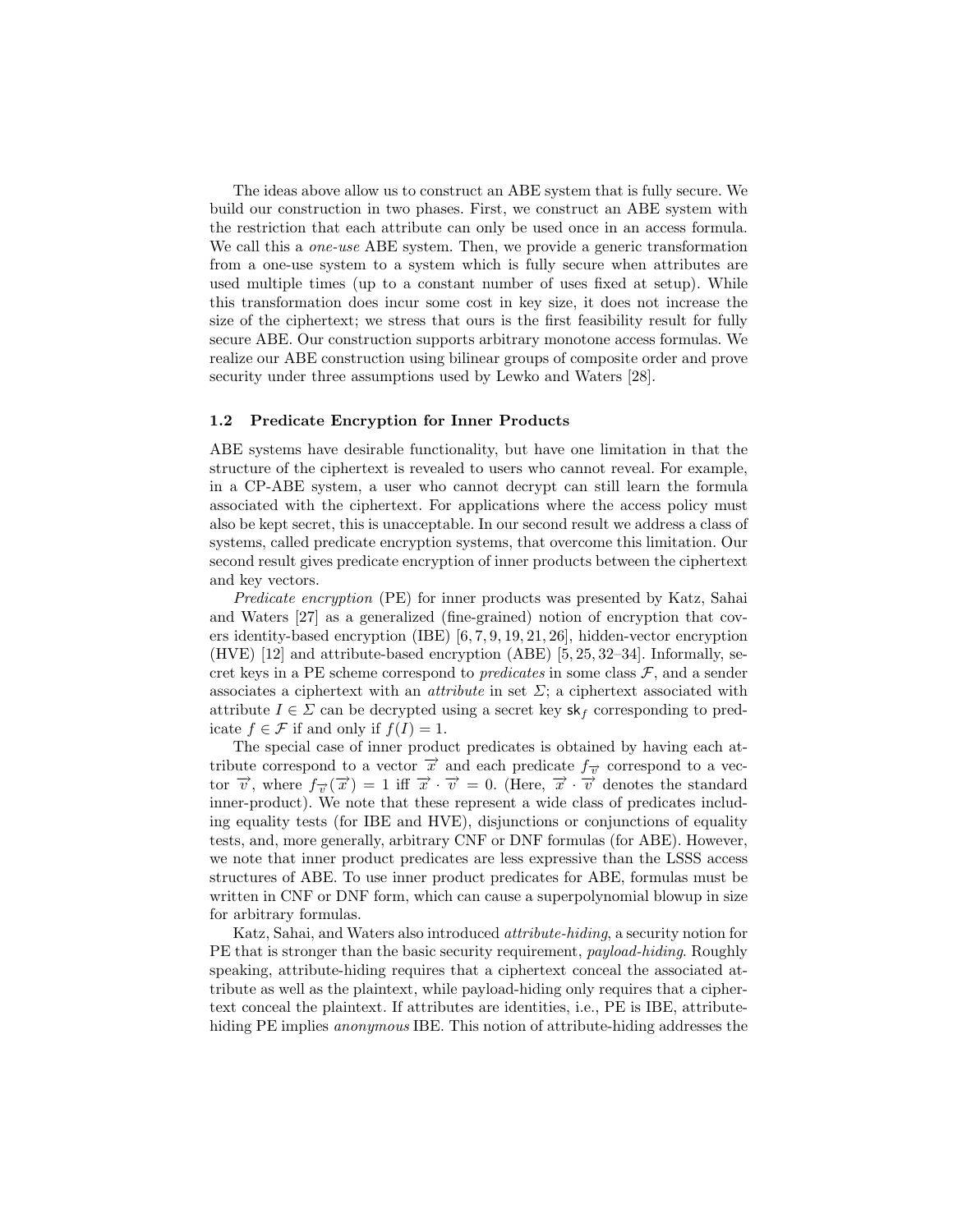limitation of ABE systems. Katz, Sahai, and Waters provided a scheme which is attribute-hiding PE for inner-product predicates, but it is only proven to be selectively secure and no delegation functionality is provided.

#### Our Results

- $-$  This paper proposes the first *adaptively secure* PE scheme for *inner-product* predicates in the standard model. The scheme is proven to be adaptively attribute-hiding (against CPA) under an assumption that is non-interactive. The number of terms of the assumption depends on a system parameter  $n$ , which is the vector length. (However, the number of terms does not depend on the number of adversarial private key queries.) We prove that the assumption is true in the generic model of bilinear pairing groups.
	- The efficiency of the proposed PE scheme is comparable to that of the existing selectively-secure PE schemes [27, 31].
- This paper also establishes a (hierarchical) delegation functionality on the proposed adaptively secure PE scheme. That is, we propose an adaptively secure (attribute-hiding) hierarchical PE (HPE) scheme for inner-product predicates (with polynomially many levels) in the standard model under the n-eDDH assumption.
	- The proposed HPE scheme implies the first anonymous hierarchical IBE (HIBE) with polynomially many levels in the standard model as a special case (when the associated inner-product predicate is specialized as the equality test for HIBE).
- It is straightforward to convert the (CPA-secure) basic (H)PE scheme to a CCA-secure (H)PE scheme by employing an existing general conversion such as that by Canetti, Halevi and Katz [16] or that by Boneh and Katz [11] (using an additional level with two-dimensions for the basic (H)PE scheme, and a strongly unforgeable one-time signature scheme or message authentication code and encapsulation). That is, we can present a fully secure (adaptively attribute-hiding against CCA) (H)PE scheme for inner-product predicates in the standard model under the n-eDDH assumption as well as a strongly unforgeable one-time signature scheme or message authentication code and encapsulation.
- To achieve the result, this paper elaborately combines a new methodology, the dual system encryption, proposed by Waters [40] and a new approach based on a notion of higher dimensional vector spaces, dual pairing vector spaces (DPVS), proposed by Okamoto and Takashima [30, 31]. The notion of DPVS is constructed on bilinear pairing groups, and they presented a selectively secure (H)PE scheme on DPVS [31]. We will explain this approach and our key technique in Section 3.1.
- Note that the n-eDDH assumption in this paper is defined over the basic primitive, bilinear pairing groups (not over the higher level concept, DPVS), although the proposed PE and HPE schemes are constructed over DPVS, and the assumptions in [31] are defined over DPVS.
- Since HPE is a generalized (fine-grained) version of anonymous HIBE (AHIBE) (or includes AHIBE as a special case), HPE covers (a generalized version of)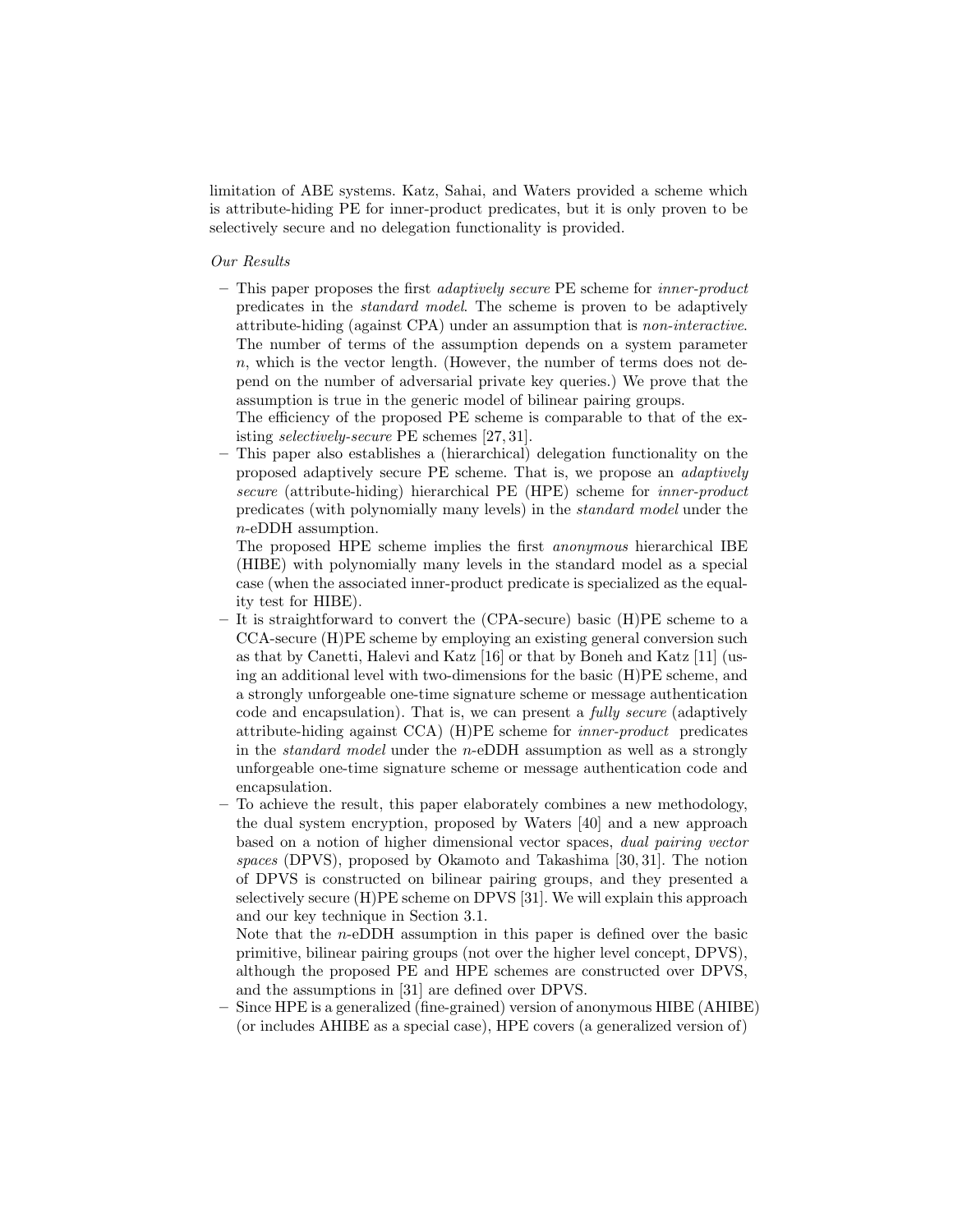applications described in [13], fully private communication and search on encrypted data. For example, we can use a two-level HPE scheme where the first level corresponds to the predicate/attribute of (single-layer) PE and the second level corresponds to those of "attribute search by a predicate" (generalized "key-word search").

## 1.3 Related Work

Identity Based Encryption (IBE) was proposed by Shamir [35]. In an identity based encryption system, an authority distributes keys to users with associated identities, and messages are encrypted directly to identities. The first IBE schemes were constructed by Boneh and Franklin [9] and Cocks [19]. These schemes were proven secure in the random oracle model. Then selectively secure schemes in the standard model were constructed [15, 6]. Boneh and Boyen [7] and Waters [38] constructed fully secure IBE schemes in the standard model. Gentry [21] gave an IBE system and security proof that moved beyond the confines of the partitioning strategy, but at the cost of a large and complicated complexity assumption.

Hierarchical Identity Based Encryption (HIBE) [23, 26] expands the functionality of identity based encryption to include a hierarchical structure on identities, where identities can delegate secret keys to their subordinate identities. Boneh and Boyen [6] constructed a selectively secure HIBE scheme. Boneh, Boyen, and Goh [8] constructed a selectively secure HIBE scheme with constant size ciphertexts. Gentry and Halevi [22] extended Gentry's techniques to get a fully secure HIBE system, but under "q-type" assumptions. Waters [40] leveraged the dual system encryption methodology to obtain fully secure IBE and HIBE systems from simple assumptions. Lewko and Waters [28] extended the dual encryption technique to obtain a fully secure HIBE system with constant size ciphertexts.

Attribute-based encryption was introduced by Sahai and Waters [34]. Goyal, Pandey, Sahai, and Waters [25] formulated two complimentary forms of ABE: Ciphertext-Policy Attribute-Based Encryption (CP-ABE) and Key-Policy Attribute-Based Encryption (KP-ABE). In a CP-ABE system, keys are associated with sets of attributes and ciphertexts are associated with access policies. In a KP-ABE system, the situation is reversed: keys are associated with access policies and ciphertexts are associated with sets of attributes. Selectively secure CP-ABE and KP-ABE systems were constructed in [34, 25, 18, 5, 32, 24, 39].

Goyal, Jain, Pandey, and Sahai [24] provide a general way to transform a KP-ABE system into a CP-ABE system. Chase [17] considered the problem of ABE with multiple authorities.

Other works have discussed similar problems without addressing collusion resistance [1–3, 14, 29, 37]. In these systems, the data encryptor specifies an access policy such that a set of users can decrypt the data only if the union of their credentials satisfies the access policy.

Predicate encryption was introduced by Katz, Sahai, and Waters [27], who also provided a scheme which is attribute-hiding PE for inner-product predicates;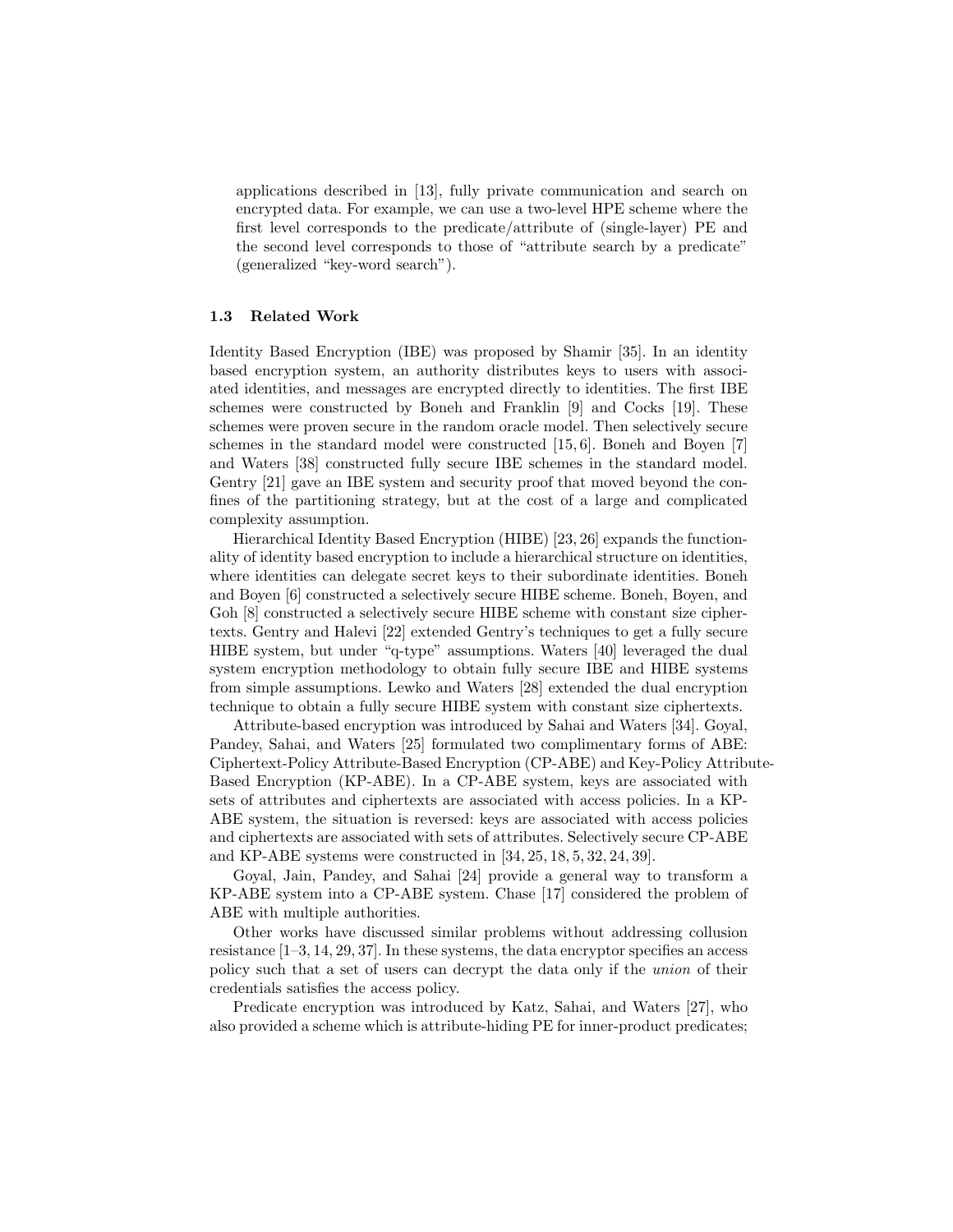only the selective security (not adaptive security) is proven and no delegation functionality is provided.

Shi and Waters [36] presented a delegation mechanism for a class of PE, but the admissible predicates of the system, which is a class of equality tests for HVE, are more limited than inner-product predicates in [27]. Moreover, they proved only selective security.

Okamoto and Takashima [31] proposed a (hierarchical) delegation mechanism for a PE scheme, i.e., a hierarchical PE (HPE) scheme, for inner-product predicates, but only selective security is proven.

Dual pairing vector spaces were introduced by Okamoto and Takashima [30, 31], who presented a selectively secure (H)PE scheme based on DPVS.

## 1.4 Organization

In Section 2, we present our result for ABE. In more detail, Subsection 2.1 provides the necessary background on linear secret-sharing schemes (LSSS), CP-ABE, and composite order bilinear groups, and states our complexity assumptions. Subsection 2.2, we describe our transformation from a one-use CP-ABE system to a system that is secure when attributes are used multiple times in a formula. In Subsection 2.3, we present our CP-ABE system and prove its security. In Subsection 2.4, we discuss extensions of our ABE result.

In Section 3, we present our result for PE for inner products. Subsection 3.1 describes the main ideas of the approach and establishes the necessary notations. In Subsection 3.2, we formally define DPVS. In Subsection 3.3, we state the complexity assumption. In Subsection 3.4, we formally define predicate encryption and inner product predicate encryption. In Subsection 3.5, we present our inner product predicate encryption scheme and its security. In Subsection 3.6, we present our HPE scheme.

# 2 Fully Secure Attribute-Based Encryption

### 2.1 Background

Linear Secret-Sharing Schemes The formal definitions of access structures and linear secret-sharing schemes (LSSS) can be found in [4] and the full version of this paper. Informally, a LSSS is a share-generating matrix A whose rows are labeled by attributes. When we consider the column vector  $v = (s, r_2, \ldots, r_n)$ , where  $s \in \mathbb{Z}_p$  is the secret to be shared and  $r_2, \ldots, r_n \in \mathbb{Z}_p$  are randomly chosen, then Av is the vector of  $\ell$  shares of the secret s. A user's set of attributes S satisfies the LSSS access matrix if the rows labeled by the attributes in S have the *linear reconstruction* property, which means there exist constants  $\{\omega_i\}$  such that, for any valid shares  $\{\lambda_i\}$  of a secret s according to the LSSS matrix, we have:  $\sum_i \omega_i \lambda_i = s$ . Essentially, a user will be able to decrypt a ciphertext with access matrix  $A$  if and only if the rows of  $A$  labeled by the user's attributes include the vector  $(1, 0, \ldots, 0)$  in their span.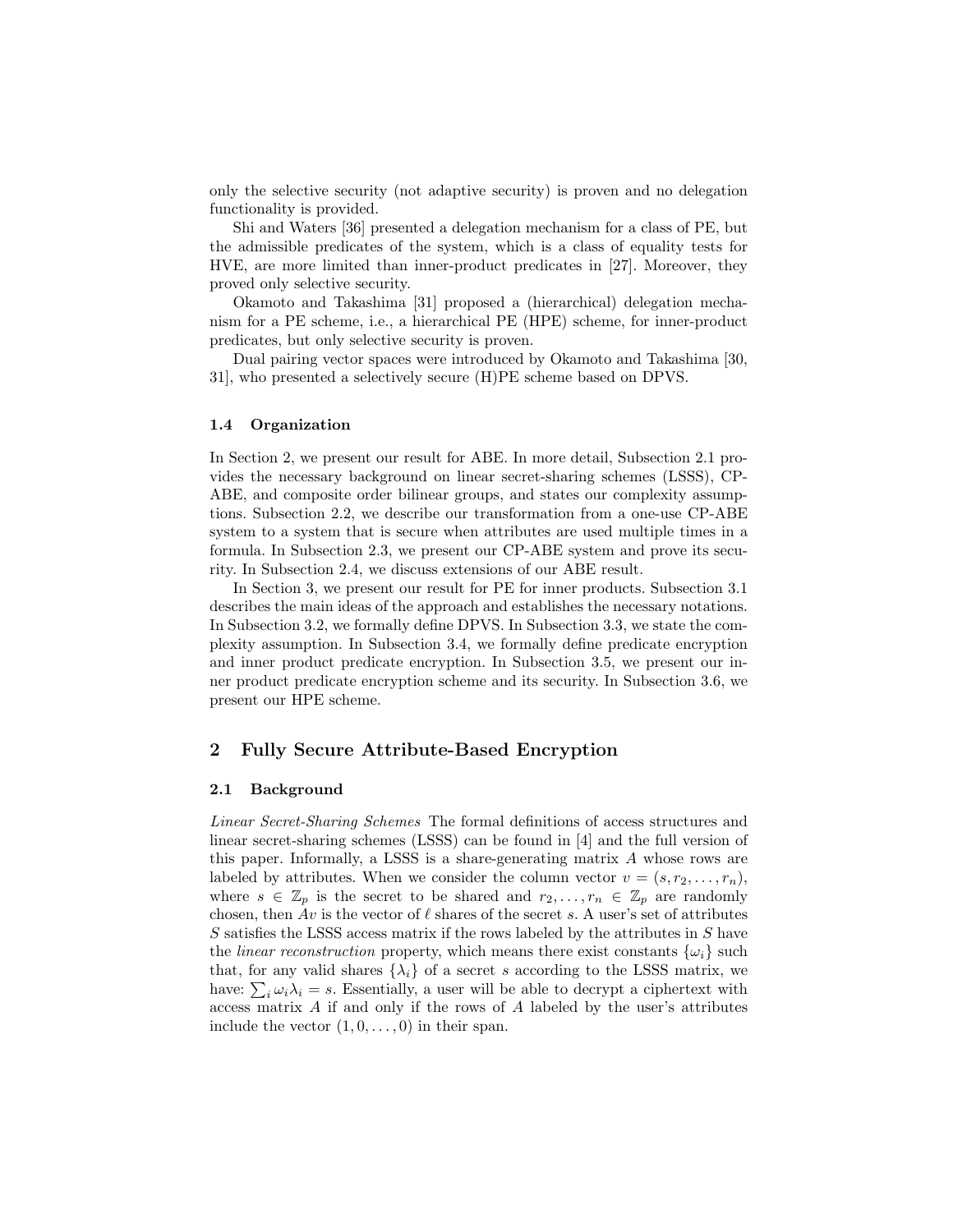Now, we formally define CP-ABE and give the full security definition. We also give the necessary background on composite order bilinear groups and state our complexity assumptions.

CP-ABE A ciphertext-policy attribute-based encryption system consists of four algorithms: Setup, Encrypt, KeyGen, and Decrypt.

 $Setup(\lambda, U) \rightarrow (PK, MSK)$  The setup algorithm takes in the security parameter  $\lambda$  and the attribute universe description U. It outputs the public parameters PK and a master secret key MSK.

 $\text{Encrypt}(PK, M, A) \rightarrow CT$  The encryption algorithm takes in the public parameters  $PK$ , the message  $M$ , and an access structure  $A$  over the universe of attributes. It will output a ciphertext  $CT$  such that only users whose private keys satisfy the access structure  $A$  should be able to extract  $M$ . We assume that A is implicitly included in CT.

 $KeyGen(MSK, PK, S) \rightarrow SK$  The key generation algorithm takes in the master secret key  $MSK$ , the public parameters  $PK$ , and a set of attributes S. It outputs a private key SK.

 $Decrypt(PK, CT, SK) \rightarrow M$  The decryption algorithm takes in the public parameters  $PK$ , a ciphertext  $CT$ , and a private key  $SK$ . If the set of attributes of the private key satisfies the access structure of the ciphertext, it outputs the message M.

Security Model for CP-ABE We now give the full security definition for CP-ABE systems. This is described by a security game between a challenger and an attacker. The game proceeds as follows:

Setup The challenger runs the Setup algorithm and gives the public parameters PK to the attacker.

Phase 1 The attacker queries the challenger for private keys corresponding to sets of attributes  $S_1, \ldots, S_{q_1}$ .

Challenge The attacker declares two equal length messages  $M_0$  and  $M_1$  and an access structure A ∗ . This access structure cannot be satisfied by any of the queried attribute sets  $S_1, \ldots, S_{q_1}$ . The challenger flips a random coin  $\beta \in \{0, 1\}$ , and encrypts  $M_b$  under  $\mathbb{A}^*$ , producing  $CT^*$ . It gives  $CT^*$  to the attacker.

Phase 2 The attacker queries the challenger for private keys corresponding to sets of attributes  $S_{q_1+1}, \ldots, S_q$ , with the added restriction that none of these satisfy  $\mathbb{A}^*$ .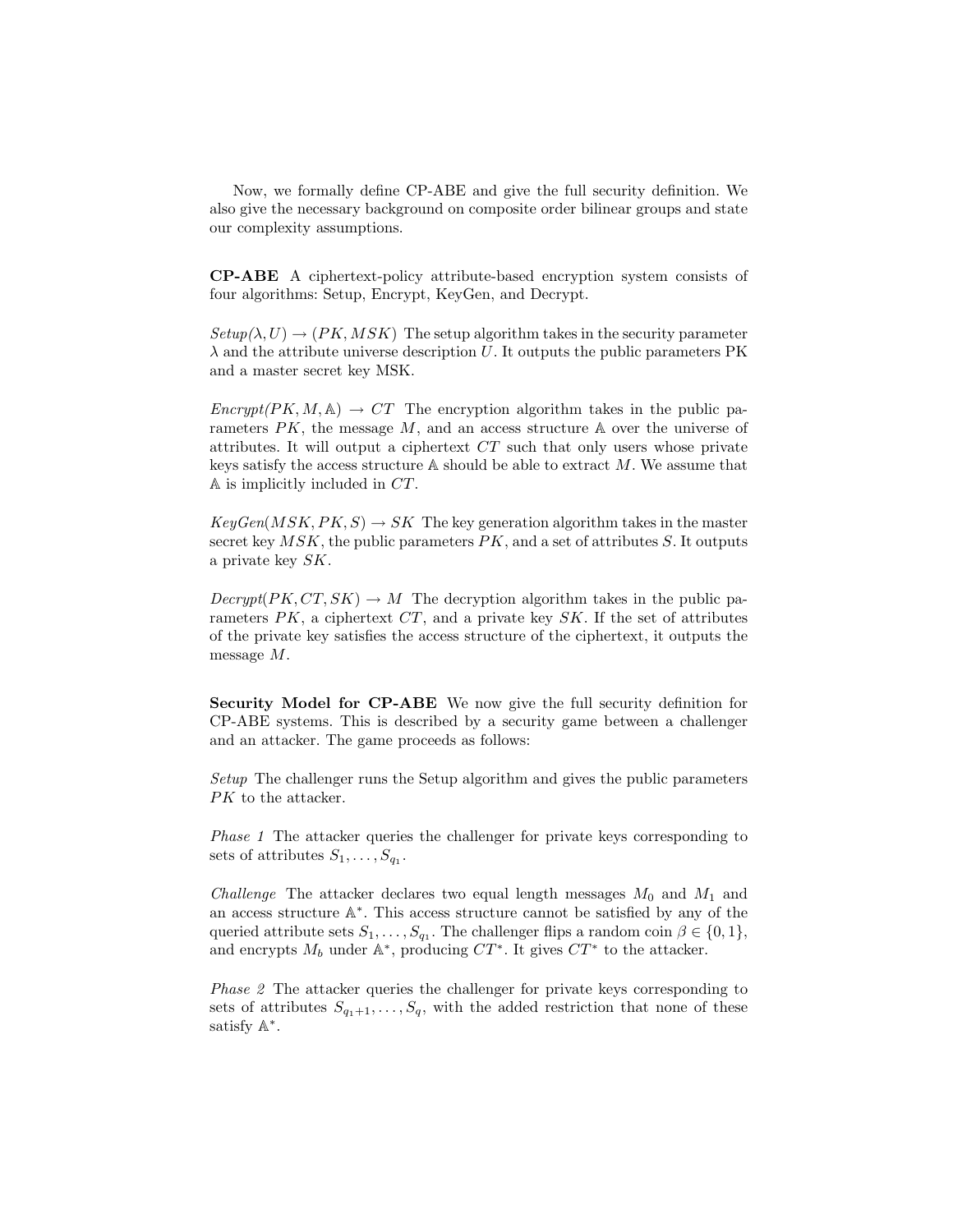Guess The attacker outputs a guess  $\beta'$  for  $\beta$ .

The advantage of an attacker is this game is defined to be  $Pr[\beta = \beta'] - \frac{1}{2}$ . We note that the model can easily be extended to handle chosen-ciphertext attacks by allowing for decryption queries in Phase 1 and Phase 2.

Definition 1. A ciphertext-policy attribute-based encryption system is fully secure if all polynomial time attackers have at most a negligible advantage in this security game.

Selective security is defined by adding an initialization phase where the attacker must declare  $\mathbb{A}^*$  before seeing PK. Unlike previous works [5, 25, 39], we do not impose this restriction on the attacker.

Composite Order Bilinear Groups We will construct our systems in composite order bilinear groups. Composite order bilinear groups were first introduced in [10]. We define a group generator  $\mathcal{G}$ , an algorithm which takes a security parameter  $\lambda$  as input and outputs a description of a bilinear group G. For our purposes, we will have G output  $(p_1, p_2, p_3, G, G_T, e)$  where  $p_1, p_2, p_3$  are distinct primes, G and  $G_T$  are cyclic groups of order  $N = p_1p_2p_3$ , and  $e: G^2 \to G_T$  is a non-degenerate bilinear map.

We now state the complexity assumptions that we will rely on to prove security of our systems. These same assumptions were used by Lewko and Waters to obtain full security of their IBE and HIBE constructions in composite order groups [28]. We note that all three assumptions are static (constant size) and the first assumption is just the subgroup decision problem in the case where the group order is a product of three primes. The assumptions were proven to be generically secure in [28].

In the assumptions below, we let  $G_{p_1p_2}$ , e.g., denote the subgroup of order  $p_1p_2$  in  $G$ .

Assumption 1 (Subgroup decision problem for 3 primes) Given a group generator  $\mathcal{G}$ , we define the following distribution:

$$
\mathbb{G} = (N = p_1 p_2 p_3, G, G_T, e) \stackrel{R}{\longleftarrow} \mathcal{G},
$$
  
\n
$$
g \stackrel{R}{\longleftarrow} G_{p_1}, X_3 \stackrel{R}{\longleftarrow} G_{p_3},
$$
  
\n
$$
D = (\mathbb{G}, g, X_3),
$$
  
\n
$$
T_1 \stackrel{R}{\longleftarrow} G_{p_1 p_2}, T_2 \stackrel{R}{\longleftarrow} G_{p_1}.
$$

We define the advantage of an algorithm  $\mathcal A$  in breaking Assumption 1 to be:

$$
Adv1_{\mathcal{G}, \mathcal{A}}(\lambda) := \big| Pr[\mathcal{A}(D, T_1) = 1] - Pr[\mathcal{A}(D, T_2) = 1] \big|.
$$

We note that  $T_1$  can be written (uniquely) as the product of an element of  $G_{p_1}$  and an element of  $G_{p_2}$ . We refer to these elements as the " $G_{p_1}$  part of  $T_1$ " and the " $G_{p_2}$  part of  $T_1$ " respectively. We will use this terminology in our proofs.

**Definition 2.** We say that G satisfies Assumption 1 if  $Adv1_{G,\mathcal{A}}(\lambda)$  is a negligible function of  $\lambda$  for any polynomial time algorithm  $\mathcal{A}$ .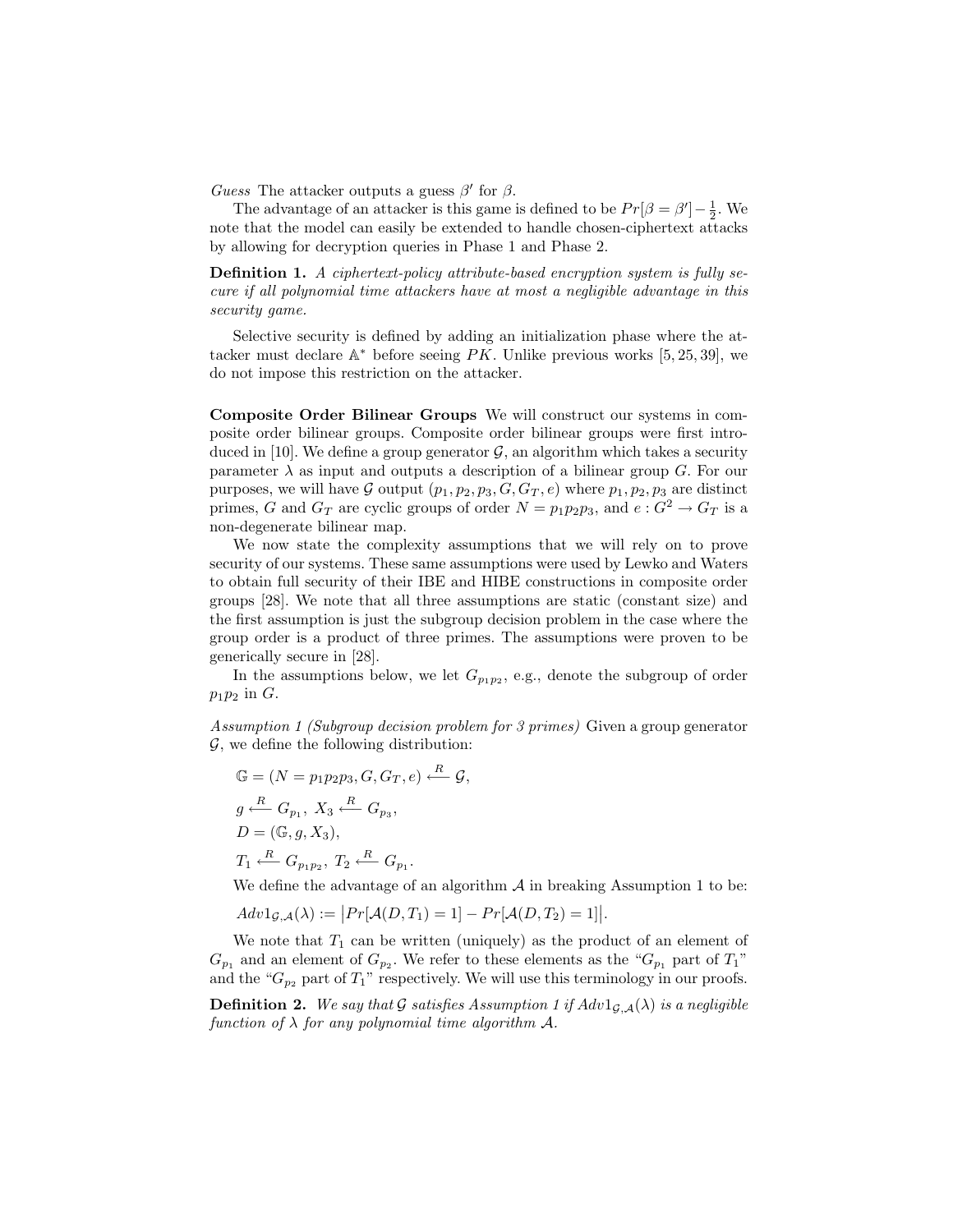Assumption 2 Given a group generator  $\mathcal{G}$ , we define the following distribution:

$$
\mathbb{G} = (N = p_1 p_2 p_3, G, G_T, e) \xleftarrow{R} \mathcal{G},
$$
\n
$$
g, X_1 \xleftarrow{R} G_{p_1}, X_2, Y_2 \xleftarrow{R} G_{p_2}, X_3, Y_3 \xleftarrow{R} G_{p_3}
$$
\n
$$
D = (\mathbb{G}, g, X_1 X_2, X_3, Y_2 Y_3),
$$
\n
$$
T_1 \xleftarrow{R} G, T_2 \xleftarrow{R} G_{p_1 p_3}.
$$

We define the advantage of an algorithm  $A$  in breaking Assumption 2 to be:

,

$$
Adv2_{\mathcal{G}, \mathcal{A}}(\lambda) := \big| Pr[\mathcal{A}(D, T_1) = 1] - Pr[\mathcal{A}(D, T_2) = 1] \big|.
$$

We use  $G_{p_1p_3}$  to denote the subgroup of order  $p_1p_3$  in G. We note that  $T_1$ can be (uniquely) written as the product of an element of  $G_{p_1}$ , an element of  $G_{p_2}$ , and an element of  $G_{p_3}$ . We refer to these as the " $G_{p_1}$  part of  $T_1$ ", the " $G_{p_2}$ part of  $T_1$ ", and the " $G_{p_3}$  part of  $T_1$ ", respectively.  $T_2$  can similarly be written as the product of an element of  $G_{p_1}$  and an element of  $G_{p_3}$ .

**Definition 3.** We say that G satisfies Assumption 2 if  $Adv2_{G,\mathcal{A}}(\lambda)$  is a negligible function of  $\lambda$  for any polynomial time algorithm A.

Assumption 3 Given a group generator  $\mathcal{G}$ , we define the following distribution:

$$
\mathbb{G} = (N = p_1 p_2 p_3, G, G_T, e) \xleftarrow{R} \mathcal{G}, \alpha, s \xleftarrow{R} \mathbb{Z}_N,
$$
  
\n
$$
g \xleftarrow{R} G_{p_1}, X_2, Y_2, Z_2 \xleftarrow{R} G_{p_2}, X_3 \xleftarrow{R} G_{p_3},
$$
  
\n
$$
D = (\mathbb{G}, g, g^{\alpha} X_2, X_3, g^s Y_2, Z_2),
$$
  
\n
$$
T_1 = e(g, g)^{\alpha s}, T_2 \xleftarrow{R} G_T.
$$

We define the advantage of an algorithm  $A$  in breaking Assumption 3 to be:

$$
Adv3_{\mathcal{G},\mathcal{A}}(\lambda) := \big| Pr[\mathcal{A}(D,T_1) = 1] - Pr[\mathcal{A}(D,T_2) = 1] \big|.
$$

**Definition 4.** We say that G satisfies Assumption 3 if  $Adv3_{\mathcal{G},\mathcal{A}}(\lambda)$  is a negligible function of  $\lambda$  for any polynomial time algorithm  $\mathcal{A}$ .

#### 2.2 Transformation from One-Use CP-ABE

Here we show how to obtain a fully secure CP-ABE system where attributes are used multiple times from a fully secure CP-ABE system where attributes are used only once. We do this with a simple encoding technique.

Suppose we have a CP-ABE system with a universe of n attributes with LSSS access structures that is secure when the function  $\rho$  is injective for each access structure associated to a ciphertext (i.e. attributes are only used once in the row labeling the of the share-generating matrix). Suppose we would like to have a system with *n* attributes where attributes can be used  $\leq k$  times in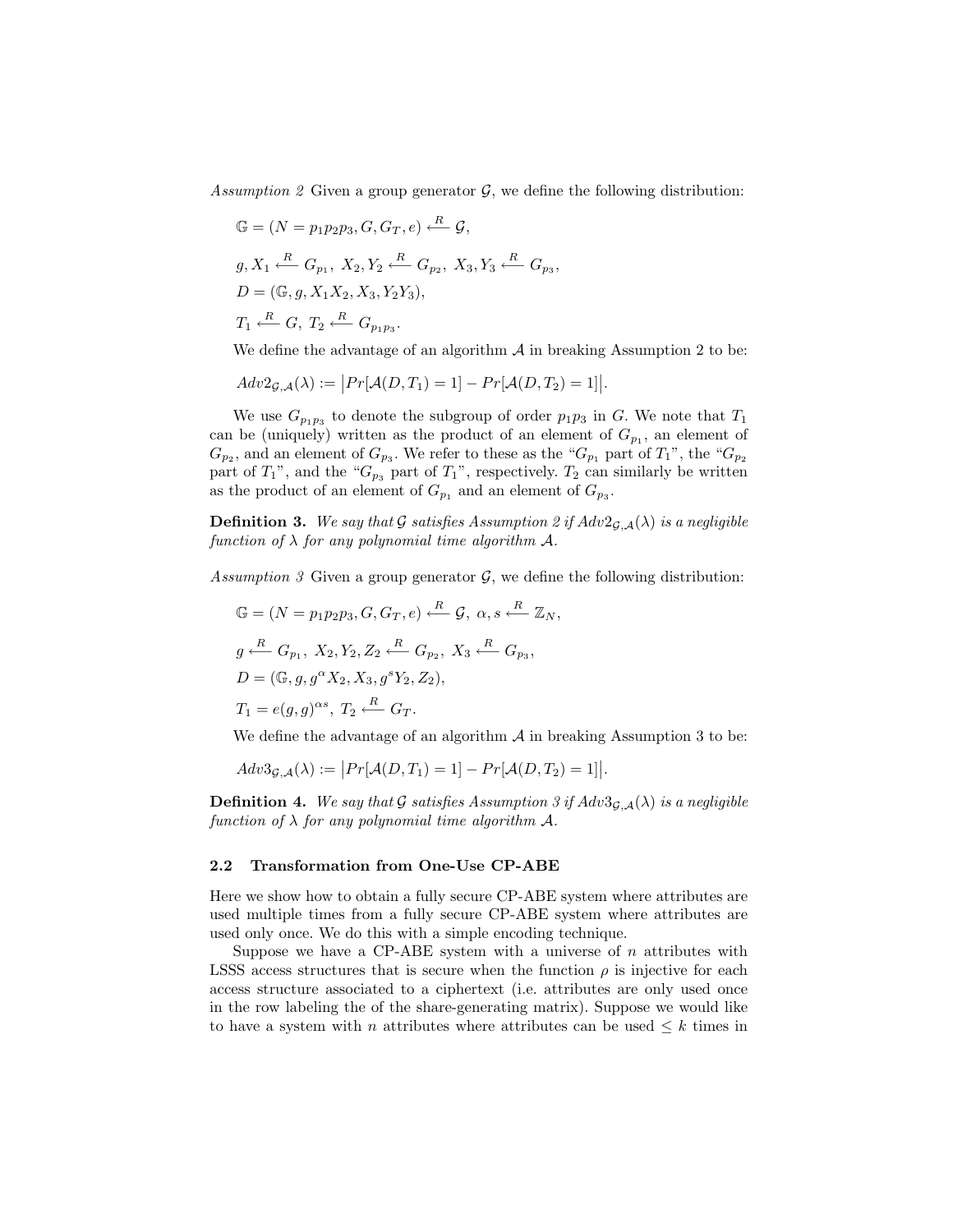the row labeling of a share-generating matrix. We can realize this by essentially taking k copies of each attribute in the system: instead of a single attribute  $B$ , we will have new "attributes"  $B: 1, \ldots, B: k$ . Each time we want to label a row of an access matrix  $A$  with  $B$ , we label it with  $B : i$  for a new value of i. We let  $\rho$  denote the original row labeling of A and  $\rho'$  denote this new row labeling. Each time we want to associate a subset  $S$  of attributes to a key, we instead use  $S' := \{B:1,\ldots,B:k|B\in S\}$ . We can then employ the one use system on the new universe of kn attributes and retain its full security. We note that the set S' satisfies the access structure  $(A, \rho')$  if and only if the set S satisfies the access structure  $(A, \rho)$ .

For our construction, the sizes of the public parameters and the secret keys grow linearly in the number of involved attributes, so these will expand by a factor of k under this transformation. Note that the size of the access matrix does not change, so ciphertexts in our construction will remain the same size.

## 2.3 Our Fully Secure CP-ABE System

We construct our fully secure CP-ABE system in composite order groups of order  $N = p_1p_2p_3$  with LSSS access structures. We note the strong resemblance between our system and the selectively secure CP-ABE system of Waters [39]. The KP-ABE system we give in the full version of this paper also bears a strong resemblance to the selectively secure schemes in [25]. We thus provide additional examples of the phenomenon noted by [40, 28]: dual system encryption is a powerful and versatile tool for transforming selectively secure schemes into fully secure ones.

The normal operation of our system essentially occurs in the subgroup  $G_{p_1}$ . Keys are additionally randomized in  $G_{p_3}$ , and the subgroup  $G_{p_2}$  is our semifunctional space, which is not used in the real system. Keys and ciphertexts will be semi-functional when they involve elements in the  $G_{p_2}$  subgroup. When normal keys are paired with semi-functional ciphertexts or semi-functional keys are paired with normal ciphertexts, the elements in  $G_{p_2}$  will not contribute to the pairings because they are orthogonal to elements in the  $G_{p_1}$  and  $G_{p_3}$  subgroups. When we pair a semi-functional key with a semi-functional ciphertext, we get an extra term arising from pairing the corresponding elements of  $G_{p_2}$  which will cause decryption to fail, unless this extra term happens to be zero. When this cancelation occurs and decryption still works, we say the key is nominally semifunctional. In other words, nominally semi-functional keys involve elements in  $G_{p_2}$ , but these cancel when paired with the  $G_{p_2}$  elements involved in the semifunctional ciphertext.

Our proof of security will rely on the restriction that each attribute can only be used once in the row labeling of an access matrix. This is because we will argue that a nominally semi-functional key is identically distributed to a regular semi-functional key in the attacker's view, since the attacker cannot ask for keys that can decrypt the challenge ciphertext. This information-theoretic argument fails when attributes can be used multiple times. Nonetheless, we can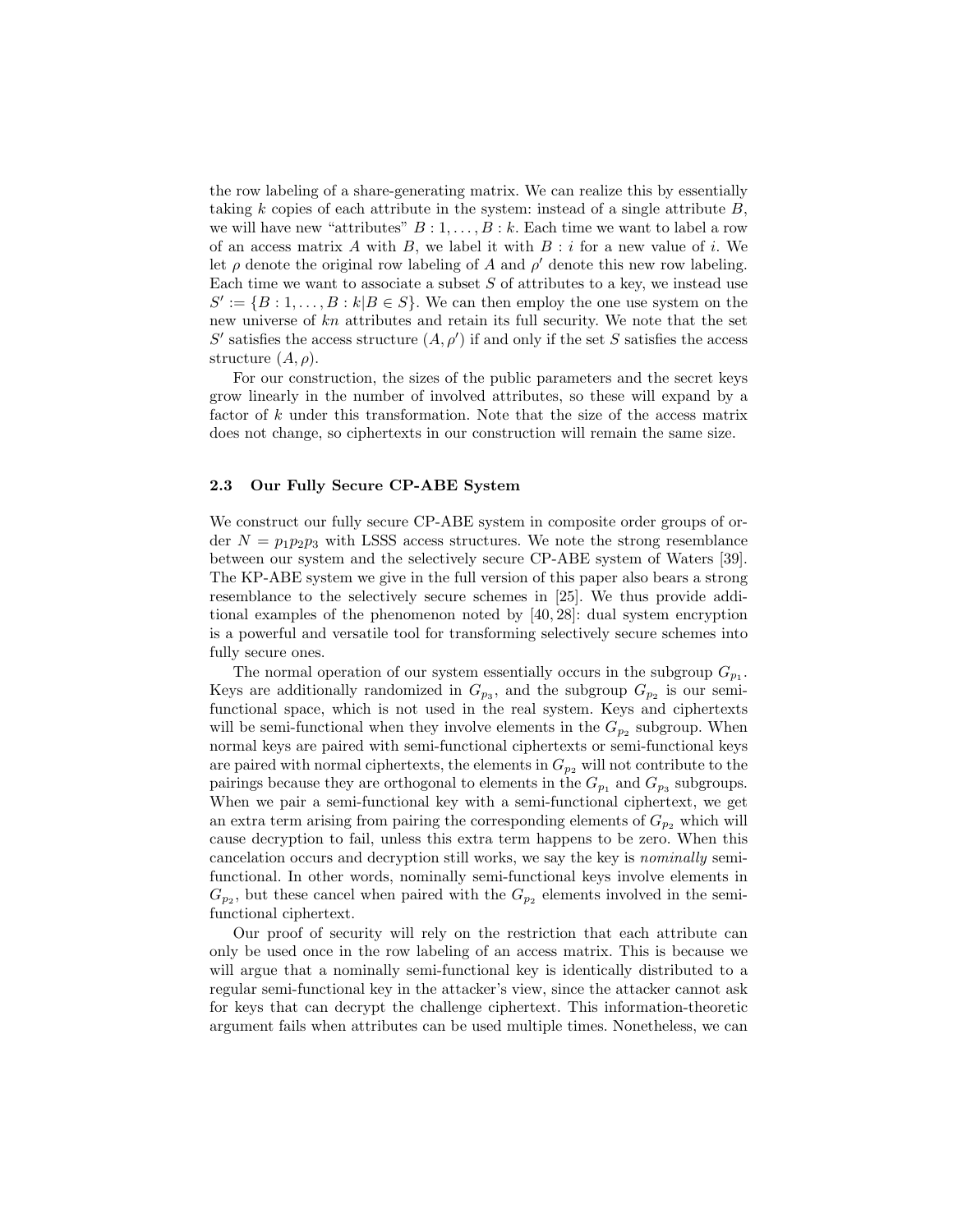achieve full security for a system which uses attributes multiple times through the transformation given in the last section.

We believe that our fully secure system in composite order groups can be transformed to a fully secure system in prime order groups. This was accomplished for the previous applications of dual system encryption in [40, 28].

#### Construction

 $Setup(\lambda, U) \rightarrow PK, MSK$  The setup algorithm chooses a bilinear group G of order  $N = p_1 p_2 p_3$  (3 distinct primes). We let  $G_{p_i}$  denote the subgroup of order  $p_i$  in G. It then chooses random exponents  $\alpha, \alpha \in \mathbb{Z}_N$ , and a random group element  $g \in G_{p_1}$ . For each attribute  $i \in U$ , it chooses a random value  $s_i \in \mathbb{Z}_N$ . The public parameters  $PK$  are  $N, g, g^a, e(g, g)^\alpha, T_i = g^{s_i} \forall i$ . The master secret key  $MSK$  is  $\alpha$  and a generator  $X_3$  of  $G_{p_3}$ .

 $KeyGen(MSK, S, PK) \rightarrow SK$  The key generation algorithm chooses a random  $t \in \mathbb{Z}_N$ , and random elements  $R_0, R'_0, R_i \in G_{p_3}$ . The secret key is:

$$
S, K = g^{\alpha} g^{at} R_0, L = g^t R'_0, K_i = T_i^t R_i \ \forall i \in S.
$$

 $\text{Encrypt}((A, \rho), PK, M) \to CT \text{ A is an } \ell \times n \text{ matrix and } \rho \text{ is map from each row }$  $A_x$  of A to an attribute  $\rho(x)$ . The encryption algorithm chooses a random vector  $v \in \mathbb{Z}_N^n$ , denoted  $v = (s, v_2, \dots, v_n)$ . For each row  $A_x$  of A, it chooses a random  $r_x \in \mathbb{Z}_N$ . The ciphertext is (we also include  $(A, \rho)$  in the ciphertext, though we do not write it below):

$$
C = Me(g, g)^{\alpha s}, C' = g^{s},
$$
  

$$
C_x = g^{aA_x \cdot v} T_{\rho(x)}^{-r_x}, D_x = g^{r_x} \forall x.
$$

 $Decrypt(CT, PK, SK) \rightarrow M$  The decryption algorithm computes constants  $\omega_x \in \mathbb{Z}_N$  such that  $\sum_{\rho(x)\in S} \omega_x A_x = (1, 0, \ldots, 0)$ . It then computes:

$$
e(C',K)/\prod_{\rho(x)\in S}\big(e(C_x,L)e(D_x,K_{\rho(x)})\big)^{\omega_x}=e(g,g)^{\alpha s}.
$$

Then M can be recovered as  $C/e(g, g)^{\alpha s}$ .

Security Before we give our proof of security, we need to define two additional structures: semi-functional ciphertexts and keys. These will not be used in the real system, but will be needed in our proof.

Semi-functional Ciphertext A semi-functional ciphertext is formed as follows. We let  $g_2$  denote a generator of  $G_{p_2}$  and c a random exponent modulo N. We also choose random values  $z_i \in \mathbb{Z}_N$  associated to attributes, random values  $\gamma_x \in \mathbb{Z}_N$ associated to matrix rows x, and a random vector  $u \in \mathbb{Z}_N^n$ . Then:

$$
C' = g^s g_2^c, \ C_x = g^{aA_x \cdot v} T_{\rho(x)}^{-r_x} g_2^{A_x \cdot u + \gamma_x z_{\rho(x)}}, \ D_x = g^{r_x} g_2^{-\gamma_x} \ \forall x.
$$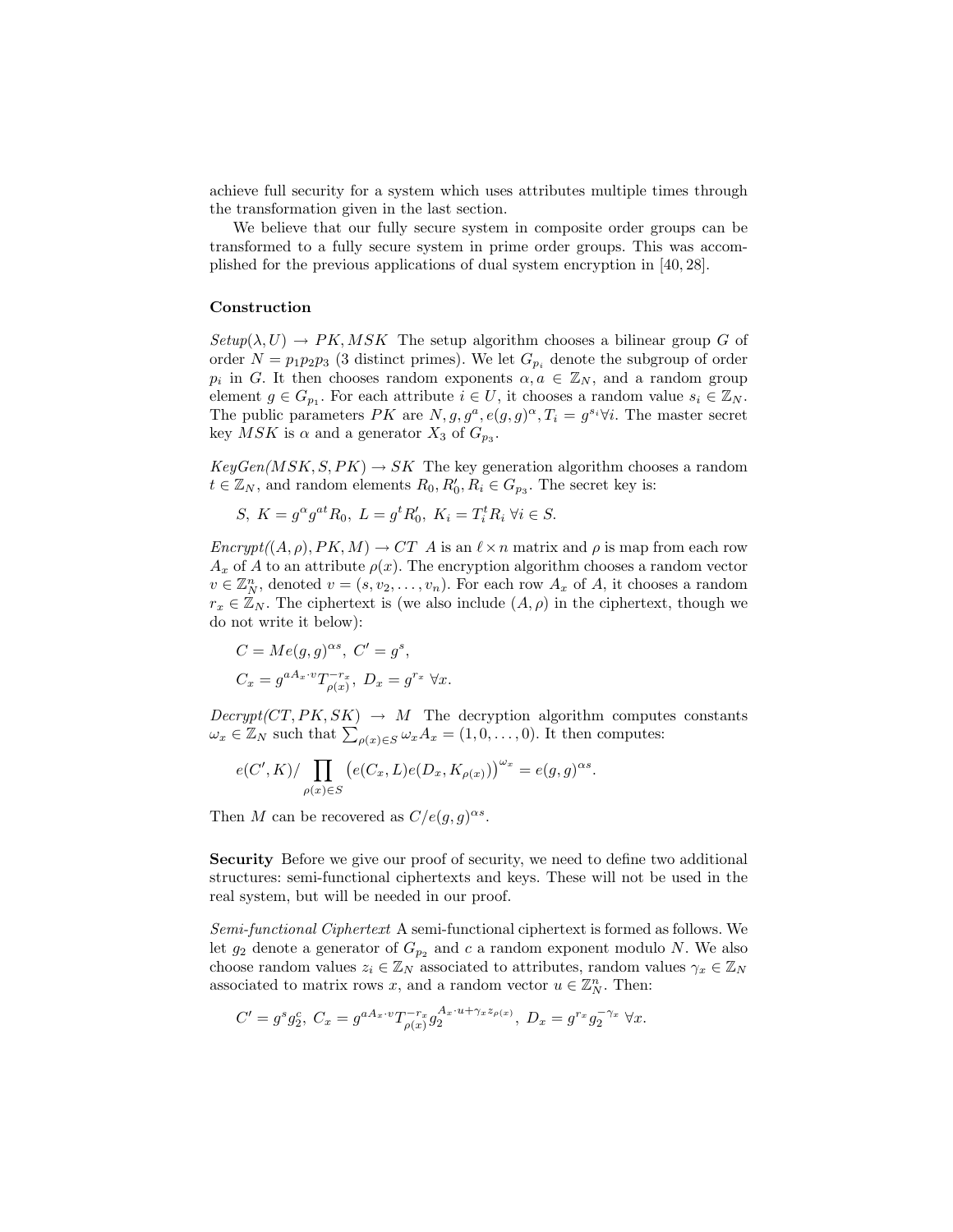Semi-functional Key A semi-functional key will take on one of two forms. A semi-functional key of type 1 is formed as follows. Exponents  $t, d, b \in \mathbb{Z}_N$  and elements  $R_0, R'_0, R_i \in G_{p_3}$  are chosen randomly. The key is set as:

$$
K = g^{\alpha}g^{at}R_0g_2^d, L = g^tR'_0g_2^b, K_i = T_i^tR_ig_2^{bz_i} \ \forall i \in S.
$$

A semi-functional key of type 2 is formed without the terms  $g_2^b$  and  $g_2^{bz_i}$  (one could also interpret this as setting  $b = 0$ :

$$
K = g^{\alpha} g^{at} R_0 g_2^d, \ L = g^t R'_0, \ K_i = T_i^t R_i \ \forall i \in S.
$$

We note that when we use a semi-functional key to decrypt a semi-functional ciphertext, we are left with an additional term:

$$
e(g_2, g_2)^{cd-bu_1},
$$

where  $u_1$  denotes the first coordinate of u (i.e.  $(1, 0, \ldots, 0) \cdot u$ ). We also note that these values  $z_i$  are common to semi-functional ciphertexts and semi-functional keys of type 1. These  $z_i$  terms always cancel when semi-functional keys are paired with semi-functional ciphertexts, so they do not hinder decryption. Instead, they are used as blinding factors to hide the value being shared in the  $G_{p_2}$  subgroup of a semi-functional ciphertext (the value  $u_1$ ) from an attacker who cannot decrypt. This is where our one-use restriction is crucial: an attacker with a single semifunctional key of type 1 which cannot decrypt the challenge ciphertext should only be able to gain very limited information-theoretic knowledge of the  $z_i$  values. If attributes are used multiple times, too many  $z_i$  values may be exposed to the attacker. In each of the games we define below, at most one key is semifunctional of type 1 and all other semi-functional keys are type 2. This is to avoid information-theoretically leaking the  $z_i$  values by using them in multiple keys at once.

We call a semi-functional key of type 1 *nominally* semi-functional if  $cd$ -bu<sub>1</sub> = 0. Notice that when such a key is used to decrypt a corresponding semi-functional ciphertext, decryption will succeed.

We will prove the security of our system from Assumptions 1, 2, and 3 using a hybrid argument over a sequence of games. The first game,  $Game_{Real}$ , is the real security game (the ciphertext and all the keys are normal). In the next game, Game<sub>0</sub>, all of the keys will be normal, but the challenge ciphertext will be semifunctional. We let  $q$  denote the number of key queries made by the attacker. For  $k$  from 1 to  $q$ , we define:

 $Game_{k,1}$  In this game, the challenge ciphertext is semi-functional, the first  $k-1$ keys are semi-functional of type 2, the  $k^{th}$  key is semi-functional of type 1, and the remaining keys are normal.

 $Game_{k,2}$  In this game, the challenge ciphertext is semi-functional, the first k keys are semi-functional of type 2, and the remaining keys are normal.

We note that in  $\text{Game}_{q,2}$ , all of the keys are semi-functional of type 2. In the final game,  $\text{Game}_{Final}$ , all keys are semi-functional of type 2 and the ciphertext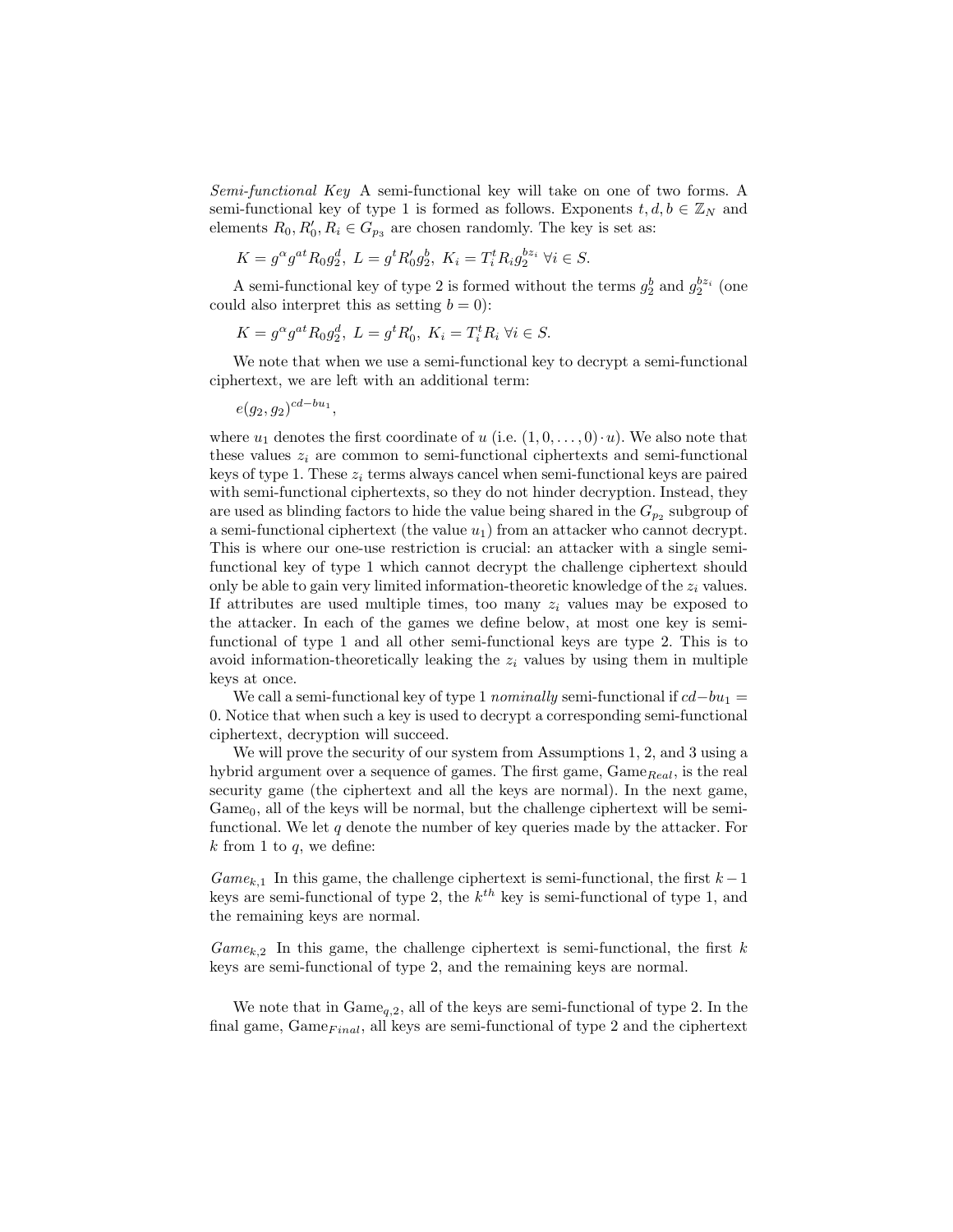is a semi-functional encryption of a random message, independent of the two messages provided by the attacker. In  $\text{Game}_{Final}$ , the attacker's advantage is 0. We will prove these games are indistinguishable in the following four lemmas. We give the proof of the most interesting lemma below, and the rest of the proofs can be found in the full version of this paper. For notational purposes in the lemmas below, we think of  $Game_{0.2}$  as another way of denoting Game 0.

**Lemma 1.** Suppose there is an efficient algorithm A such that  $Game_{Real}Adv_{\mathcal{A}}$  $Game_0Adv_{\mathcal{A}} = \epsilon$ . Then we can construct an efficient algorithm B with advantage  $\epsilon$  in breaking Assumption 1.

**Lemma 2.** Suppose there is an efficient algorithm A such that  $Game_{k-1,2}Adv_{A}$ −  $Game_{k,1}Adv_{\mathcal{A}} = \epsilon$ . Then we can construct an efficient algorithm B with advantage negligibly close to  $\epsilon$  in breaking Assumption 2.

*Proof.* B is given  $g, X_1X_2, X_3, Y_2Y_3, T$ . It will simulate  $\text{Game}_{k-1,2}$  or  $\text{Game}_{k,1}$ with A. It chooses random exponents  $a, \alpha \in \mathbb{Z}_N$  and a random exponent  $s_i \in \mathbb{Z}_N$ for each attribute  $i$  in the system. It then sends  $A$  the public parameters:

$$
PK = \{N, g, g^{a}, e(g, g)^{\alpha}, T_{i} = g^{s_{i}} \ \forall i\}.
$$

To make the first  $k-1$  keys semi-functional of type 2,  $\beta$  responds to each key request by choosing a random  $t \in \mathbb{Z}_N$ , random elements  $R'_0, R_i$  of  $G_{p_3}$ , and setting:

$$
K = g^{\alpha}g^{at}(Y_2Y_3)^t, L = g^t R'_0, K_i = T_i^t R_i \ \forall i \in S.
$$

We note that K is properly distributed because the values of t modulo  $p_2$  and  $p_3$  are uncorrelated to its value modulo  $p_1$ . To make normal keys for requests  $> k$ , B can simply run the key generation algorithm since it knows the MSK.

To make key k,  $\mathcal{B}$  will implicity set  $g^t$  equal to the  $G_{p_1}$  part of T.  $\mathcal{B}$  chooses random elements  $R_0, R'_0, R_i$  in  $G_{p_3}$  and sets:

$$
K = g^{\alpha} T^{a} R_{0}, L = T R'_{0}, K_{i} = T^{s_{i}} R_{i} \ \forall i \in S.
$$

We note that if  $T \in G_{p_1p_3}$ , this is a properly distributed normal key. If  $T \in G$ , this is a semi-functional key of type 1. In this case, we have implicitly set  $z_i = s_i$ . If we let  $g_2^b$  denote the  $G_{p_2}$  part of T, we have that  $d = ba$  modulo  $p_2$  (i.e. the  $G_{p_2}$  part of K is  $g_2^b a$ , the  $G_{p_2}$  part of L is  $g_2^b$ , and the  $G_{p_2}$  part of  $K_i$  is  $g_2^{bz_i}$ . Note that the value of  $z_i$  modulo  $p_2$  is uncorrelated from the value of  $s_i$  modulo  $p_1$ .

A sends B two messages  $M_0, M_1$  and an access matrix  $(A^*, \rho)$ . To make the semi-functional challenge ciphertext,  $\beta$  implicitly sets  $g^s = X_1$  and  $g_2^c = X_2$ . It chooses random values  $u_2, \ldots, u_n \in \mathbb{Z}_N$  and defines the vector u' as  $u' =$  $(a, u_2, \ldots, u_n)$ . It also chooses a random exponent  $r'_x \in \mathbb{Z}_N$ . The ciphertext is formed as:

$$
C = M_{\beta}e(g^{\alpha}, X_1X_2), \ C' = X_1X_2,
$$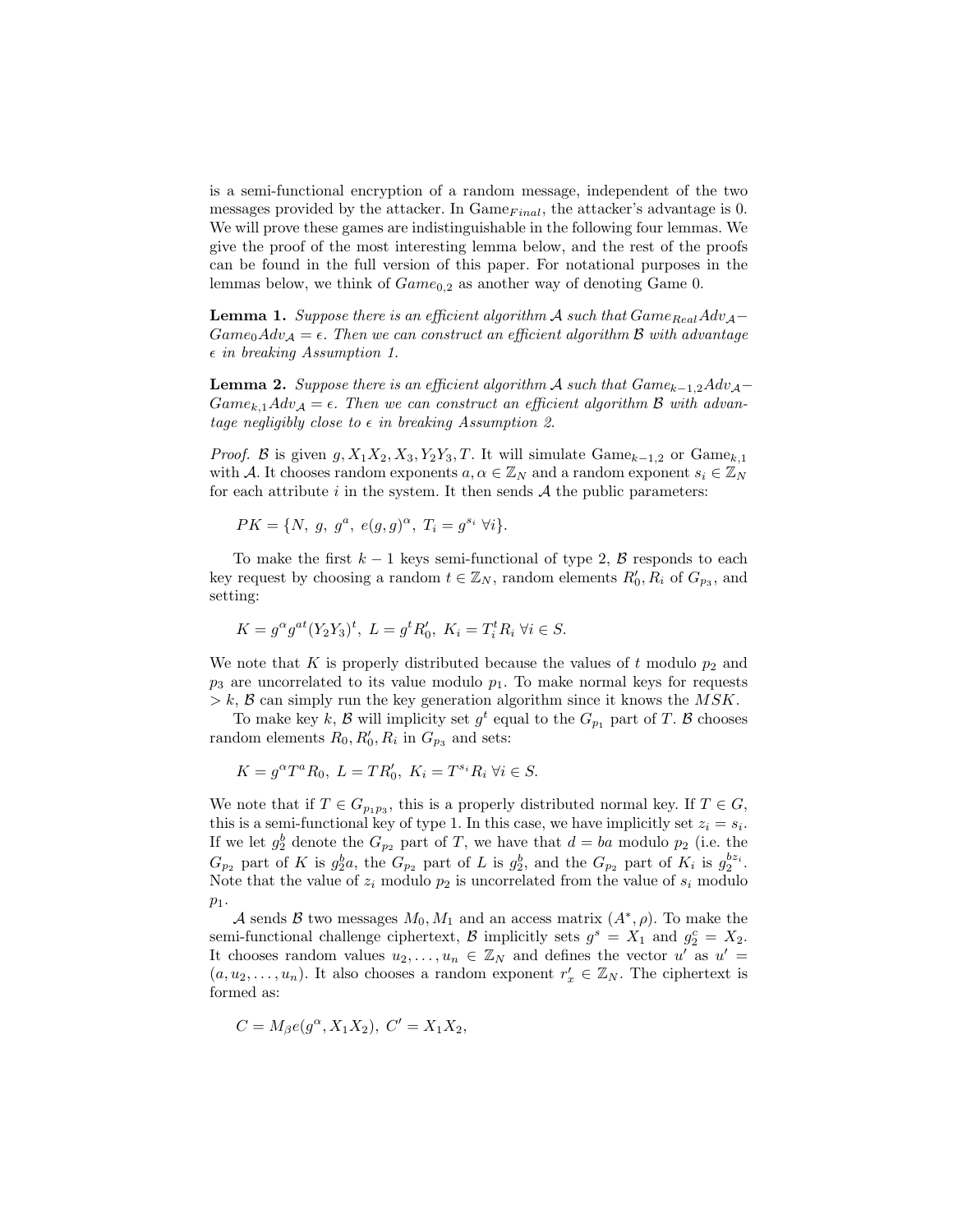$C_x = (X_1 X_2)^{A_x^* \cdot u'} (X_1 X_2)^{-r'_x s_{\rho(x)}}, \ D_x = (X_1 X_2)^{r'_x}.$ 

We note that this sets  $v = sa^{-1}u'$  and  $u = cu'$ , so s is being shared in the  $G_{p_1}$ subgroup and ca is being shared in the  $G_{p_2}$  subgroup. This also implicitly sets  $r_x = r'_x s, \gamma_x = -c r'_x$ . The values  $z_{\rho(x)} = s_{\rho(x)}$  match those in the  $k^{th}$  key if it is semi-functional of type 1, as required.

The  $k^{th}$  key and ciphertext are *almost* properly distributed, except for the fact that the first coordinate of  $u$  (which equals  $ac$ ) is correlated with the value of a modulo  $p_2$  that also appears in key k if it is semi-functional. In fact, if the  $k^{th}$ key could decrypt the challenge ciphertext we would have  $cd-bu_1 = cba-bca = 0$ modulo  $p_2$ , so our key is either normal or nominally semi-functional. We must argue that this is hidden to the attacker  $A$ , who cannot request any keys that can decrypt the challenge ciphertext.

To argue that the value being shared in  $G_{p_2}$  in the challenge ciphertext is information-theoretically hidden, we appeal to our restriction that attributes are only used once in labeling the rows of the matrix. Since the  $k^{th}$  key cannot decrypt the challenge ciphertext, the rowspace  $R$  formed by the rows of the matrix whose attributes are in the key does not include the vector  $(1, 0, \ldots, 0)$ . So for shares  $\delta_x = A_x^* \cdot u$  in the  $G_{p_2}$  subgroup, we can write  $u = u_R + u_W$ , where  $u_R$  is in the space R and  $u_W$  is in its orthogonal complement, W. We note that  $u_1 = u \cdot (1, 0, \ldots, 0)$  cannot be determined from  $u_R$  alone - some information about  $u_W$  is needed.

The only places  $u_W$  appears are in equations of the form:

 $A_x^* \cdot u + \gamma_x z_{\rho(x)},$ 

where the  $\rho(x)$ 's are each *unique* attributes not appearing the  $k^{th}$  key. As long as each  $\gamma_x$  is not congruent to 0 modulo  $p_2$ , each of these equations introduces a new unknown  $z_{\rho(x)}$  that appears nowhere else, and so no information about  $u_W$  can be learned by the attacker. More precisely, for each potential value of  $u_1$ , there are an equal number of solutions to these equations, so each value is equally likely. Hence, the value being shared in the  $G_{p_2}$  subgroup in the semifunctional ciphertext is information-theoretically hidden, as long as each  $\gamma_x$  is non-zero modulo  $p_2$ . The probability that any of the  $\gamma_x$  values are congruent to 0 modulo  $p_2$  is negligible. Thus, the ciphertext and key k are properly distributed in the attacker's view with probability negligibly close to 1.

Thus, if  $T \in G_{p_1p_3}$ , then B has properly simulated  $\text{Game}_{k-1,2}$ , and if  $T \in G$ and all the  $\gamma_x$  values are non-zero modulo  $p_2$ , then  $\beta$  has properly simulated Game<sub>k,1</sub>. B can therefore use the output of A to gain advantage negligibly close to  $\epsilon$  in breaking Assumption 2.

**Lemma 3.** Suppose there is an efficient algorithm A such that  $Game_{k,1}Adv_{\mathcal{A}}$  –  $Game_{k,2}Adv_{\mathcal{A}} = \epsilon$ . Then we can construct an efficient algorithm B with advantage  $\epsilon$  in breaking Assumption 2.

**Lemma 4.** Suppose there is an efficient algorithm A such that  $Game_{a,2}Adv_{\mathcal{A}}$  −  $Game_{Final}Adv_{\mathcal{A}} = \epsilon$ . Then we can construct an efficient algorithm B with advantage  $\epsilon$  in breaking Assumption 3.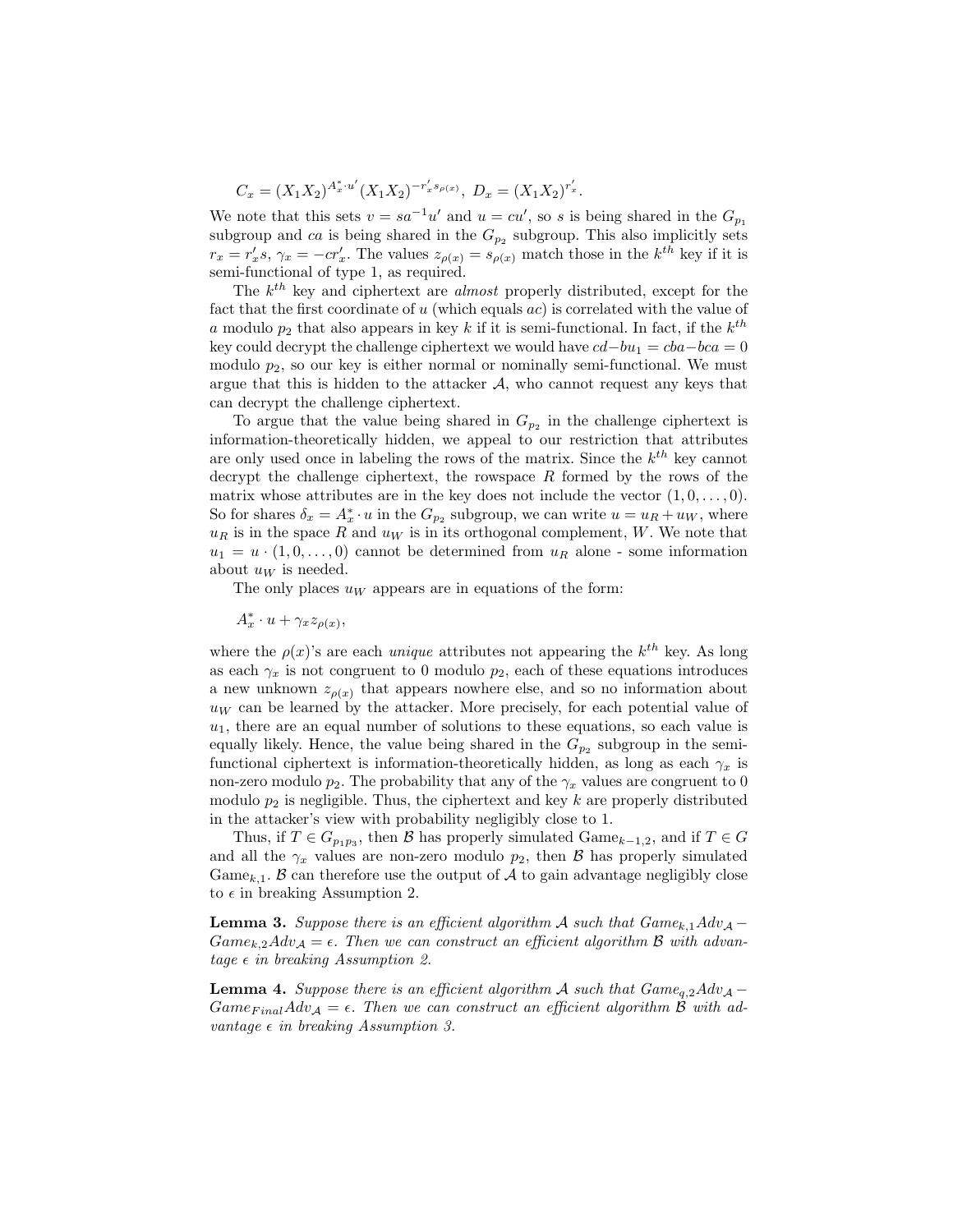We have now proven the following theorem:

Theorem 1. If Assumptions 1, 2, and 3 hold, then our CP-ABE system is secure.

Proof. If Assumptions 1, 2, and 3 hold, then we have shown by the previous lemmas that the real security game is indistinguishable from  $\text{Game}_{Final}$ , in which the value of  $\beta$  is information-theoretically hidden from the attacker. Hence the attacker cannot attain a non-negligible advantage in breaking the CP-ABE system.

Expanding to Multi-Use To build a fully secure CP-ABE system where each attribute can be used up to  $k$  times in the row labeling of an access matrix, we apply the encoding technique of Section 2.2. We note that the public parameters and key sizes will grow by a factor of  $k$ , but the encoding does not increase the size of the ciphertext.

#### 2.4 Discussion

We have obtained the first fully secure CP-ABE system in the standard model. Our techniques also yield a fully secure KP-ABE system. Our KP-ABE system and the proof of its security can be found in the full version of this paper. Essentially, a KP-ABE system is like a CP-ABE system with the roles of keys and ciphertexts reversed: in a KP-ABE system, keys are associated with access structures and ciphertexts are associated with subsets of attributes. Our techniques readily adapt to KP-ABE, and the proof of security is very similar to the CP-ABE case.

It is also possible to adapt our techniques to obtain a large universe construction. In our current construction, the size of the public parameters is linear in the number of attributes in the universe. In a large universe construction, we could use all elements of  $\mathbb{Z}_{p_1}^*$  as attributes, with the size of the public parameters linear in n, a parameter which denotes the maximum size of a set of attributes used in the system. This reduces the size of the public parameters and allows us to use arbitrary strings as attributes by applying a collision-resistant hash function  $H: \{0,1\}^* \to \mathbb{Z}_{p_1}^*$ . Note that these attributes no longer need to have been considered during setup. To obtain a large universe construction, we could replace the group elements  $T_i$  associated with attributes i with a function  $T : \mathbb{Z}_{p_1} \to G_{p_1}$  based on a degree *n* polynomial. Goyal, Pandey, Sahai, and Waters [25] do this for their KP-ABE construction.

Though we build our ABE systems in composite order bilinear groups, we believe that similar systems can be constructed in prime order groups. Waters [40] first instantiated his fully secure IBE and HIBE systems in composite order groups and then transferred them into prime order groups, obtaining full security under the well-established  $d-BDH$  and decisional Linear assumptions. Lewko and Waters [28] built upon these ideas to obtain an analog of their IBE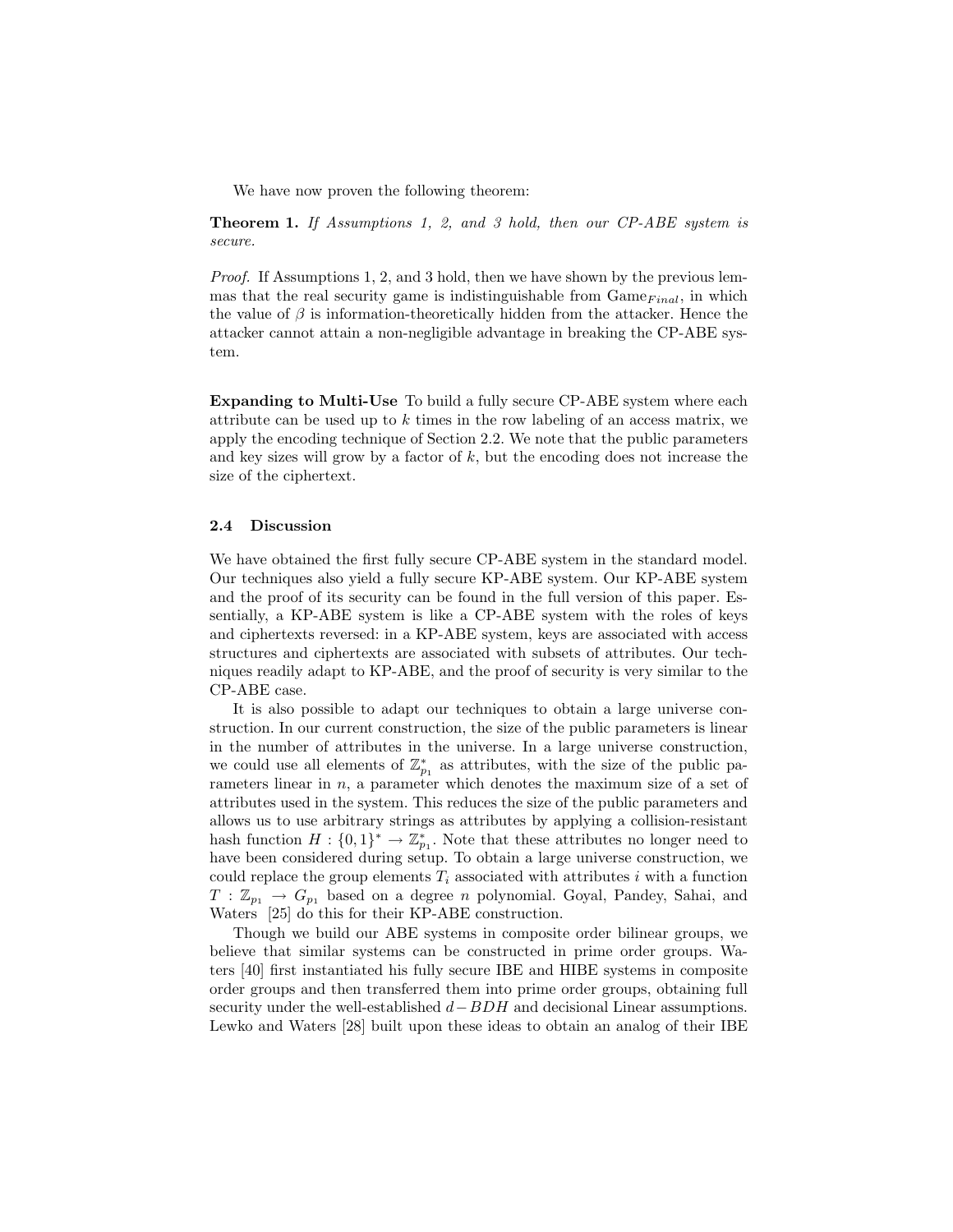system in asymmetric prime order groups. The introduction of asymmetry simplified their construction, at the expense of relying on non-standard (static) assumptions. Freeman [20] also discusses a general class of transformations from composite order groups to prime order groups, but this does not encompass our construction. In the future, these transformation techniques might be extended to obtain versions of our ABE schemes in prime order groups.

# 3 Fully Secure Predicate Encryption

## 3.1 Our Approach and Key Technique

Dual Pairing Vector Spaces (DPVS) We now briefly explain our approach, DPVS, constructed on symmetric pairing groups  $(q, \mathbb{G}, \mathbb{G}_T, q, e)$ , where q is a prime, G and  $\mathbb{G}_T$  are cyclic groups of order q, q is a generator of  $\mathbb{G}$ ,  $e : \mathbb{G} \times \mathbb{G} \to$  $\mathbb{G}_T$  is a non-degenerate bilinear pairing operation, and  $g_T := e(g, g) \neq 1$ . Here we denote the group operation of  $\mathbb{G}$  and  $\mathbb{G}_T$  by multiplication. Note that this construction also works on asymmetric pairing groups (in this paper, we use symmetric pairing groups for simplicity of description). As for the definitions of some notations, see the last part of this subsection.

N

Vector space  $\mathbb{V}: \mathbb{V} :=$  $\mathbb{G} \times \cdots \times \mathbb{G}$ , whose element is expressed by N-dimensional vector,  $\boldsymbol{x} := (g^{x_1}, \ldots, g^{x_N}) \ (x_i \in \mathbb{F}_q \text{ for } i = 1, \ldots, N).$ 

- **Canonical base** A:  $A := (a_1, \ldots, a_N)$  of V, where  $a_1 := (g, 1, \ldots, 1), a_2 :=$  $(1, g, 1, \ldots, 1), \ldots, \mathbf{a}_N := (1, \ldots, 1, g).$
- Pairing operation:  $e(\bm{x}, \bm{y}) := \prod_{i=1}^N e(g^{x_i}, g^{y_i}) = e(g, g)^{\sum_{i=1}^N x_i y_i} = g_T^{\overrightarrow{x}} \overrightarrow{y} \in$  $\mathbb{G}_T$ , where  $\bm{x} := (g^{x_1}, \ldots, g^{x_N}) = x_1 \bm{a}_1 + \cdots + x_N \bm{a}_N \in V, \bm{y} := (g^{y_1}, \ldots, g^{y_N}) =$  $y_1a_1 + \cdots + y_N a_N \in V$ ,  $\overrightarrow{x} := (x_1, \ldots, x_N)$  and  $\overrightarrow{y} := (y_1, \ldots, y_N)$ . Here,  $x$  and  $y$  can be expressed by coefficient vector over basis A such that  $(x_1, \ldots, x_N)_{\mathbb{A}} = (\overrightarrow{x})_{\mathbb{A}} := \mathbf{x} \text{ and } (y_1, \ldots, y_N)_{\mathbb{A}} = (\overrightarrow{y})_{\mathbb{A}} := \mathbf{y}.$
- **Base change:** Canonical basis A is changed to basis  $\mathbb{B} := (\boldsymbol{b}_1, \ldots, \boldsymbol{b}_N)$  of  $\mathbb{V}$ using a uniformly chosen (regular) linear transformation,  $X := (\chi_{i,j}) \stackrel{\cup}{\leftarrow}$  $GL(N, \mathbb{F}_q)$ , such that  $\mathbf{b}_i = \sum_{j=1}^N \chi_{i,j} \mathbf{a}_j$ ,  $(i = 1, ..., N)$ . A is also changed to basis  $\mathbb{B}^* := (\boldsymbol{b}_1^*, \ldots, \boldsymbol{b}_N^*)$  of V, such that  $(\vartheta_{i,j}) := (X^T)^{-1}, \boldsymbol{b}_i^* = \sum_{j=1}^N \vartheta_{i,j} \boldsymbol{a}_j$ ,  $(i=1,\ldots,N)$ . We see that  $e(\boldsymbol{b}_i, \boldsymbol{b}_j^*) = g_T^{\delta_{i,j}}, (\delta_{i,j}=1 \text{ if } i=j, \text{ and } \delta_{i,j}=0 \text{ if }$  $i \neq j$ ) i.e., B and B<sup>\*</sup> are dual orthonormal bases of V.

Here,  $\boldsymbol{x} := x_1 \boldsymbol{b}_1 + \cdots + x_N \boldsymbol{b}_N \in \mathbb{V}$  and  $\boldsymbol{y} := y_1 \boldsymbol{b}_1^* + \cdots + y_N \boldsymbol{b}_N^* \in \mathbb{V}$  can be expressed by coefficient vectors over  $\mathbb B$  and  $\mathbb B^*$  such that  $(x_1, \ldots, x_N)_{\mathbb B} =$  $(\overrightarrow{x})_{\mathbb{B}} := \mathbf{x} \text{ and } (y_1, \ldots, y_N)_{\mathbb{B}^*} = (\overrightarrow{y})_{\mathbb{B}^*} := \mathbf{y}, \text{ and } e(\mathbf{x}, \mathbf{y}) = e(g, g)^{\sum_{i=1}^N x_i y_i}$  $= g_T^{\frac{\infty}{\overrightarrow{x}} \cdot \overrightarrow{y}} \in \mathbb{G}_T.$ 

Intractable problem: One of the most natural decisional problems in this approach is the decisional subspace problem [30]. It is to distinguish  $v :=$  $v_{N_2+1}$ **b**<sub>N<sub>2</sub>+1</sub> +···+ $v_{N_1}$ **b**<sub>N<sub>1</sub></sub> (= (0, . . . , 0,  $v_{N_2+1},...,v_{N_1}$ )<sub>B</sub>), from  $u := v_1 b_1 +$  $\cdots + v_{N_1} b_{N_1} (= (v_1, \ldots, v_{N_1})_{\mathbb{B}}),$  where  $(v_1, \ldots, v_{N_1}) \stackrel{\mathsf{U}}{\leftarrow} \mathbb{F}_q^{N_1}$  and  $N_2+1 < N_1$ .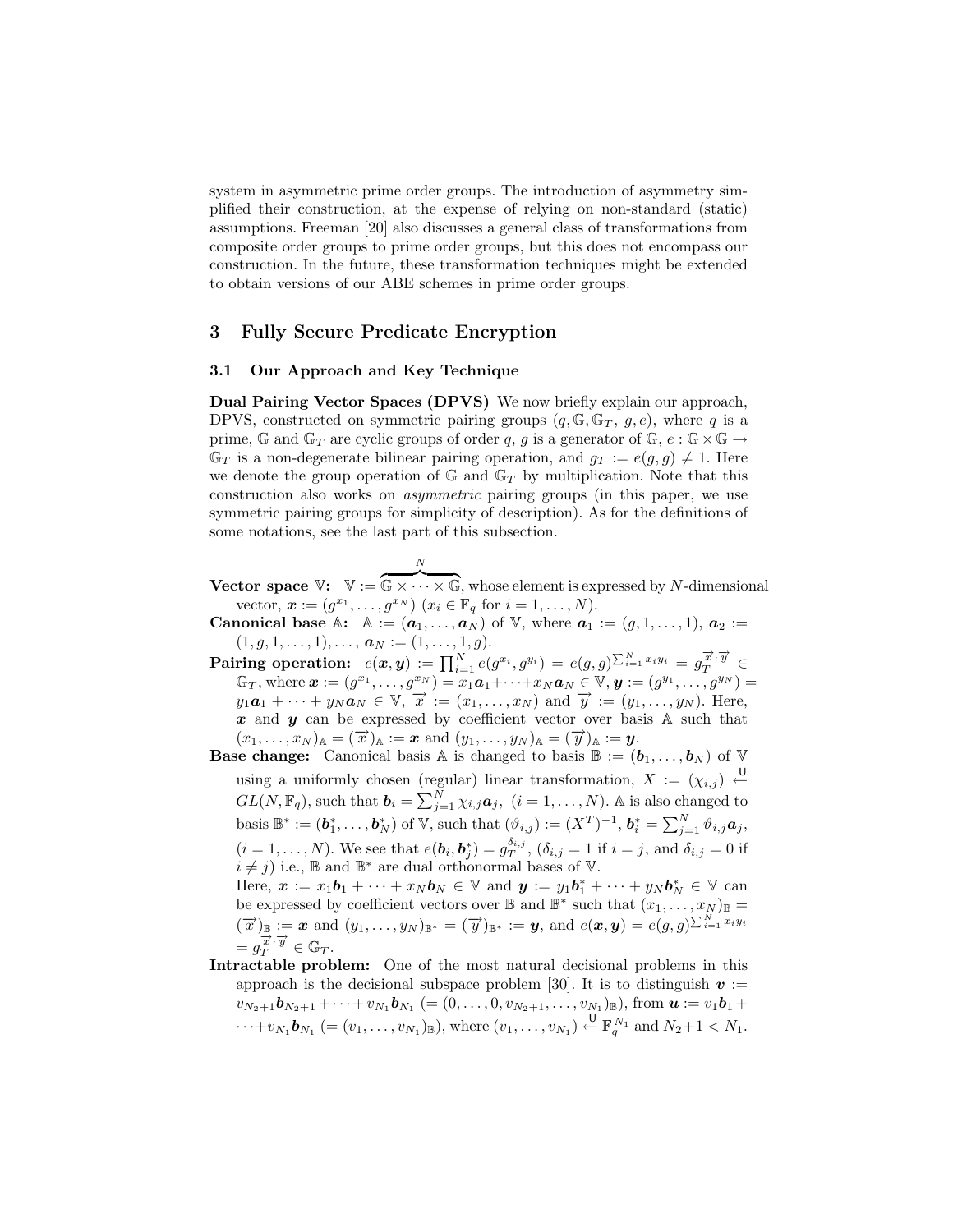Trapdoor: Although the decisional subspace problem is assumed to be intractable, it can be efficiently solved by using  $trapdoor \, \boldsymbol{t}^* \in \text{span} \langle \boldsymbol{b}_1^*, \ldots, \boldsymbol{b}_{N_2}^* \rangle.$ Given  $\bm{v} := v_{N_2+1} \bm{b}_{N_2+1} + \cdots + v_{N_1} \bm{b}_{N_1}$  or  $\bm{u} := v_1 \bm{b}_1 + \cdots + v_{N_1} \bm{b}_{N_1}$ , we can distinguish v from u using  $t^*$  since  $e(v, t^*) = 1$  and  $e(u, t^*) \neq 1$  with high probability.

Dual System Encryption Methodology At the top level of strategy of the security proof, we follow the dual system encryption methodology proposed by Waters [40]. Security is proven using a sequence of games. Game 0 is the real security game. In Game 1, the target ciphertext is changed to semi-functional. When  $\nu$  secret key queries are issued by an adversary, there are  $\nu$  game changes from Game 1 (Game 2-0) through Game 2-ν. In Game 2-k, the first k keys are semi-functional while the remaining keys are normal. The final game with advantage 0 is changed from Game  $2-\nu$ . As usual, we prove that the advantage gaps between neighboring games are negligible.

The most difficult part in the security proof, especially for inner-product predicate encryption, is how to resolve a paradoxical problem to prove the negligible gap between Game 2-k and Game 2-( $k-1$ ), where the simulator (for the security proof) itself may distinguish the simulated  $k$ -th key (semi-functional key) in Game 2-k and the k-th key (normal key) in Game 2- $(k-1)$  by using a simulated (semi-functional) ciphertext, since the simulator can make ciphertexts and keys for any legal attributes and predicates (especially, in the adaptive security game, the simulator should generate a target ciphertext associated with any attribute adaptively selected by the adversary).

For (H)IBE, this problem was resolved by introducing tricks such that the simulated  $k$ -th key and ciphertext have a special correlation regarding the equality of their identity values [28, 40].

This problem is much harder for inner-product predicate encryption. Given a predicate vector  $\vec{v}$  for secret key  $\mathbf{s}k_{\vec{v}}$ , there are exponentially many (orthogonal) attribute vectors  $\vec{x}$  for ciphertext  $c_{\vec{x}}$  such that  $\mathsf{sk}_{\vec{v}}$  can decrypt  $c_{\vec{x}}$ , i.e.,  $\vec{v} \cdot \vec{x} =$ 0. Therefore, in order to resolve the above-mentioned paradoxical problem, we should give some trick on the simulated k-th key sk<sub> $\vec{v}$ </sub> with  $\vec{v}$  and all ciphertexts with  $\vec{x}$  satisfying  $\vec{v} \cdot \vec{x} = 0$ , while a trick on the simulated k-th key sk<sub>I</sub> with identity  $I$  and ciphertext with the same  $I$  is enough for  $(H)$  IBE.

We use *special form of semi-functional* keys and ciphertexts for simulating the k-th key and target ciphertext such that the simulated  $k$ -th key (a special form of semi-functional key)  $\mathsf{sk}_{\overrightarrow{v}}$  in Game 2-k can decrypt all simulated ciphertexts (a special form of semi-functional ciphertexts)  $c_{\vec{x}}$  with  $\vec{x}$  satisfying  $\overrightarrow{v} \cdot \overrightarrow{x} = 0$ . Essentially, we adapt the notion of nominally semi-functional keys and ciphertexts that was introduced by Lewko and Waters [28] to the setting of inner product encryption.

In addition, the distribution of a pair comprising the simulated k-th key sk<sub> $\vec{v}$ </sub> and simulated ciphertext  $c_{\overrightarrow{x}}$  (i.e., a special semi-functional key and ciphertext) is equivalent to that of an independent and random semi-functional key and ciphertext except with negligible probability, when  $\vec{v} \cdot \vec{x} \neq 0$ .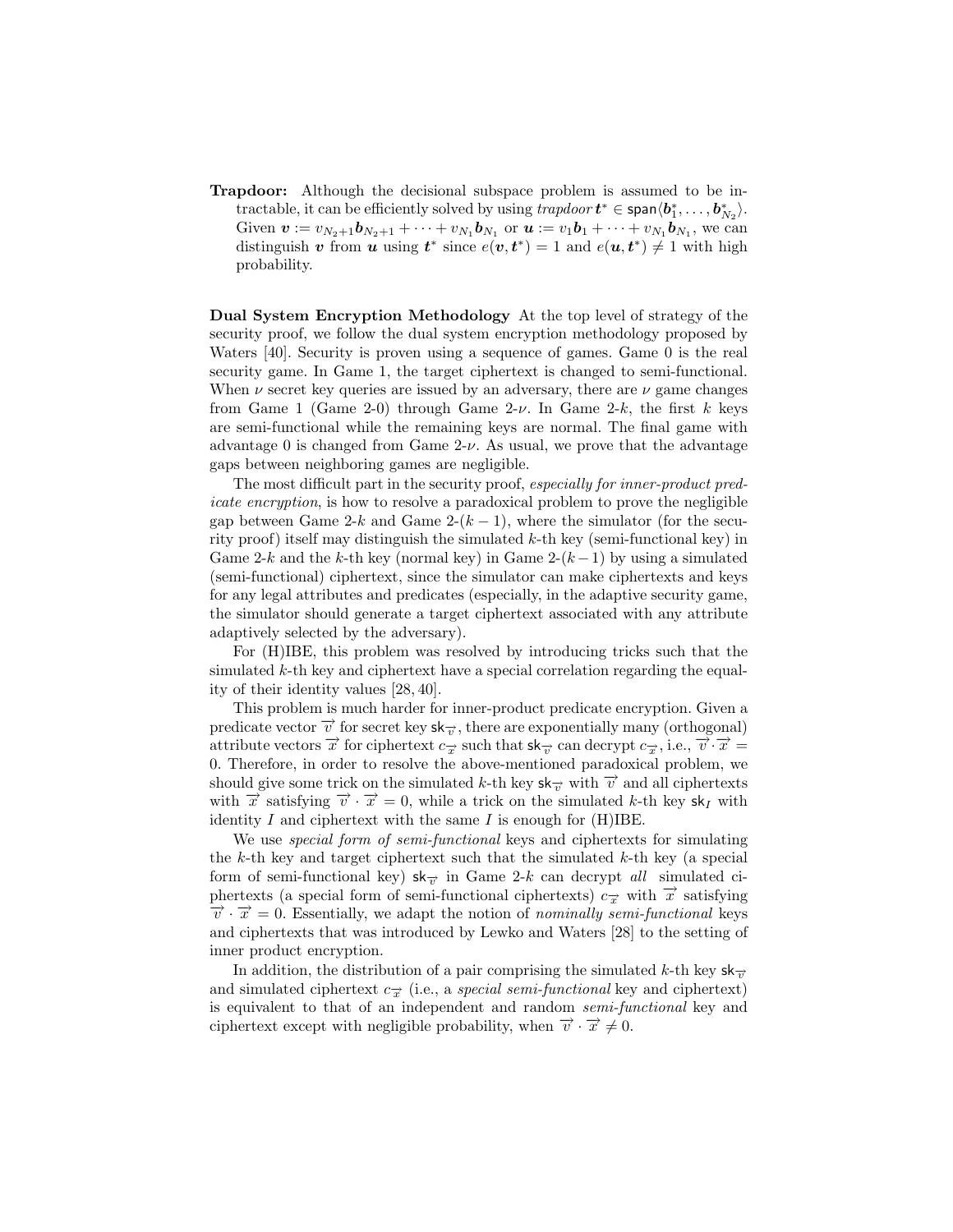That is, the special forms of semi-functional keys and ciphertexts are correlated (for the case of  $\vec{v} \cdot \vec{x} = 0$ ), but the adversary cannot notice the correlation since the adversary's queries should satisfy the condition  $\vec{v} \cdot \vec{x} \neq 0$ . In other words, nominal semi-functionality is information-theoretically hidden from the adversary. A more detailed explanation of how this is implemented on DPVS will be given in the proof outline in Section 3.5.

**Notations** When A is a random variable or distribution,  $y \stackrel{\mathbb{R}}{\leftarrow} A$  denotes that  $y$  is randomly selected from  $A$  according to its distribution. When  $A$  is a set,  $y \stackrel{\bigcup}{\leftarrow} A$  denotes that y is uniformly selected from A.  $y := z$  denotes that y is set, defined or substituted by z. When a is a fixed value,  $A(x) \rightarrow a$  (e.g.,  $A(x) \rightarrow 1$ ) denotes the event that machine (algorithm)  $\tilde{A}$  outputs  $\alpha$  on input  $\tilde{x}$ . A function  $f : \mathbb{N} \to \mathbb{R}$  is negligible in  $\lambda$ , if for every constant  $c > 0$ , there exists an integer *n* such that  $f(\lambda) < \lambda^{-c}$  for all  $\lambda > n$ .

We denote the finite field of order q by  $\mathbb{F}_q$ . A vector symbol denotes a vector representation over  $\mathbb{F}_q$ , e.g.,  $\overrightarrow{x}$  denotes  $(x_1, \ldots, x_n) \in \mathbb{F}_q^n$ . For two vectors  $\overrightarrow{x} = (x_1, \ldots, x_n)$  and  $\overrightarrow{v} = (v_1, \ldots, v_n)$ ,  $\overrightarrow{x} \cdot \overrightarrow{v}$  denotes the inner-product P  $\overrightarrow{x}$  denotes the inner-product<br>  $\overrightarrow{x}$  is  $\overrightarrow{x}$  = (x<sub>1</sub>, ..., x<sub>n</sub>) and  $\overrightarrow{v}$  = (v<sub>1</sub>, ..., v<sub>n</sub>),  $\overrightarrow{x}$  ·  $\overrightarrow{v}$  denotes the inner-product<br>  $\overrightarrow{n}$  i<sub>i=1</sub> x<sub>i</sub>v<sub>i</sub>. X<sup>T</sup> denotes the transpose of matrix X. I<sub></sub> identity matrix and the  $\ell \times \ell$  zero matrix, respectively. A bold face letter denotes an element of vector space V, e.g.,  $x \in V$ . When  $b_i \in V$   $(i = 1, \ldots, n)$ ,  $\text{span}\langle b_1, \ldots, b_n \rangle \subseteq \mathbb{V}$  (resp.  $\text{span}\langle \vec{x}_1, \ldots, \vec{x}_n \rangle$ ) denotes the subspace generated by  $b_1, \ldots, b_n$  (resp.  $\vec{x}_1, \ldots, \vec{x}_n$ ). For bases  $\mathbb{B} := (b_1, \ldots, b_N)$  and  $\mathbb{B}^* :=$  $(\boldsymbol{b}_1^*, \ldots, \boldsymbol{b}_N^*)$ ,  $(x_1, \ldots, x_N)_{\mathbb{B}} := \sum_{i=1}^N x_i \boldsymbol{b}_i$  and  $(y_1, \ldots, y_N)_{\mathbb{B}^*} := \sum_{i=1}^N y_i \boldsymbol{b}_i^*$ .

# 3.2 Dual Pairing Vector Spaces by Direct Product of Symmetric Pairing Groups

**Definition 5.** "Symmetric bilinear pairing groups"  $(q, \mathbb{G}, \mathbb{G}_T, g, e)$  are a tuple of a prime q, cyclic (multiplicative) groups  $\mathbb{G}$  and  $\mathbb{G}_T$  of order q,  $g \neq 1 \in \mathbb{G}$ , and a polynomial-time computable nondegenerate bilinear pairing  $e : \mathbb{G} \times \mathbb{G} \to \mathbb{G}_T$ *i.e.*,  $e(g^s, g^t) = e(g, g)^{st}$  and  $e(g, g) \neq 1$ .

Let  $\mathcal{G}_{\text{bpg}}$  be an algorithm that takes input  $1^{\lambda}$  and outputs a description of bilinear pairing groups  $(q, \mathbb{G}, \mathbb{G}_T, g, e)$  with security parameter  $\lambda$ .

In this paper, we concentrate on the symmetric version of dual pairing vector spaces [30, 31] constructed by using symmetric bilinear pairing groups given in Definition 5.

**Definition 6.** "Dual pairing vector spaces  $(DPVS)$ "  $(q, \mathbb{V}, \mathbb{G}_T, \mathbb{A}, e)$  by a direct product of symmetric pairing groups  $(q, \mathbb{G}, \mathbb{G}_T, g, e)$  are a tuple of prime q, Ndimensional vector space  $V :=$ N  $\overline{\mathbb{G} \times \cdots \times \mathbb{G}}$  over  $\mathbb{F}_q$ , cyclic group  $\mathbb{G}_T$  of order q, i−1  $N-i$ 

canonical basis  $\mathbb{A} := (\boldsymbol{a}_1, \dots, \boldsymbol{a}_N)$  of  $\mathbb{V}$ , where  $\boldsymbol{a}_i := ($  $\overline{1, \ldots, 1}, g,$  $\overline{1, \ldots, 1}$ , and pairing  $e : \mathbb{V} \times \mathbb{V} \to \mathbb{G}_T$ .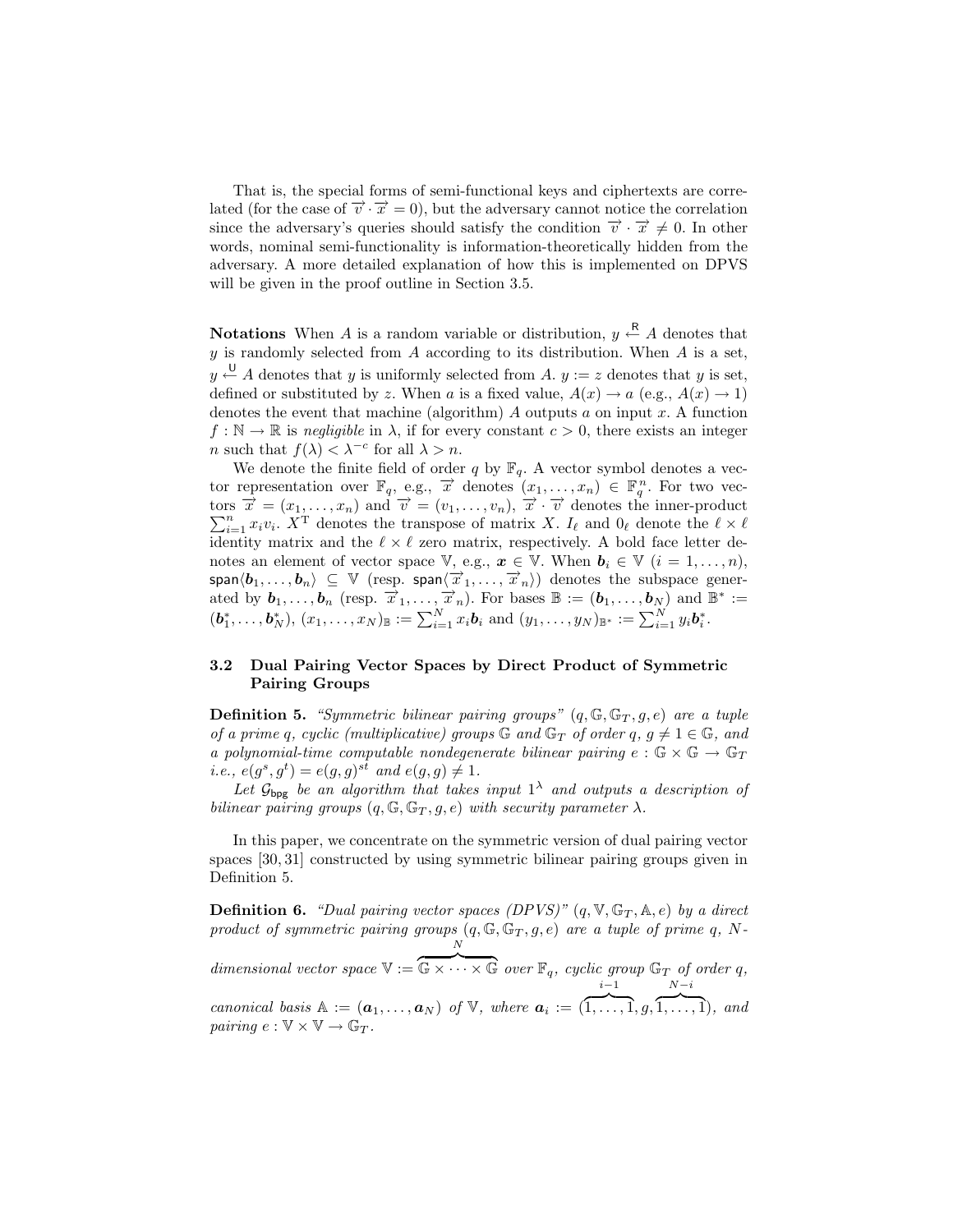The pairing is defined by  $e(\mathbf{x}, \mathbf{y}) := \prod_{i=1}^{N} e(g_i, h_i) \in \mathbb{G}_T$  where  $\mathbf{x} := (g_1, \ldots, g_n)$  $g_N$ )  $\in$  V and  $\mathbf{y}$  :=  $(h_1, \ldots, h_N)$   $\in$  V. This is nondegenerate bilinear i.e.,  $e(s\bm{x}, t\bm{y}) = e(\bm{x}, \bm{y})^{st}$  and if  $e(\bm{x}, \bm{y}) = 1$  for all  $\bm{y} \in \mathbb{V}$ , then  $\bm{x} = \bm{0}$ . For all i and j,  $e(a_i, a_j) = g_T^{\delta_{i,j}}$  where  $\delta_{i,j} = 1$  if  $i = j$ , and 0 otherwise, and  $g_T := e(g, g) \neq 1 \in \mathbb{G}_T$ .

DPVS also has linear transformations  $\phi_{i,j}$  on V s.t.  $\phi_{i,j}(\boldsymbol{a}_j) = \boldsymbol{a}_i$  and  $\phi_{i,j}(\boldsymbol{a}_k)$  $= 0$  if  $k \neq j$ , which can be easily achieved by  $\phi_{i,j} (\boldsymbol{x}) := ($ i−1  $\overline{1, \ldots, 1}, g_j,$  $N-i$  $\overline{1, \ldots, 1}$ where  $\boldsymbol{x} := (g_1, \ldots, g_N)$ . We call  $\phi_{i,j}$  "distortion maps".

DPVS generation algorithm  $\mathcal{G}_{\text{dups}}$  takes input  $1^{\lambda}$  ( $\lambda \in \mathbb{N}$ ) and  $N \in \mathbb{N}$ , and outputs a description of param<sub>V</sub> :=  $(q, \mathbb{V}, \mathbb{G}_T, \mathbb{A}, e)$  with security parameter  $\lambda$  and N-dimensional V. It can be constructed by using  $\mathcal{G}_{\text{bpg}}$ .

For the asymmetric version of DPVS,  $(q, \mathbb{V}, \mathbb{V}^*, \mathbb{G}_T, \mathbb{A}, \mathbb{A}^*, e)$ , see the full version of this paper. The above symmetric version is obtained by identifying  $V = V^*$  and  $A = A^*$  in the asymmetric version. (For the other realization using higher genus Jacobians, see [30].)

We describe random dual orthonormal bases generator  $\mathcal{G}_{ob}$  below, which is used as a subroutine in the proposed (H)PE scheme.

$$
\mathcal{G}_{\text{ob}}(1^{\lambda}, N): \text{ param}_{\mathbb{V}} := (q, \mathbb{V}, \mathbb{G}_T, \mathbb{A}, e) \xleftarrow{\mathbb{R}} \mathcal{G}_{\text{dpvs}}(1^{\lambda}, N),
$$
\n
$$
X := (\chi_{i,j}) \xleftarrow{\mathbb{U}} GL(N, \mathbb{F}_q), \ (\vartheta_{i,j}) := (X^T)^{-1},
$$
\n
$$
\mathbf{b}_i := \sum_{j=1}^N \chi_{i,j} \mathbf{a}_j, \ \mathbb{B} := (\mathbf{b}_1, \dots, \mathbf{b}_N), \ \mathbf{b}_i^* := \sum_{j=1}^N \vartheta_{i,j} \mathbf{a}_j, \ \mathbb{B}^* := (\mathbf{b}_1^*, \dots, \mathbf{b}_N^*),
$$
\nreturn 
$$
(\text{param}_{\mathbb{V}}, \mathbb{B}, \mathbb{B}^*).
$$

#### 3.3 Assumption

Definition 7 (n-eDDH: n-Extended Decisional Diffie-Hellman Assump**tion).** The n-eDDH problem is to guess  $\beta \in \{0,1\}$ , given (param<sub>G</sub>,  $g, g^{\kappa}, \{g^{\omega+\gamma_i h_i}, g^{\omega} \}$  $g^{\gamma_i}, g^{h_i}\}_{1\leq i\leq n}$ ,  $\{g^{\gamma_i h_j}\}_{1\leq i\neq j\leq n}$ ,  $Y_\beta$ )  $\leftarrow^{\mathsf{R}} \mathcal{G}_{\beta}^{n\text{-eDDH}}(1^\lambda)$ , where

$$
\begin{split} \mathcal{G}^{n\text{-}\mathrm{eDDH}}_\beta(1^\lambda): \ \mathsf{param}_{\mathbb{G}} &:= (q, \mathbb{G}, \mathbb{G}_T, g, e) \xleftarrow{\mathbb{R}} \mathcal{G}_{\mathrm{bpg}}(1^\lambda), \\ &\kappa \xleftarrow{\mathsf{U}} \mathbb{F}_q^\times, \quad \omega, h_i, \gamma_i \xleftarrow{\mathsf{U}} \mathbb{F}_q \quad \text{for } i = 1, \dots, n, \\ Y_0 &:= g^{\kappa \omega}, \quad Y_1 \xleftarrow{\mathsf{U}} \mathbb{G}, \\ \text{return } (\mathsf{param}_{\mathbb{G}}, \ g, g^\kappa, \{g^{\omega + \gamma_i h_i}, g^{\gamma_i}, g^{h_i}\}_{1\leq i \leq n}, \quad \{g^{\gamma_i h_j}\}_{1\leq i \neq j \leq n}, \quad Y_\beta), \end{split}
$$

for  $\beta \stackrel{\cup}{\leftarrow} \{0,1\}$ . For a probabilistic machine C, we define the advantage of C for the n-eDDH problem as:

$$
Adv_{\mathcal{C}}^{n\text{-eDDH}}(\lambda) := \left| \Pr \left[ \mathcal{C}(1^{\lambda}, \varrho) \to 1 \middle| \varrho \stackrel{\text{R}}{\leftarrow} \mathcal{G}_0^{n\text{-eDDH}}(1^{\lambda}) \right] - \Pr \left[ \mathcal{C}(1^{\lambda}, \varrho) \to 1 \middle| \varrho \stackrel{\text{R}}{\leftarrow} \mathcal{G}_1^{n\text{-eDDH}}(1^{\lambda}) \right] \right|.
$$

The n-eDDH assumption is: For any polynomial-time adversary  $C$ , the advantage  $\mathsf{Adv}_{\mathcal{C}}^{n-\mathsf{eDDH}}(\lambda)$  is negligible.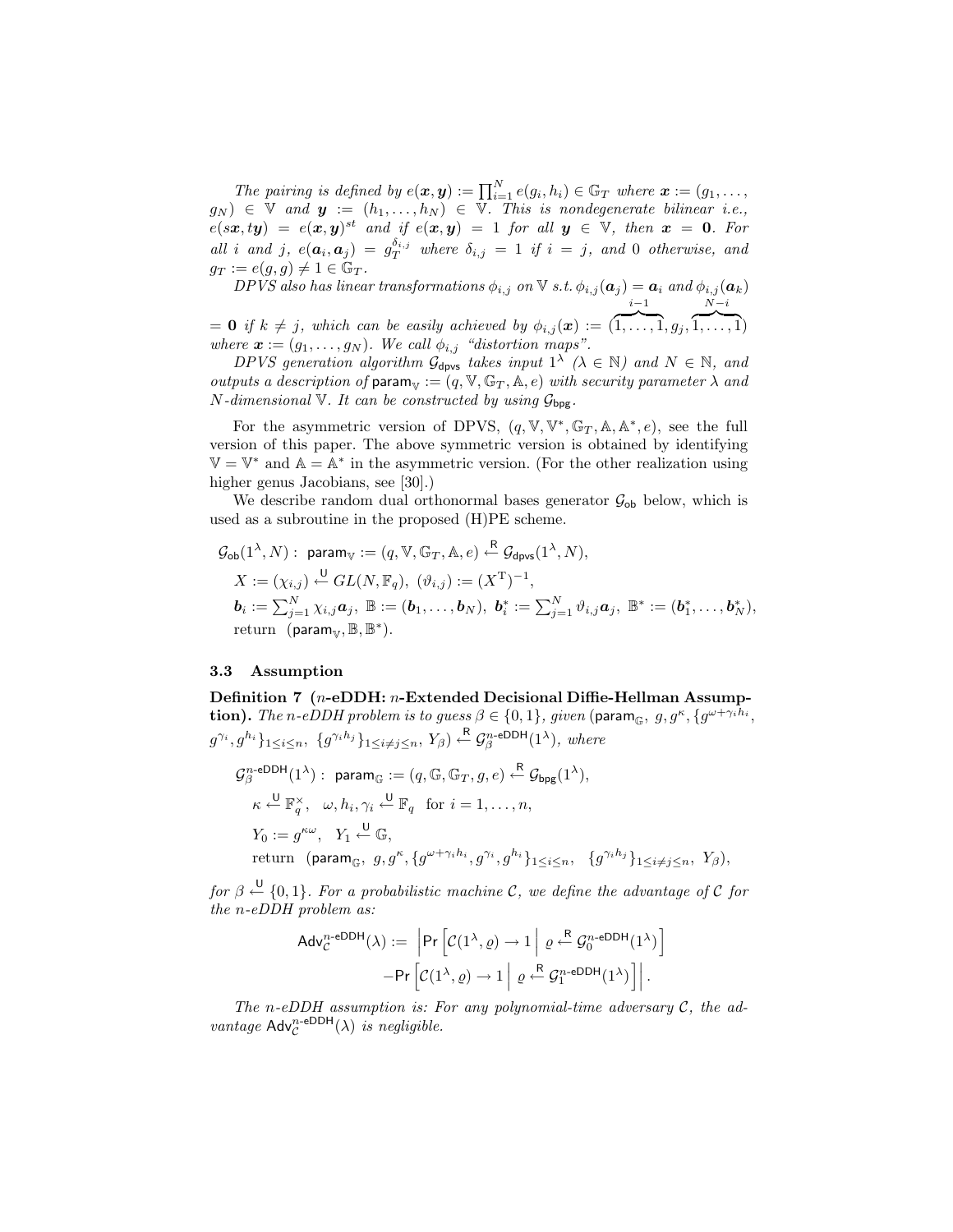The following lemma shows that the n-eDDH assumption is true in the generic bilinear pairing group model [8].

**Lemma 5.** For any adversary C that makes a total of at most  $\nu$  queries to the oracles computing the group operation in G and the bilinear pairing  $e : \mathbb{G} \times \mathbb{G} \to$  $\mathbb{G}_T$ , the advantage  $\mathsf{Adv}^{n\text{-}\mathsf{eDDH}}_{{\mathcal{C}}}(\lambda)$  is  $O((\nu+n^2)^2/2^\lambda)$  in the generic bilinear pairing group model.

The proof of Lemma 5 is given in the full version of this paper.

## 3.4 Definition of Predicate Encryption

This section defines predicate encryption (PE) for the class of inner-product predicates and its security.

An attribute of inner-product predicates is expressed as a vector  $\vec{x} \in \mathbb{F}_q^n \setminus$  $\{\vec{0}\}\$ and a predicate  $f_{\vec{v}}$  is associated with a vector  $\vec{v}$ , where  $f_{\vec{v}}(\vec{x}) = 1$  iff  $\vec{v} \cdot \vec{x} = 0$ . Let  $\Sigma := \mathbb{F}_q^n \setminus \{\vec{0}\}\)$ , i.e., the set of the attributes, and  $\mathcal{F} := \{f_{\vec{v}} | \vec{v} \in \mathbb{F}_q \}$  $\mathbb{F}_q^n \setminus {\overrightarrow{0}}$  i.e., the set of the predicates.

Definition 8. A predicate encryption (PE) scheme for the class of inner-product predicates  $\mathcal F$  and attributes  $\Sigma$  consists of probabilistic polynomial-time algorithms Setup, KeyGen, Enc and Dec. They are given as follows:

- Setup takes as input security parameter  $1^{\lambda}$  outputs (master) public key pk and (master) secret key sk.
- KeyGen takes as input the master public key pk, secret key sk, and predicate vector  $\overrightarrow{v}$ . It outputs a corresponding secret key  $sk_{\overrightarrow{v}}$ .
- $-$  Enc takes as input the master public key pk, plaintext m in some associated plaintext space, msg, and attribute vector  $\vec{x}$ . It returns ciphertext c.
- Dec takes as input the master public key pk, secret key sk<sub> $⊤$ </sub> and ciphertext c. It outputs either plaintext m or the distinguished symbol  $\bot$ .

A PE scheme should have the following correctness property: for all  $f_{\overrightarrow{v}} \in \mathcal{F}$ and  $\vec{x} \in \Sigma$ , for correctly generated pk, sk<sub> $\vec{v}$ </sub> and  $c \stackrel{R}{\leftarrow} \text{Enc}(pk, m, \vec{x})$ , it holds that  $m = \text{Dec}(pk, sk_{\overline{v}}, c)$  if  $f_{\overline{v}}(\overline{x}) = 1$ . Otherwise, it holds with negligible probability.

Definition 9. An inner-product predicate encryption scheme is adaptively attributehiding (AH) against chosen plaintext attacks *if for all probabilistic polynomial-time* adversaries  $A$ , the advantage of  $A$  in the following experiment is negligible in the security parameter.

- 1. Setup is run to generate keys pk and sk, and pk is given to A.
- 2. A may adaptively make a polynomial number of key queries for predicate vectors,  $\overrightarrow{v}$ . In response, A is given the corresponding key sk $_{\overrightarrow{v}} \leftarrow$ KeyGen(sk,  $\overrightarrow{v}$ ).
- 3. A outputs challenge attribute vector  $(\vec{x}^{(0)}, \vec{x}^{(1)})$  and challenge plaintexts  $(m^{(0)}, m^{(1)})$ , subject to the restriction that  $\overrightarrow{v} \cdot \overrightarrow{x}^{(0)} \neq 0$  and  $\overrightarrow{v} \cdot \overrightarrow{x}^{(1)} \neq 0$ for all the key queried predicate vectors,  $\vec{v}$ .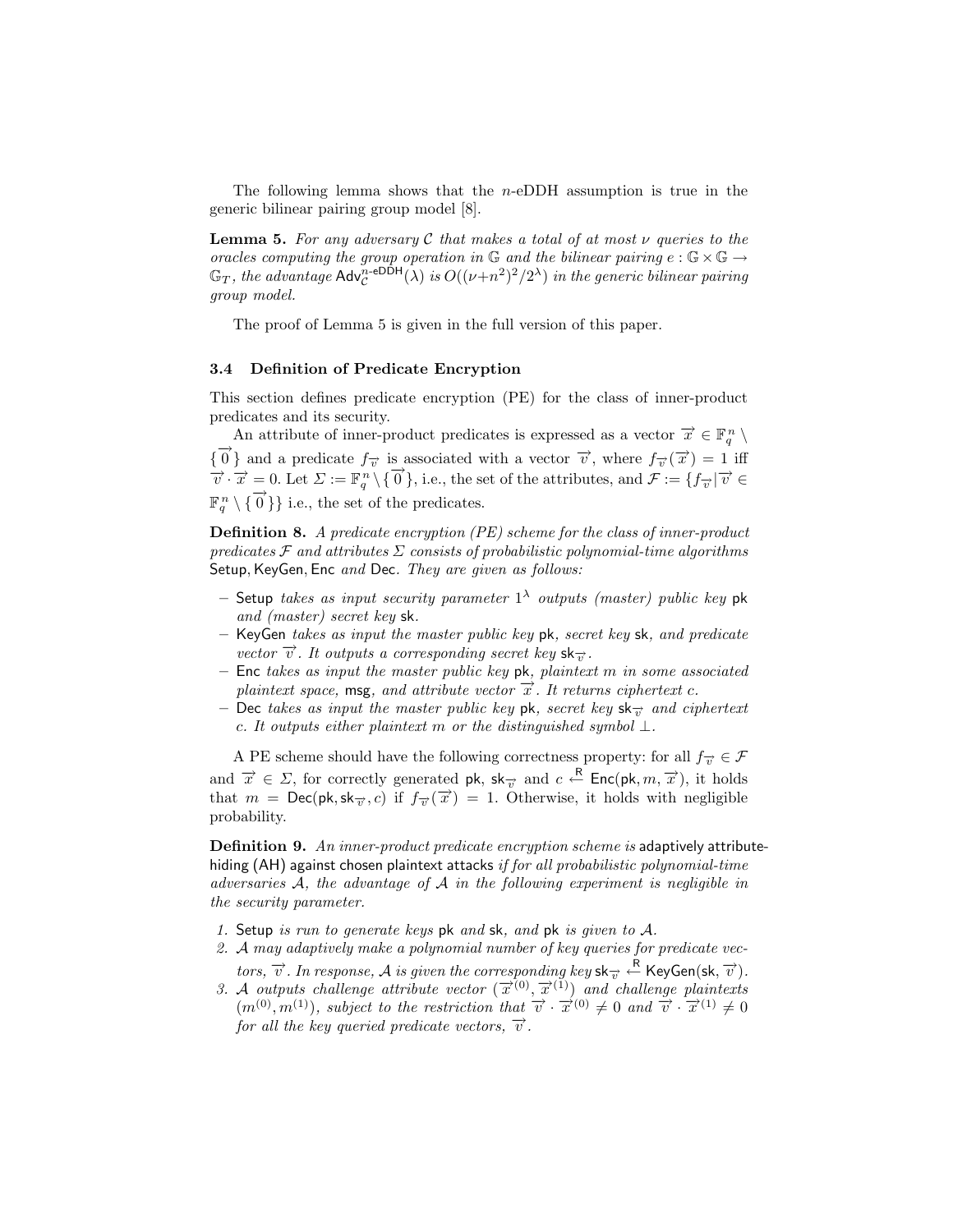- 4. A random bit b is chosen. A is given  $c^{(b)} \stackrel{\mathsf{R}}{\leftarrow} \mathsf{Enc}(\mathsf{pk}, m^{(b)}, \overrightarrow{x}^{(b)})$ .
- 5. The adversary may continue to issue key queries for additional predicate vectors,  $\vec{v}$ , subject to the restriction that  $\vec{v} \cdot \vec{x}^{(0)} \neq 0$  and  $\vec{v} \cdot \vec{x}^{(1)} \neq 0$ . A is given the corresponding key  $\mathsf{sk}_{\overrightarrow{v}} \overset{\mathsf{R}}{\leftarrow} \mathsf{KeyGen}(\mathsf{sk}, \overrightarrow{v})$ .
- 6. A outputs a bit b', and succeeds if  $b' = b$ .

We define the advantage of A as the quantity  $\mathsf{Adv}_{\mathcal{A}}^{\mathsf{PE},\mathsf{AH}}(\lambda) := \mathsf{Pr}\left[b' = b\right] - 1/2.$ 

**Remark:** In Definition 9, adversary A is not allowed to ask a key query for  $\vec{v}$ such that  $\vec{v} \cdot \vec{x}^{(b)} = 0$  for some  $b \in \{0,1\}$ , while in the security definition in [27], such a key query is allowed provided that  $m^{(0)} = m^{(1)}$  and  $\vec{v} \cdot \vec{x}^{(b)} = 0$ for all  $b \in \{0, 1\}.$ 

# 3.5 The Proposed PE Scheme

#### Construction

Setup(1<sup>λ</sup>, n): (param<sub>W</sub>, B, B<sup>\*</sup>) 
$$
\leftarrow^R \mathcal{G}_{ob}(1^{\lambda}, 2n + 3),
$$

\n $\widehat{\mathbb{B}} := (\mathbf{b}_1, \ldots, \mathbf{b}_n, \mathbf{b}_{2n+1}, \mathbf{b}_{2n+3}), \quad \text{sk} := B^*, \quad \text{pk} := (1^{\lambda}, \text{param}_{\mathbb{V}}, \widehat{\mathbb{B}}),$  return sk, pk.

\nKeyGen(sk,  $\overrightarrow{v} := (v_1, \ldots, v_n) : \sigma, \eta \leftarrow^U \mathbb{F}_q,$ 

\n $\mathbf{k}^* := \sigma(\sum_{i=1}^n v_i \mathbf{b}_i^*) + \mathbf{b}_{2n+1}^* + \eta \mathbf{b}_{2n+2}^*,$  return  $\text{sk}_{\overrightarrow{v}} := \mathbf{k}^*.$ 

\nEnc(pk, m ∈  $\mathbb{G}_T, \overrightarrow{x} := (x_1, \ldots, x_n) : \delta_1, \delta_2, \zeta \leftarrow^U \mathbb{F}_q,$ 

\n $c_1 := \delta_1(\sum_{i=1}^n x_i \mathbf{b}_i) + \zeta \mathbf{b}_{2n+1} + \delta_2 \mathbf{b}_{2n+3}, \quad c_2 := g_T^{\zeta} m,$  return  $(c_1, c_2).$ 

\nDec(pk,  $\mathbf{k}^*, (c_1, c_2) : m' := c_2/e(c_1, \mathbf{k}^*),$  return  $m'.$ 

[Correctness]  $k^*$  and  $c_1$  can be expressed by  $k^* = (\sigma \vec{v}, 0, \ldots, 0, 1, \eta, 0)_{\mathbb{B}^*}$ , and  $c_1 = (\delta_1 \vec{x}, 0, \ldots, 0, \zeta, 0, \delta_2)_{\mathbb{B}}$ . Hence,  $e(c_1, \mathbf{k}^*) = g_T^{(\delta_1 \vec{x}, 0, \ldots, 0, \zeta, 0, \delta_2) \cdot (\sigma \vec{v}, 0, \ldots, 0, 1, \eta, 0)}$  $=g_T^{\delta_1\sigma(\vec{x}\cdot\vec{v})+\zeta}$ , i.e.,  $e(\mathbf{c}_1,\mathbf{k}^*)=g_T^{\zeta}$  if  $\vec{x}\cdot\vec{v}=0$ .

## Security

Theorem 2. The proposed PE scheme is adaptively attribute-hiding against chosen plaintext attacks under the n-eDDH assumption. For any adversary  $A$ , there exist probabilistic machines  $\mathcal{C}_k$  ( $k = 0, \ldots, \nu$ ), whose running times are essentially the same as that of A, such that for any security parameter  $\lambda$ ,

$$
\mathsf{Adv}_{\mathcal{A}}^{\mathsf{PE},\mathsf{AH}}(\lambda) \leq \sum_{k=0}^{\nu} \mathsf{Adv}_{\mathcal{C}_k}^{n\text{-}\mathsf{eDDH}}(\lambda) + \frac{\nu}{q},
$$

where  $\nu$  is the maximum number of adversary  $A$ 's key queries.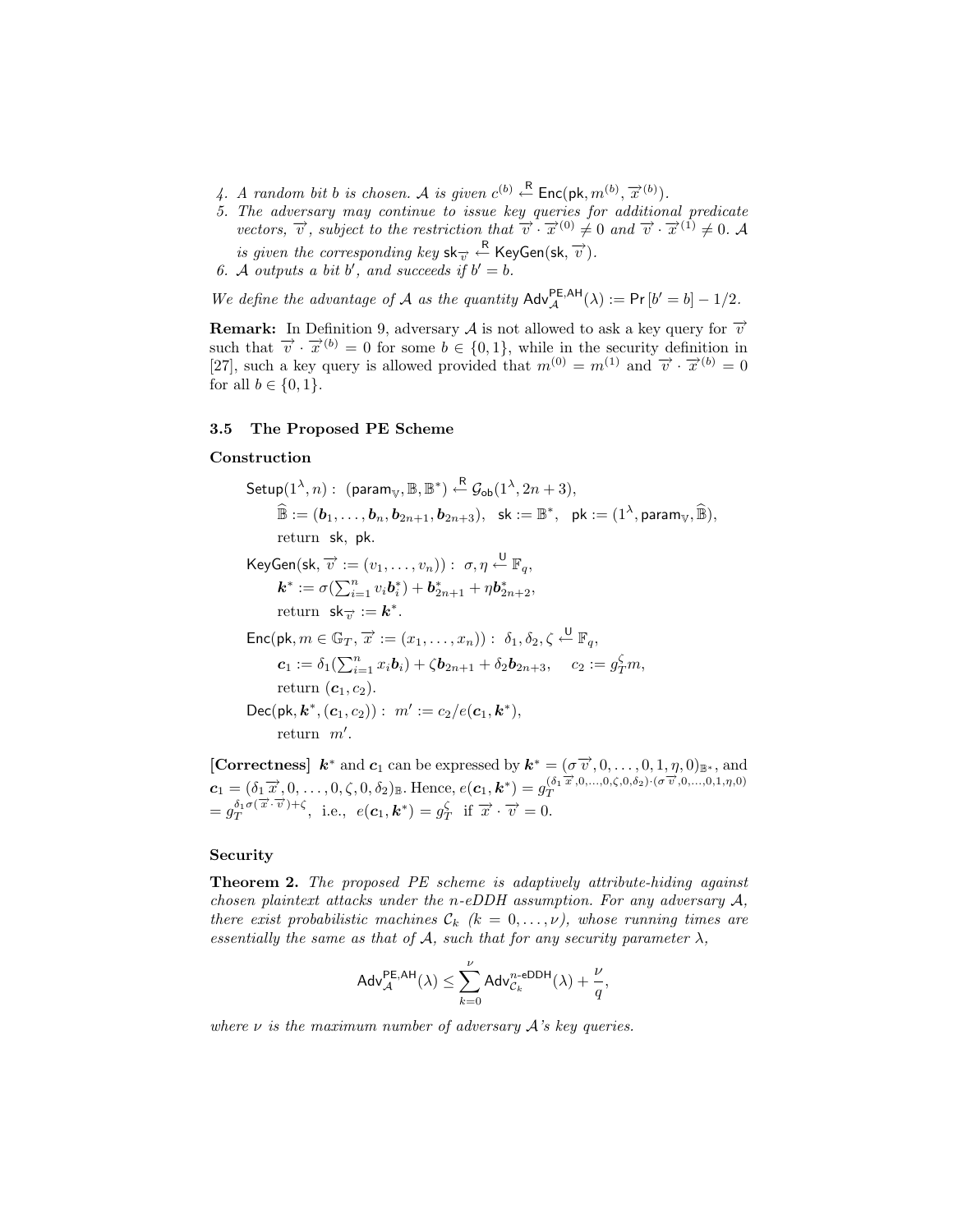We will show Lemmas 6, 7, and 8 for the proof of Theorem 2. The proofs of these lemmas are given in the full version of this paper.

**Definition 10.** Problem 1 is to guess  $\beta \in \{0,1\}$ , given  $(\textsf{param}_{\mathbb{V}}, \widehat{\mathbb{B}}, \widehat{\mathbb{B}}^*, \{\boldsymbol{e}_{\beta,i}\}_{i=1,..,n})$  $\stackrel{\text{R}}{\leftarrow} \mathcal{G}_{\beta}^{\text{P1}}(1^{\lambda}, n)$ , where

$$
\mathcal{G}_{\beta}^{\mathsf{P1}}(1^{\lambda},n): (\text{param}_{\mathbb{V}},\mathbb{B},\mathbb{B}^*) \xleftarrow{\mathsf{R}} \mathcal{G}_{\mathsf{ob}}(1^{\lambda},2n+3),
$$
  
\n
$$
\widehat{\mathbb{B}} := (\mathbf{b}_1,\ldots,\mathbf{b}_n,\mathbf{b}_{2n+1},\mathbf{b}_{2n+3}), \quad \widehat{\mathbb{B}}^* := (\mathbf{b}_1^*,\ldots,\mathbf{b}_n^*,\mathbf{b}_{2n+1}^*,\mathbf{b}_{2n+2}^*),
$$
  
\n
$$
\delta_1, \delta_{2,i} \xleftarrow{\mathsf{U}} \mathbb{F}_q, \quad \rho \xleftarrow{\mathsf{U}} \mathbb{F}_q^{\times}, \quad (u_{i,j}) \xleftarrow{\mathsf{U}} GL(n,\mathbb{F}_q) \text{ for } i,j=1,\ldots,n,
$$
  
\nfor  $i = 1,\ldots,n,$   
\n
$$
\mathbf{e}_{0,i} := \delta_1 \mathbf{b}_i + \delta_{2,i} \mathbf{b}_{2n+3},
$$
  
\n
$$
\mathbf{e}_{1,i} := \delta_1 \mathbf{b}_i + \rho \sum_{j=1}^n u_{i,j} \mathbf{b}_{n+j} + \delta_{2,i} \mathbf{b}_{2n+3},
$$
  
\nreturn 
$$
(\text{param}_{\mathbb{V}}, \widehat{\mathbb{B}}, \widehat{\mathbb{B}}^*, \{\mathbf{e}_{\beta,i}\}_{i=1,\ldots,n}),
$$

for  $\beta \stackrel{\cup}{\leftarrow} \{0,1\}$ . For a probabilistic machine B, we define the advantage of B for Problem 1 as:

$$
\mathsf{Adv}^{\mathsf{P1}}_{\mathcal{B}}(\lambda) := \ \Big|\mathsf{Pr}\left[\mathcal{B}(1^\lambda,\varrho) \to 1\ \Big|\ \varrho \stackrel{\mathsf{R}}{\leftarrow} \mathcal{G}_0^{\mathsf{P1}}(1^\lambda,n)\right] - \mathsf{Pr}\left[\mathcal{B}(1^\lambda,\varrho) \to 1\ \Big|\ \varrho \stackrel{\mathsf{R}}{\leftarrow} \mathcal{G}_1^{\mathsf{P1}}(1^\lambda,n)\right]\right|.
$$

**Lemma 6.** For any adversary  $\mathcal{B}$ , there is a probabilistic machine  $\mathcal{C}$ , whose running time is essentially the same as that of B, such that for any security param*eter*  $\lambda$ ,  $\mathsf{Adv}_{\mathcal{C}}^{n-\mathsf{eDDH}}(\lambda) = \mathsf{Adv}_{\mathcal{B}}^{\mathsf{P1}}(\lambda)$ .

**Definition 11.** Problem 2 is to guess  $\beta \in \{0,1\}$ , given  $(\textsf{param}_{\mathbb{V}}, \widehat{\mathbb{B}}, \widehat{\mathbb{B}}^*, \{\bm{h}_{\beta,i}^*,$  $e_i\}_{i=1,\ldots,n}$   $\in \mathcal{G}_{\beta}^{\mathsf{P2}}(1^{\lambda},n)$ , where

$$
\mathcal{G}_{\beta}^{\mathsf{P2}}(1^{\lambda}, n): (\text{param}_{\mathbb{V}}, \mathbb{B}, \mathbb{B}^*) \xleftarrow{\mathsf{R}} \mathcal{G}_{\mathsf{ob}}(1^{\lambda}, 2n+3),
$$
  
\n
$$
\widehat{\mathbb{B}} := (\mathbf{b}_1, \dots, \mathbf{b}_n, \mathbf{b}_{2n+1}, \mathbf{b}_{2n+3}), \quad \widehat{\mathbb{B}}^* := (\mathbf{b}_1^*, \dots, \mathbf{b}_{2n+2}^*),
$$
  
\n
$$
\omega, \gamma_i, \delta \xleftarrow{\mathsf{U}} \mathbb{F}_q, \ \rho, \tau \xleftarrow{\mathsf{U}} \mathbb{F}_q^{\times},
$$
  
\n
$$
(u_{i,j}) \xleftarrow{\mathsf{U}} GL(n, \mathbb{F}_q), \ (z_{i,j}) := ((u_{i,j})^{-1})^{\mathrm{T}} \ \text{ for } i, j = 1, \dots, n,
$$
  
\nfor  $i = 1, \dots, n,$   
\n
$$
\mathbf{b}_{0,i}^* := \omega \mathbf{b}_i^* + \gamma_i \mathbf{b}_{2n+2}^*,
$$
  
\n
$$
\mathbf{b}_{1,i}^* := \omega \mathbf{b}_i^* + \tau \sum_{j=1}^n z_{i,j} \mathbf{b}_{n+j}^* + \gamma_i \mathbf{b}_{2n+2}^*,
$$
  
\n
$$
\mathbf{e}_i := \delta \mathbf{b}_i + \rho \sum_{j=1}^n u_{i,j} \mathbf{b}_{n+j},
$$
  
\nreturn 
$$
(\text{param}_{\mathbb{V}}, \widehat{\mathbb{B}}, \widehat{\mathbb{B}}^*, \{\mathbf{h}_{\beta,i}^*, \mathbf{e}_i\}_{i=1, \dots, n}),
$$

for  $\beta \stackrel{\cup}{\leftarrow} \{0,1\}$ . For a probabilistic machine B, the advantage of B for Problem 2,  $\operatorname{Adv}_{\mathcal{B}}^{\mathsf{P2}}(\lambda)$ , is similarly defined as in Definition 10.

**Lemma 7.** For any adversary  $\mathcal{B}$ , there is a probabilistic machine  $\mathcal{C}$ , whose running time is essentially the same as that of B, such that for any security param*eter*  $\lambda$ ,  $\mathsf{Adv}_{\mathcal{C}}^{n-\mathsf{eDDH}}(\lambda) = \mathsf{Adv}_{\mathcal{B}}^{\mathsf{P2}}(\lambda)$ .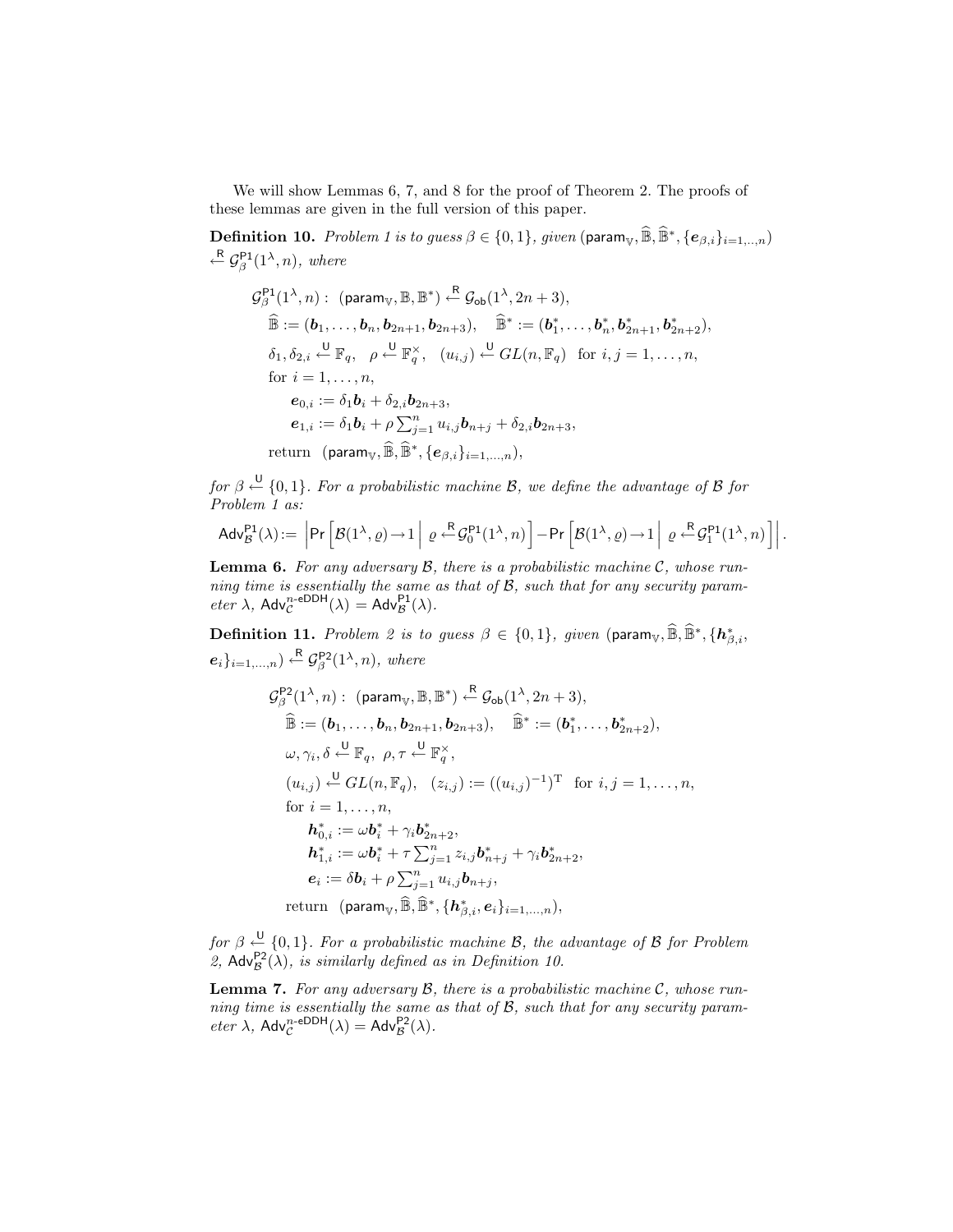**Lemma 8.** Let  $C := \{(\overrightarrow{x}, \overrightarrow{v}) | \overrightarrow{x} \cdot \overrightarrow{v} \neq 0\} \subset V \times V^*$  where V is n-dimensional vector space  $\mathbb{F}_q^n$ , and  $V^*$  its dual. For all  $(\vec{x}, \vec{v}) \in C$ , for all  $(\vec{r}, \vec{w}) \in C$ ,

$$
\Pr_{\substack{Z \downarrow \\ \rho, \tau \downarrow \Gamma_{\widetilde{q}}^{\times} \\ \rho, \tau \downarrow \Gamma_{\widetilde{q}}^{\times}}} \left[ \overrightarrow{x} \left( \rho U \right) = \overrightarrow{r} \ \wedge \ \overrightarrow{v} \left( \tau Z \right) = \overrightarrow{w} \right] = \frac{1}{s},
$$

where  $U := (Z^{-1})^T$  and  $s := \sharp C = (q^n - 1)(q^n - q^{n-1}).$ 

Proof Outline of Theorem 2: To prove the security, we employ Game 0 (original adaptive-security game) through Game 3. Roughly speaking, the (normal) target ciphertext is changed to a *semi-functional* ciphertext in Game  $1$  (or Game 2-0), the k-th secret key replied to the adversary is changed to a semi-functional key in Game 2-k  $(k = 1, \ldots, \nu)$ , and the (semi-functional) target ciphertext is changed to perfectly randomized key in Game 3, whose advantage is 0.

A normal secret key  $k_{\overrightarrow{v}}^*$  norm (with predicate vector  $\overrightarrow{v}$ ) is a correct form of the secret key of the proposed PE scheme, i.e.,  $k_{\overrightarrow{v}}^*_{n}^{\text{norm}} := \sigma(\sum_{i=1}^n v_i b_i^*) + b_{2n+1}^* +$ 

 $\eta \boldsymbol{b}_{2n+2}^* = (\sigma \overrightarrow{v}, \overrightarrow{0}_n, 1, \eta, 0)_{\mathbb{B}^*}$ , where  $\overrightarrow{0}_n := (\overrightarrow{0}, \cdots, 0)$ . Similarly, a normal ci-<br>phertext (with attribute  $\overrightarrow{x}$ ) is  $(c_{\overrightarrow{x}}^{\text{norm}}, c_2)$  with  $c_{\overrightarrow{x}}^{\text{norm}} := \delta_1(\sum_{i=1}^n x_i \boldsymbol{b}_i) + \zeta \boldsymbol{b}_{2$  $\delta_2$ **b**<sub>2n+3</sub> =  $(\delta_1 \vec{x}, \vec{0}_n, \zeta, 0, \delta_2)$ <sub>B</sub>. (Hereafter we will ignore  $c_2$  since  $c_2$  is always correctly generated.) A semi-functional secret key is  $k_{\overrightarrow{v}}^*$ <sup>\*</sup> =  $(\sigma \overrightarrow{v}, \overrightarrow{r}, 1, \eta, 0)_{\mathbb{B}^*}$ <sup>\*</sup> and a *semi-functional* ciphertext is  $c_{\overrightarrow{x}}^{\text{semi}} := (\delta_1 \overrightarrow{x}, \overrightarrow{s}, \zeta, 0, \delta_2)_{\mathbb{B}}$ , where  $\overrightarrow{r}, \overrightarrow{s} \stackrel{\cup}{\leftarrow}$  $\mathbb{F}_q^n$ . If  $\overrightarrow{x} \cdot \overrightarrow{v} = 0$ , then  $e(c_{\overrightarrow{x}}^{\text{norm}}, k_{\overrightarrow{v}}^* \text{norm}) = e(c_{\overrightarrow{x}}^{\text{norm}}, k_{\overrightarrow{v}}^* \text{norm}) = e(c_{\overrightarrow{x}}^{\text{norm}}, k_{\overrightarrow{v}}^* \text{norm}) =$  $g_T^{\zeta}$ , which leads to correct decryption. In contrast,  $e(e_{\vec{x}}^{\text{semi}}, k_{\vec{v}}^{\text{semi}}) = g_T^{\vec{s} \cdot \vec{r}} + \zeta$ , which is uniformly and independently distributed over  $\mathbb{F}_q$  since  $\overrightarrow{r}, \overrightarrow{s} \in \mathbb{F}_q^n$ , (i.e., leads to random decryption).

To prove that the advantage gap between Games 0 and 1 is bounded by the advantage of Problem 1 (to guess  $\beta \in \{0,1\}$ ), we construct a simulator of the challenger of Game 0 (or 1) (against an adversary  $A$ ) by using an instance with  $\beta \stackrel{U}{\leftarrow} \{0,1\}$  of Problem 1. We then show that the distribution of the secret keys and target ciphertext replied by the simulator is equivalent to those of Game 0 when  $\beta = 0$  and Game 1 when  $\beta = 1$ . That is, the advantage of Problem 1 is equivalent to the advantage gap between Games 0 and 1 (Lemma 9). The advantage of Problem 1 is proven to be equivalent to that of the n-eDDH assumption (Lemma 6).

The advantage gap between Games  $2-(k-1)$  and  $2-k$  is similarly shown to be bounded by the advantage of Problem 2 (i.e., of the  $n$ -eDDH assumption)  $+1/q$  (Lemmas 7 and 10).

Problem 2 is based on our key trick (explained in Section 3.1). Here, we introduce special form of semi-functional keys and ciphertexts such that  $k^*_{\overrightarrow{v}}$  spec.semi :=  $(\sigma \overrightarrow{v}, (\tau \overrightarrow{v} Z), 1, \eta, 0)_{\mathbb{B}^*}$ , and  $\mathbf{c}_{\overrightarrow{x}}^{\mathsf{spec.semi}} := (\delta \overrightarrow{x}, (\rho \overrightarrow{x} U), \zeta, 0, \delta_2)_{\mathbb{B}}$ , where Z is a random regular  $(n \times n)$ -matrix,  $U := (Z^{-1})^T$ , and  $\tau, \rho \stackrel{\cup}{\leftarrow} \mathbb{F}_q$ .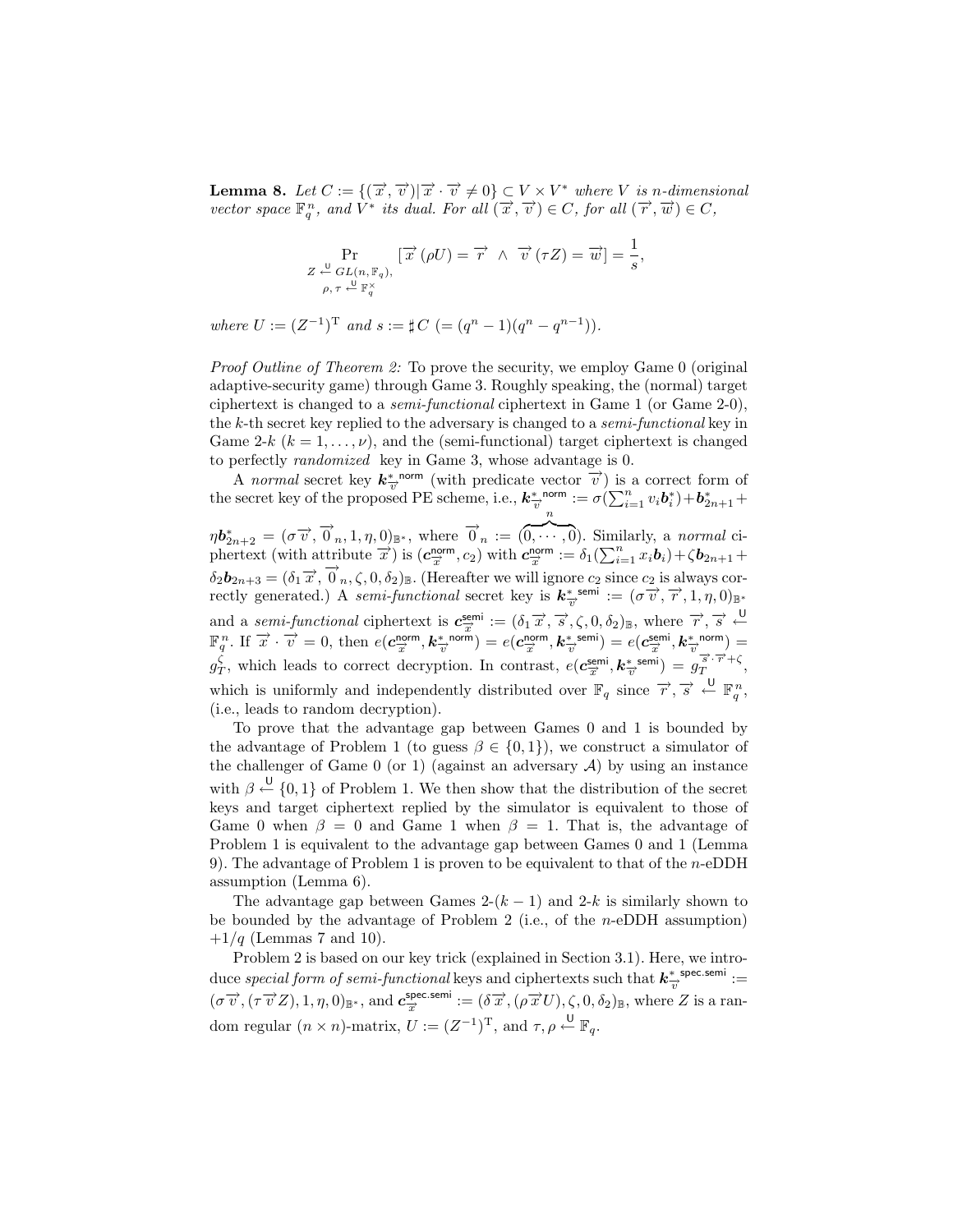$k_{\overrightarrow{v}}^*$  spec.semi can decrypt  $c_{\overrightarrow{x}}^{\text{spec.semi}}$  for all vectors  $\overrightarrow{x}$  with  $\overrightarrow{v} \cdot \overrightarrow{x} = 0$ , since  $(\tau \vec{v} \vec{Z}) \cdot (\rho \vec{x} U) = \tau \rho (\vec{v} \cdot \vec{x})$ , i.e.,  $e(c_{\vec{x}}^{\text{spec.semi}}, \mathbf{k}_{\vec{v}}^{\text{spec.semi}}) = g^{(\delta_1 \sigma + \tau \rho)(\vec{v} \cdot \vec{x}) + \zeta}$ . In addition,  $(\tau \vec{v} Z)$  and  $(\rho \vec{x} U)$  are uniformly and pairwise-independently distributed (i.e., equivalently distributed to  $(\vec{r}, \vec{s}) \stackrel{\mathsf{U}}{\leftarrow} (\mathbb{F}_q^n)^2 \setminus \{(\vec{r}, \vec{s}) | \vec{r} \cdot \vec{s} =$ 0}), when  $\vec{v} \cdot \vec{x} \neq 0$  (Lemma 8). Therefore, the joint distribution of  $k_{\vec{v}}^*$  spec.semi and  $c^{\text{spec.semi}}_{\overrightarrow{x}}$  is equivalent to that of an independent pair of  $k^*_{\overrightarrow{v}}$  and  $c^{\text{semi}}_{\overrightarrow{x}}$ (except with probability  $1/q$ ), when  $\vec{v} \cdot \vec{x} \neq 0$ .

Finally we show that Game  $2-\nu$  can be conceptually changed to Game 3 by using the fact that n elements of  $\mathbb{B}$ ,  $(b_{n+1}, \ldots, b_{2n})$ , are secret to the adversary (Lemma 11).

*Proof of Theorem 2:* To prove Theorem 2, we consider the following  $(\nu + 3)$ games.

## Game 0 Original game.

**Game 1** Same as Game 0 except that the target ciphertext  $(c_1, c_2)$  for challenge plaintexts  $(m^{(0)}, m^{(1)})$  and challenge attributes  $(\vec{x}^{(0)}, \vec{x}^{(1)})$  is

$$
\mathbf{c}_1 := \delta_1(\sum_{i=1}^n x_i^{(b)} \mathbf{b}_i) + \sum_{i=1}^n w_i \mathbf{b}_{n+i} + \zeta \mathbf{b}_{2n+1} + \delta_2 \mathbf{b}_{2n+3}, \quad c_2 := g_T^{\zeta} m^{(b)},
$$

where  $\delta_1, \delta_2, \zeta \stackrel{\cup}{\leftarrow} \mathbb{F}_q$ ,  $b \stackrel{\cup}{\leftarrow} \{0,1\}$ ,  $(x_1^{(b)}, \ldots, x_n^{(b)}) := \overrightarrow{x}^{(b)}$ , and  $(w_1, \ldots, w_n) \stackrel{\cup}{\leftarrow}$  $\mathbb{F}_q^n \setminus {\overrightarrow{0}}.$ 

**Game 2-**k  $(k = 1, ..., \nu)$  Game 2-0 is Game 1. Game 2-k is the same as Game 2- $(k-1)$  except the reply to the k-th key query for  $\overrightarrow{v} := (v_1, \ldots, v_n)$  is:

$$
\mathbf{k}^* := \sigma(\sum_{i=1}^n v_i \mathbf{b}_i^*) + \sum_{i=1}^n r_i \mathbf{b}_{n+i}^* + \mathbf{b}_{2n+1}^* + \eta \mathbf{b}_{2n+2}^*,
$$

where  $\sigma, \eta \stackrel{\cup}{\leftarrow} \mathbb{F}_q$  and  $\overrightarrow{r} := (r_1, \ldots, r_n) \stackrel{\cup}{\leftarrow} \mathbb{F}_q^n$ .

**Game 3** Same as Game 2- $\nu$  except that the target ciphertext  $(c_1, c_2)$  for challenge plaintexts  $(m^{(0)}, m^{(1)})$  and challenge attributes  $(\vec{x}^{(0)}, \vec{x}^{(1)})$  is

$$
c_1 := \sum_{i=1}^n x_i' b_i + \sum_{i=1}^n w_i b_{n+i} + \zeta' b_{2n+1} + \delta_2 b_{2n+3}, \quad c_2 := g_T^{\zeta} m^{(b)},
$$

where  $x'_1, \ldots, x'_n, \delta_2, \zeta, \zeta' \stackrel{\cup}{\leftarrow} \mathbb{F}_q, b \stackrel{\cup}{\leftarrow} \{0, 1\}$ , and  $(w_1, \ldots, w_n) \stackrel{\cup}{\leftarrow} \mathbb{F}_q^n \setminus \{\overrightarrow{0}\}$ . In particular, we note that  $(x'_1, \ldots, x'_n)$  and  $\zeta'$  are chosen uniformly and independently from  $\vec{x}^{(0)}, \vec{x}^{(1)}$  and  $\zeta$ .

Let  $\mathsf{Adv}_{\mathcal{A}}^{(0)}(\lambda)$  be  $\mathsf{Adv}_{\mathcal{A}}^{\mathsf{PE},\mathsf{AH}}(\lambda)$  in  $\mathrm{Game}\, 0, \, \text{and} \, \mathsf{Adv}_{\mathcal{A}}^{(1)}(\lambda), \mathsf{Adv}_{\mathcal{A}}^{(2-k)}(\lambda), \mathsf{Adv}_{\mathcal{A}}^{(3)}(\lambda)$ be the advantage of A in Game 1, 2-k, 3, respectively. It is clear that  $\mathsf{Adv}^{(3)}_{\mathcal{A}}(\lambda)$  = 0 by Lemma 12.

We will use three lemmas (Lemmas 9, 10, 11) that evaluate the gaps between pairs of  $\mathsf{Adv}^{(0)}_{\mathcal{A}}(\lambda), \mathsf{Adv}^{(1)}_{\mathcal{A}}(\lambda), \mathsf{Adv}^{(2-k)}_{\mathcal{A}}(\lambda)$   $(k = 1, \ldots, \nu), \mathsf{Adv}^{(3)}_{\mathcal{A}}(\lambda)$ . From these lemmas, we obtain  $\mathsf{Adv}_{\mathcal{A}}^{\mathsf{PE},\mathsf{AH}}(\lambda) = \mathsf{Adv}_{\mathcal{A}}^{(0)}(\lambda) \leq \left| \mathsf{Adv}_{\mathcal{A}}^{(0)}(\lambda) - \mathsf{Adv}_{\mathcal{A}}^{(1)}(\lambda) \right| +$  $\sum_{k=1}^{\nu} \left| \mathsf{Adv}^{(2-(k-1))}_{\mathcal{A}}(\lambda) - \mathsf{Adv}^{(2-k)}_{\mathcal{A}}(\lambda) \right| + \left| \mathsf{Adv}^{(2-\nu)}_{\mathcal{A}}(\lambda) - \mathsf{Adv}^{(3)}_{\mathcal{A}}(\lambda) \right| + \mathsf{Adv}^{(3)}_{\mathcal{A}}(\lambda) \leq$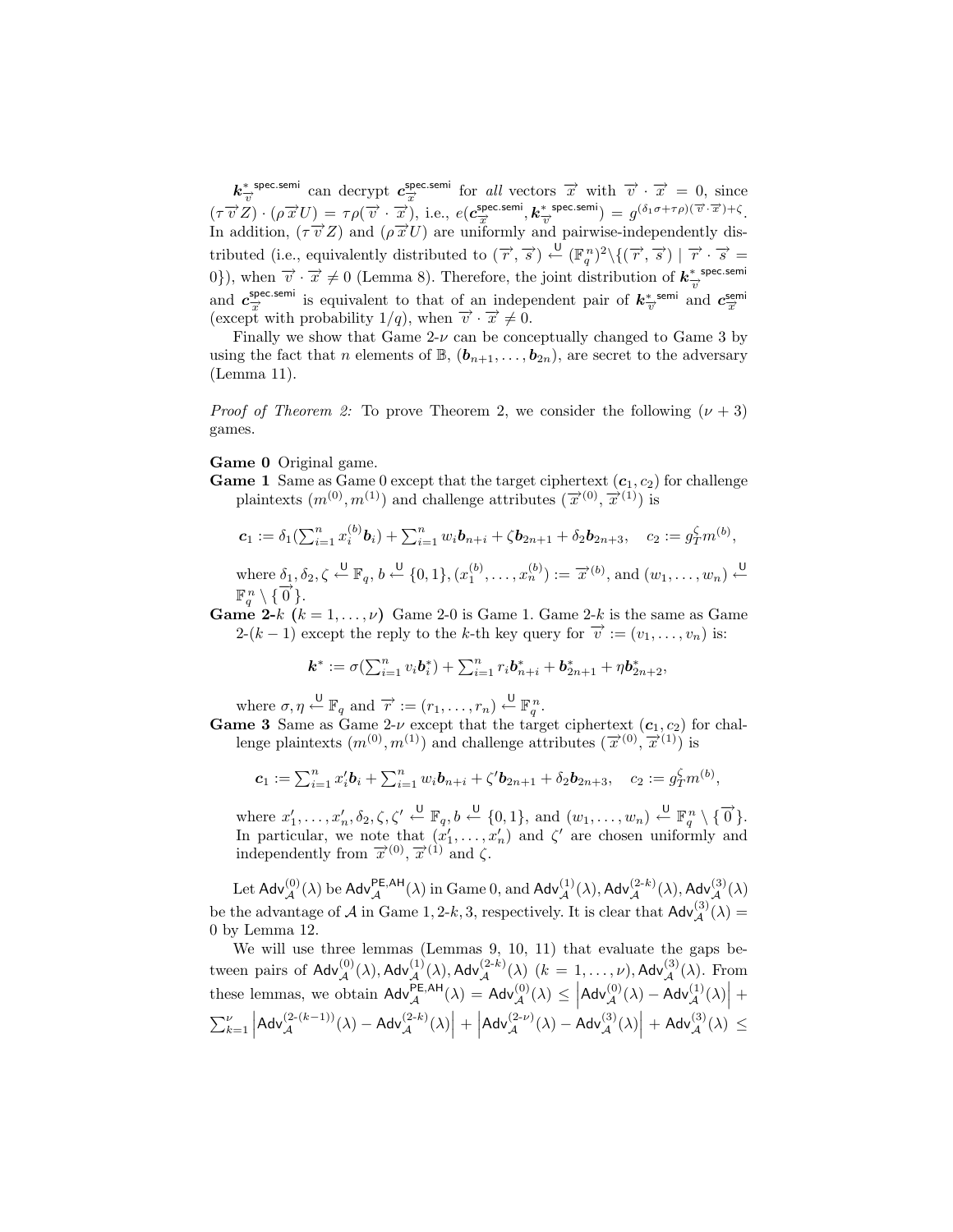$\mathsf{Adv}_{\mathcal{B}_0}^{\mathsf{P1}}(\lambda) + \sum_{k=1}^{\nu} \mathsf{Adv}_{\mathcal{B}_k}^{\mathsf{P2}}(\lambda) + \frac{\nu}{q}$ . From Lemmas 6 and 7, there exist probabilistic machines  $\mathcal{C}_k$   $(k = 0, \ldots, \nu)$ , whose running times are essentially the same as those of  $\mathcal{B}_k$ , respectively, such that  $\mathsf{Adv}_{\mathcal{C}_0}^{n-\text{eDDH}}(\lambda) = \mathsf{Adv}_{\mathcal{B}_0}^{P2}(\lambda)$  and  $\mathsf{Adv}_{\mathcal{C}_k}^{n-\text{eDDH}}(\lambda) =$  $\mathsf{Adv}_{\mathcal{B}_k}^{\mathsf{P2}}(\lambda) \ (k=1,\ldots,\nu). \ \text{Hence,} \ \mathsf{Adv}_{\mathcal{A}}^{\mathsf{PE},\mathsf{AH}}(\lambda) \leq \mathsf{Adv}_{\mathcal{B}_0}^{\mathsf{P1}}(\lambda) + \sum_{k=1}^{\nu} \mathsf{Adv}_{\mathcal{B}_k}^{\mathsf{P2}}(\lambda) + \frac{\nu}{q} \leq$  $\sum_{k=0}^{\nu}$  Adv<sup>n-eDDH</sup>( $\lambda$ ) +  $\frac{\nu}{q}$ . This completes the proof of Theorem 2.  $\Box$ 

The proofs of the following lemmas appear in the full version of this paper.

**Lemma 9.** For any adversary A, there exists a probabilistic machine  $\mathcal{B}_0$ , whose running time is essentially the same as that of A, such that for any security  $parameter \lambda$ ,  $|Adv_{\mathcal{A}}^{(0)}(\lambda) - Adv_{\mathcal{A}}^{(1)}(\lambda)| = Adv_{\mathcal{B}_0}^{P_1}(\lambda)$ .

**Lemma 10.** For any adversary A, there exists a probabilistic machine  $\mathcal{B}_k$ , whose running time is essentially the same as that of A, such that for any security pa- $\textit{rameter } \lambda, \ |\mathsf{Adv}_{\mathcal{A}}^{(2-(k-1))}(\lambda) - \mathsf{Adv}_{\mathcal{A}}^{(2-k)}(\lambda)| \leq \mathsf{Adv}_{\mathcal{B}_k}^{\mathsf{P2}}(\lambda) + \frac{1}{q}.$ 

**Lemma 11.** For any adversary  $A$ ,  $\mathsf{Adv}_{\mathcal{A}}^{(2-\nu)}(\lambda) = \mathsf{Adv}_{\mathcal{A}}^{(3)}(\lambda)$ .

**Lemma 12.** For any adversary  $A$ ,  $\mathsf{Adv}_{\mathcal{A}}^{(3)}(\lambda) = 0$ .

# 3.6 The Proposed HPE Scheme

The definition of HPE and key idea for the proposed HPE (and the correctness of the HPE) are given in the full version of this paper.

## Construction

$$
\begin{aligned}\n\text{Setup}(1^{\lambda}, \overrightarrow{\mu} &:= (n, d; \mu_1, \dots, \mu_d)) : (\text{param}_{\mathbb{V}}, \mathbb{B}, \mathbb{B}^*) \xleftarrow{\mathbb{R}} \mathcal{G}_{\text{ob}}(1^{\lambda}, 2n+3), \\
\widehat{\mathbb{B}} &:= (\mathbf{b}_1, \dots, \mathbf{b}_n, \mathbf{b}_{2n+1}, \mathbf{b}_{2n+3}), \quad \text{sk} := \mathbb{B}^*, \quad \text{pk} := (1^{\lambda}, \text{param}_{\mathbb{V}}, \widehat{\mathbb{B}}), \\
\text{return } \text{sk}, \quad \text{pk}. \\
\text{KeyGen}(\text{pk}, \text{sk}, (\overrightarrow{v}_1, \dots, \overrightarrow{v}_\ell) &:= ((v_1, \dots, v_{\mu_1}), \dots, (v_{\mu_{\ell-1}+1}, \dots, v_{\mu_\ell})) : \\
\sigma_{\text{dec},t}, \eta_{\text{dec}}, \quad \sigma_{\text{ran},j,t}, \eta_{\text{ran},j} \ (j=1, \dots, \ell+1), \quad \sigma_{\text{del},j,t}, \eta_{\text{del},j} \ (j=1, \dots, n), \quad \psi \xleftarrow{\mathbb{B}} \mathbb{F}_q \\
\text{for } t=1, \dots, \ell, \\
\mathbf{k}_{\ell, \text{dec}}^* &:= \sum_{\ell=1}^\ell \sigma_{\text{dec},\ell} (\sum_{i=\mu_{t-1}+1}^{\mu_t} v_i \mathbf{b}_i^*) + \mathbf{b}_{2n+1}^* + \eta_{\text{dec}} \mathbf{b}_{2n+2}^*, \\
\mathbf{k}_{\ell, \text{ran},j}^* &:= \sum_{t=1}^\ell \sigma_{\text{ran},j,t} (\sum_{i=\mu_{t-1}+1}^{\mu_t} v_i \mathbf{b}_i^*) + \eta_{\text{ran},j} \mathbf{b}_{2n+2}^* \quad \text{for } j=1, \dots, \ell+1, \\
\mathbf{k}_{\ell, \text{del},j}^* &:= \sum_{t=1}^\ell \sigma_{\text{del},j,t} (\sum_{i=\mu_{t-1}+1}^{\mu_t} v_i \mathbf{b}_i^*) + \psi \mathbf{b}_j^* + \eta_{\text{del},j} \mathbf{b}_{2n+2}^* \\
\text{
$$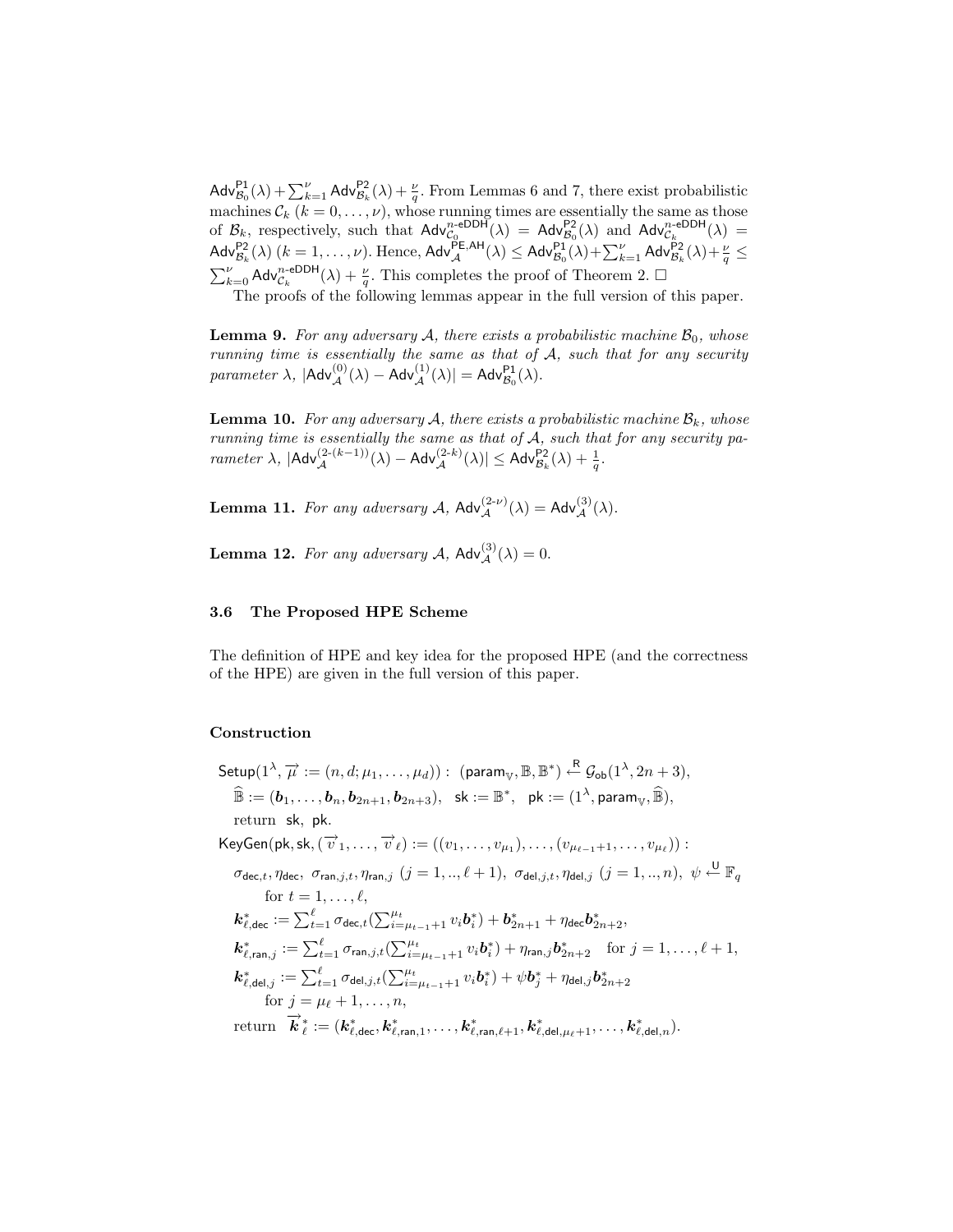Enc(
$$
\rho k, m \in \mathbb{G}_T, (\vec{x}_1, ..., \vec{x}_\ell) := ((x_1, ..., x_{\mu_1}), ..., (x_{\mu_{\ell-1}+1}, ..., x_{\mu_{\ell}}))
$$
:  
\n
$$
(\vec{x}_{\ell+1}, ..., \vec{x}_d) \stackrel{\cup}{\leftarrow} \mathbb{F}_q^{\mu_{\ell+1} - \mu_{\ell}} \times ... \times \mathbb{F}_q^{n-\mu_{d-1}}, \delta_1, ..., \delta_\ell, \delta_{2n+3}, \zeta \stackrel{\cup}{\leftarrow} \mathbb{F}_q,
$$
\n
$$
c_1 := \sum_{t=1}^{\ell} \delta_t (\sum_{i=\mu_{t-1}+1}^{\mu_{t}} x_i \mathbf{b}_i) + \zeta \mathbf{b}_{2n+1} + \delta_{2n+3} \mathbf{b}_{2n+3}, \quad c_2 := g_T^{\zeta} m,
$$
\nreturn ( $c_1, c_2$ ).  
\nDec( $\rho k, k_{\ell,dec}^*, c_1, c_2$ ) :  $m' := c_2/e(c_1, k_{\ell,dec}^*)$ ,  
\nreturn  $m'.$   
\nDelegate $\ell(\rho k, \vec{k}_{\ell}^*, \vec{v}_{\ell+1} := (v_{\mu_{\ell}+1}, ..., v_{\mu_{\ell+1}}))$ :  
\n $\alpha_{dec,t}, \sigma_{dec}, \alpha_{ran,j,t}, \sigma_{ran,j} \ (j = 1, ..., \ell + 2), \alpha_{del,j,t}, \sigma_{del,j} \ (j = 1, ..., n), \ \psi' \stackrel{\cup}{\leftarrow} \mathbb{F}_q$   
\nfor  $t = 1, ..., \ell + 1$ ,  
\n
$$
k_{\ell+1,dec}^* := k_{\ell,dec}^* + \sum_{t=1}^{\ell+1} \alpha_{dec,t} k_{\ell,ran,t}^* + \sigma_{dec} (\sum_{i=\mu_{\ell}+1}^{\mu_{\ell+1}} v_i k_{\ell,del,i}^*)
$$
,  
\n
$$
k_{\ell+1,ran,j}^* := \sum_{t=1}^{\ell+1} \alpha_{ran,j,t} k_{\ell,ran,t}^* + \sigma_{ran,j} (\sum_{i=\mu_{\ell}+1}^{\mu_{\ell+1}} v_i k_{\ell,del,i}^*)
$$
 for  $j = 1$ 

Remark: A PE scheme with general delegation is given in the full version of this paper.

#### Security

Theorem 3. The proposed HPE scheme is adaptively attribute-hiding against chosen plaintext attacks under the n-eDDH assumption. For any adversary  $A$ , there exist probabilistic machines,  $C_0$  and  $C_{(k,j)}$   $(k = 1, \ldots, \nu; j = 1, \ldots, n+1)$ whose running times are essentially the same as that of  $A$ , such that for any security parameter  $\lambda$ ,

$$
\mathsf{Adv}_{\mathcal{A}}^{\mathsf{HPE},\mathsf{AH}}(\lambda)<\mathsf{Adv}_{\mathcal{C}_0}^{n\text{-eDDH}}(\lambda)+\sum_{k=1}^{\nu}\sum_{j=1}^{n+1}\mathsf{Adv}_{\mathcal{C}_{(k,j)}}^{n\text{-eDDH}}(\lambda)+\frac{(n+4)\nu}{q},
$$

where  $\nu$  is the maximum number of adversary  $A$ 's key queries.

The proof is given in the full version of this paper.

# References

- 1. S. Al-Riyami, J. Malone-Lee, and N. Smart. Escrow-free encryption supporting cryptographic workflow. In Int. J. Inf. Sec., volume 5, pages 217–229, 2006.
- 2. W. Bagga, R. Molva, and S. Crosta. Policy-based encryption schemes from bilinear pairings. In ASIACCS, page 368, 2006.
- 3. M. Barbosa and P. Farshim. Secure cryptographic workflow in the standarad model. In INDOCRYPT, pages 379–393, 2006.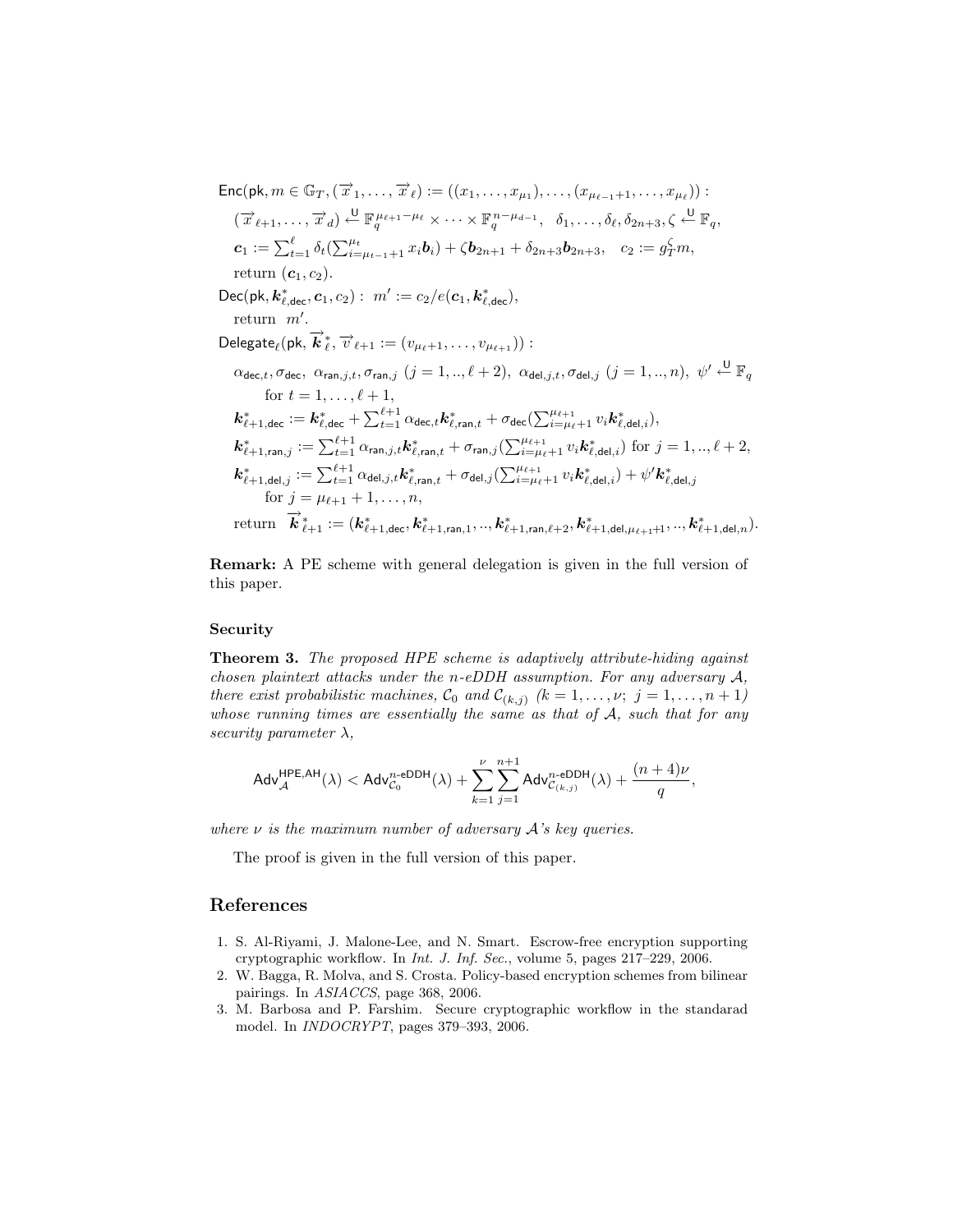- 4. A. Beimel. Secure schemes for secret sharing and key distribution. PhD thesis, Israel Institute of Technology, Technion, Haifa, Israel, 1996.
- 5. John Bethencourt, Amit Sahai, and Brent Waters. Ciphertext-policy attributebased encryption. In Proceedings of the IEEE Symposium on Security and Privacy, 2007.
- 6. D. Boneh and X. Boyen. Efficient selective-id secure identity based encryption without random oracles. In  $EUROCRYPT$ , pages  $223 - 238$ , 2004.
- 7. D. Boneh and X. Boyen. Secure identity based encryption without random oracles. In CRYPTO, pages 443–459, 2004.
- 8. D. Boneh, X. Boyen, and E. Goh. Hierarchical identity based encryption with constant size ciphertext. In EUROCRYPT, pages 440–456, 2005.
- 9. D. Boneh and M. Franklin. Identity based encryption from the weil pairing. In CRYPTO, pages 213–229, 2001.
- 10. D. Boneh, E. Goh, and K. Nissim. Evaluating 2-dnf formulas on ciphertexts. In TCC, pages 325–342, 2005.
- 11. D. Boneh and J. Katz. Improved efficiency for cca-secure cryptosystems built using identity based encryption. In RSA-CT, 2005.
- 12. D. Boneh and B. Waters. Conjunctive, subset, and range queries on encrypted data. In TCC, pages 535–554, 2007.
- 13. X. Boyen and B. Waters. Anonymous hierarchical identity-based encryption (without random oracles). In CRYPTO, pages 290–307, 2006.
- 14. R. Bradshaw, J. Holt, and K. Seamons. Concealing complex policies with hidden credentials. In CCS, pages 146–157, 2004.
- 15. R. Canetti, S. Halevi, and J. Katz. A forward-secure public-key encryption scheme. In EUROCRYPT, pages 255–271, 2003.
- 16. R. Canetti, S. Halevi, and J. Katz. Chosen-ciphertext security from identity-based encryption. In *EUROCRYPT*, 2004.
- 17. M. Chase. Multi-authority attribute based encryption. In TCC, pages 515–534, 2007.
- 18. L. Cheung and C. Newport. Provably secure ciphertext policy abe. In CCS, pages 456–465, 2007.
- 19. C. Cocks. An identity based encryption scheme based on quadratic residues. In Proceedings of the 8th IMA International Conference on Cryptography and Coding, pages 26–28, 2001.
- 20. David Mandell Freeman. Converting pairing-based cryptosystems from compositeorder groups to prime-order groups. In EUROCRYPT, 2010.
- 21. C. Gentry. Practical identity-based encryption without random oracles. In EU-ROCRYPT, pages 445–464, 2006.
- 22. C. Gentry and S. Halevi. Hierarchical identity based encryption with polynomially many levels. In TCC, pages 437-456, 2009.
- 23. C. Gentry and A. Silverberg. Hierarchical id-based cryptography. In ASIACRYPT, pages 548–566, 2002.
- 24. V. Goyal, A. Jain, O. Pandey, and A. Sahai. Bounded ciphertext policy attributebased encryption. In ICALP, 2008.
- 25. V. Goyal, O. Pandey, A. Sahai, and B. Waters. Attribute Based Encryption for Fine-Grained Access Conrol of Encrypted Data. In CCS, 2006.
- 26. J. Horwitz and B. Lynn. Toward hierarchical identity-based encryption. In EU-ROCRYPT, pages 466–481, 2002.
- 27. J. Katz, A. Sahai, and B. Waters. Predicate encryption supporting disjunctions, polynomial equations, and inner products. In EUROCRYPT, pages 146–162, 2008.